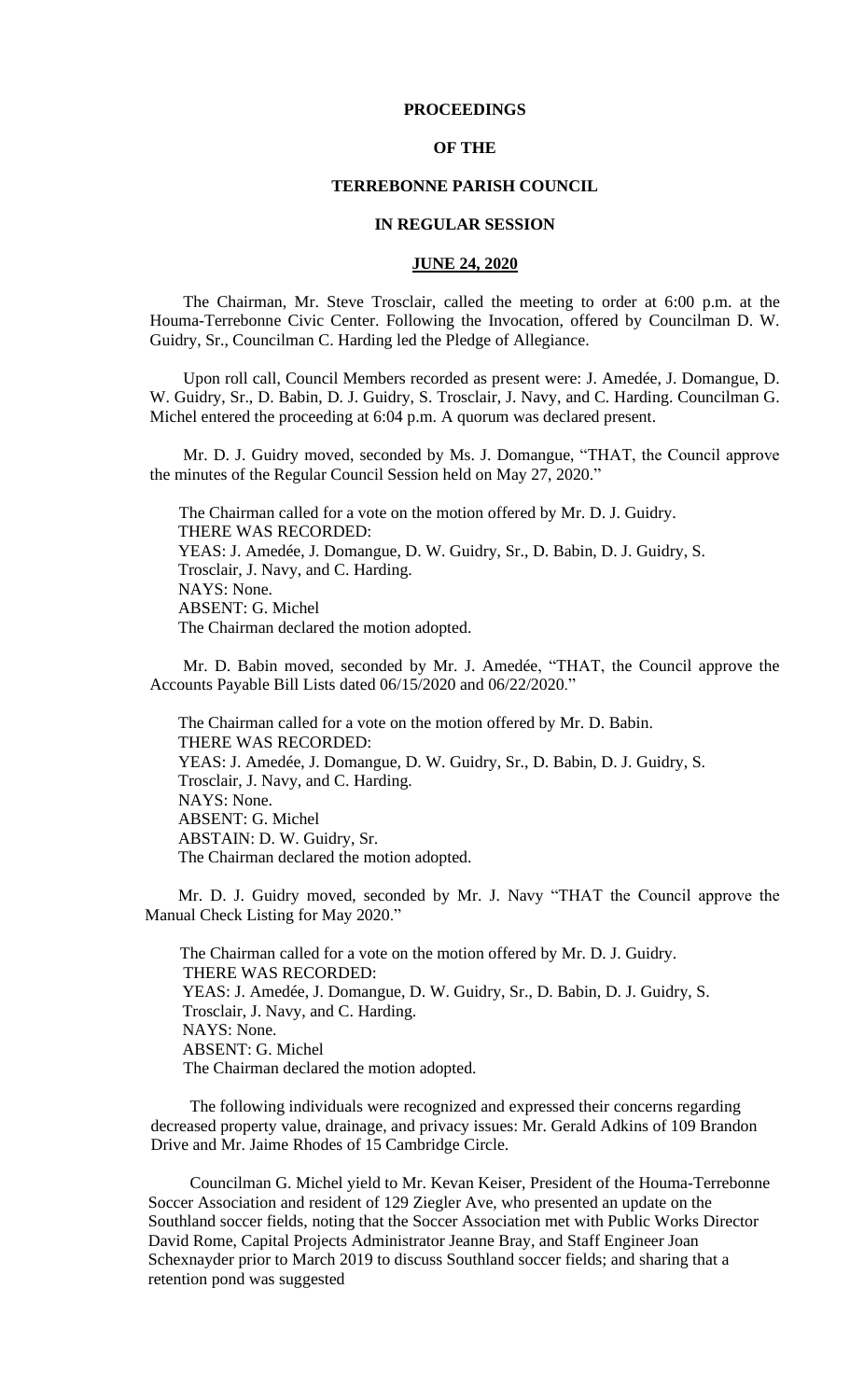as a possible solution to help with drainage issues. However, the Houma-Terrebonne Soccer Association decided against pursuing the excavation of the retention pond, because they did not want to spend the money to dig the pond. Mr. Keiser stated that he was never told that a permit was required, since they were not adding any pervious concrete or hard surfaces. He continued that both he and his contractor spoke with Mr. Gerald Adkins regarding the construction of the soccer fields and any possible concerns. On June 10<sup>th</sup>, 2020, the Houma-Terrebonne Soccer Association received a Municipal Separate Storm Sewer System (MS4) notice from Planning & Zoning director Chris Pulaski, stating that the Houma-Terrebonne Soccer Association had not submitted a storm water pollution prevention plan or provided the Parish with drainage drawings. The Houma-Terrebonne Soccer Association supplied the Parish with their Stormwater Pollution Prevention Plan (SWPPP), of which the drainage plan and SWPPP were both approved by Terrebonne Parish.

Discussion ensued between Mr. G. Michel and Mr. Keiser regarding Parish approval, drainage, and privacy concerns.

Mr. G. Michel suggested that the public contact Brooke Domangue and Joan Schexnayder of the Engineering Department, if they have any further drainage concerns.

General discussion ensued regarding privacy concerns and the purpose of the MS4 form. (NO ACTION TAKEN)

Mr. J. Amedée moved, seconded by Mr. G. Michel, "THAT the Council hold item 1B (Discussion and possible action relative to removing the Recreation District 2,3 from under Parish oversight) until the next Council meeting, which will be held on July 15, 2020."

The Chairman called for a vote on the motion offered by Mr. J. Amedée. THERE WAS RECORDED: YEAS: C. Harding, G. Michel, J. Amedée, J. Domangue, D. W. Guidry, Sr., D. Babin, D. J. Guidry, S. Trosclair and J. Navy. NAYS: None. ABSENT: None. The Chairman declared the motion adopted.

 Mr. Jeff Touton, Chairman of Recreation District 2,3 informed the Council that they are currently working with Parish President Gordon E. Dove, and other parish employees to draft a business plan for the Bayou Country Sports Park and to potentially merge this plan with eight other family parks.

Councilman C. Harding stated that he wants the same benefits for Recreation District No. 11 as Recreation District No. 2,3.

Mr. D. Babin moved, seconded by Mr. D. W. Guidry, Sr., "THAT it now being 6:30p.m., the Council open public hearings at this time."

 The Chairman called for a vote on the motion offered by Mr. D. Babin. THERE WAS RECORDED: YEAS: G. Michel, J. Amedée, J. Domangue, D. W. Guidry, Sr., D. Babin, D. J. Guidry, S. Trosclair, J. Navy, and C. Harding. NAYS: None. ABSENT: None. The Chairman declared the motion adopted.

The Chairman recognized the public for comments on the following:

A. [An ordinance that will rename Senator Street as Percy Gabriel Lane.](https://terrebonneparish.novusagenda.com/AgendaWeb/CoverSheet.aspx?ItemID=26324&MeetingID=2033)

There were no comments from the public on the proposed ordinance.

Mr. J. Navy moved, seconded by Mr. J. Amedée, "THAT the Council close the aforementioned public hearing."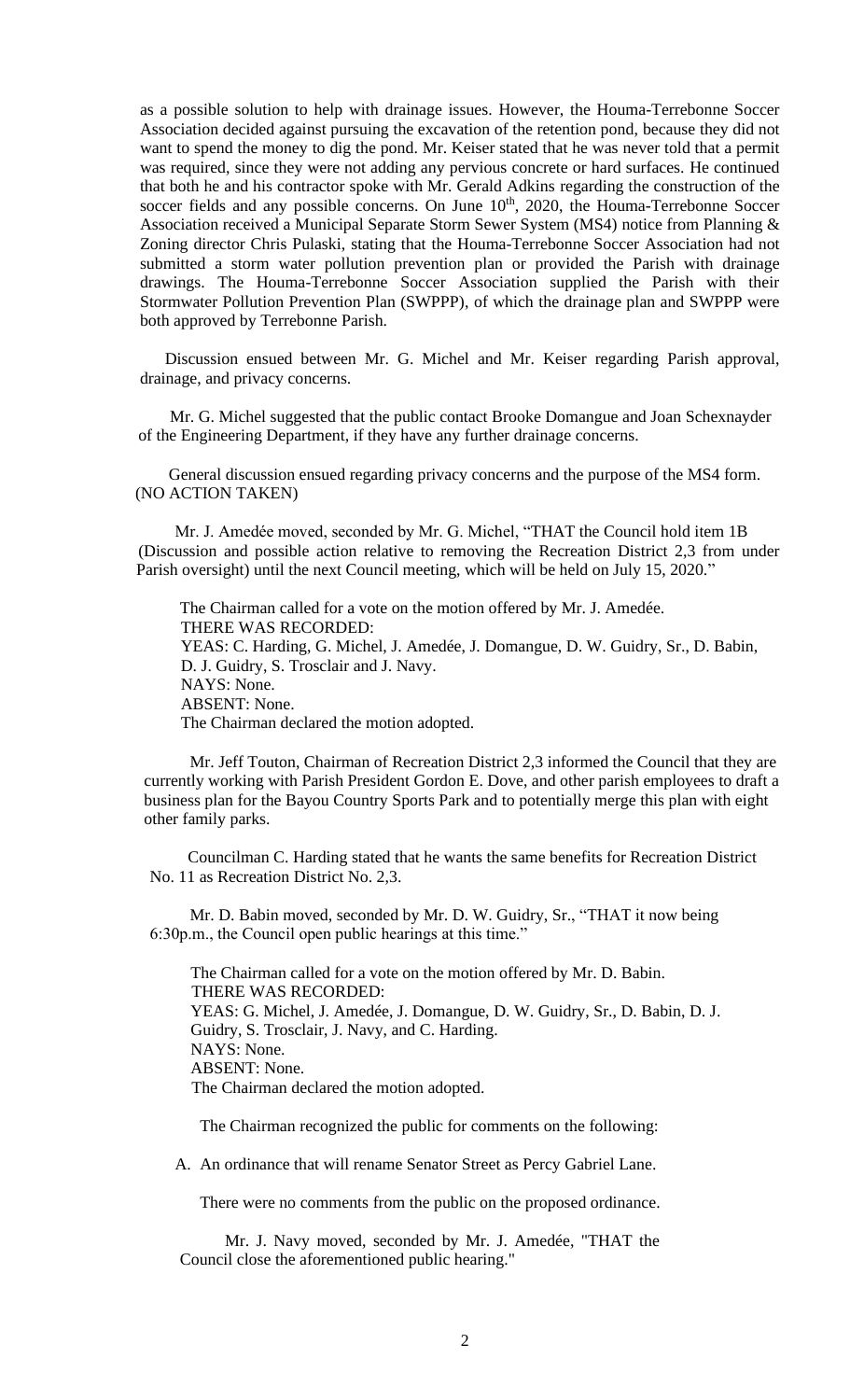The Chairman called for a vote on the motion offered by Mr. J. Navy THERE WAS RECORDED: YEAS: G. Michel, J. Amedée, J. Domangue, D. W. Guidry, Sr., D. Babin, D. J. Guidry, S. Trosclair, J. Navy, and C. Harding. NAYS: None. ABSENT: None. The Chairman declared the motion adopted.

OFFERED BY: MR. J. NAVY SECONDED BY: MR. J. AMEDEE

# ORDINANCE NO. 9151

AN ORDINANCE RENAMING "SENATOR STREET" TO "PERCY GABRIEL LANE", A PUBLIC MAINTAINED STREET, AND INCORPORATING SAME INTO THE ENHANCED 911 EMERGENCY RESPONSE SYSTEM FOR THE PURPOSE OF PROVIDING A BETTER MEANS OF LOCATING ADDRESSES; TO SET FORTH AN EFFECTIVE DATE FOR THE INCORPORATION OF THE STREET NAME, AND TO AUTHORIZE THE INSTALLATION OF STREET SIGNS; AND ADDRESS OTHER MATTES RELATIVE THERETO.

**WHEREAS**, Section 2-11(6) of the Parish Charter provides that an ordinance is required for the changing of street name, and

**WHEREA**S, Louisiana Revised Statutes 18:201, provides a governing authority renaming a street shall transmit a certified report of such action to the registrar of voters of the parish

**WHEREAS**, Senator Street is a street in the Parish of Terrebonne and the name shall be changed to Percy Gabriel Lane, and

**WHEREAS**, the Terrebonne Parish Communications District E-911 shall be notified upon the renaming of the street, and

**NOW IT BE ORDAINED** by the Terrebonne Parish Council, on behalf of the Terrebonne Parish Consolidated Government, that this ordinance shall become effective on the 15<sup>th</sup> day of July, 2020, and

**BE IT FURTHER ORDAINED** that a copy of this ordinance be submitted to the Terrebonne Parish Communications District Board, the local United States Postal Service, all fire districts, Acadian Ambulance Service, the Terrebonne Parish Sheriff's Office, Registrar of Voters, and any other appropriate agency; and

**BE IT FURTHER ORDAINED** that the Parish be directed to install the proper street signs on the appropriate streets, and that any other actions relative thereto be addressed.

# **SECTION I**

If any word, clause, phrase, section or other portion of this ordinance shall be declared null, void, invalid, illegal, or unconstitutional, the remaining words, clauses, phrases, sections and other portions of this ordinance shall remain in full force and effect, the provisions of this ordinance hereby being declared to be severable.

#### **SECTION II**

Except as otherwise provided for herein, this ordinance shall become effective upon approval by the Parish President or as otherwise provided in Section 2-13(b) of the Home Rule Charter for a Consolidated Government for Terrebonne Parish, whichever occurs sooner.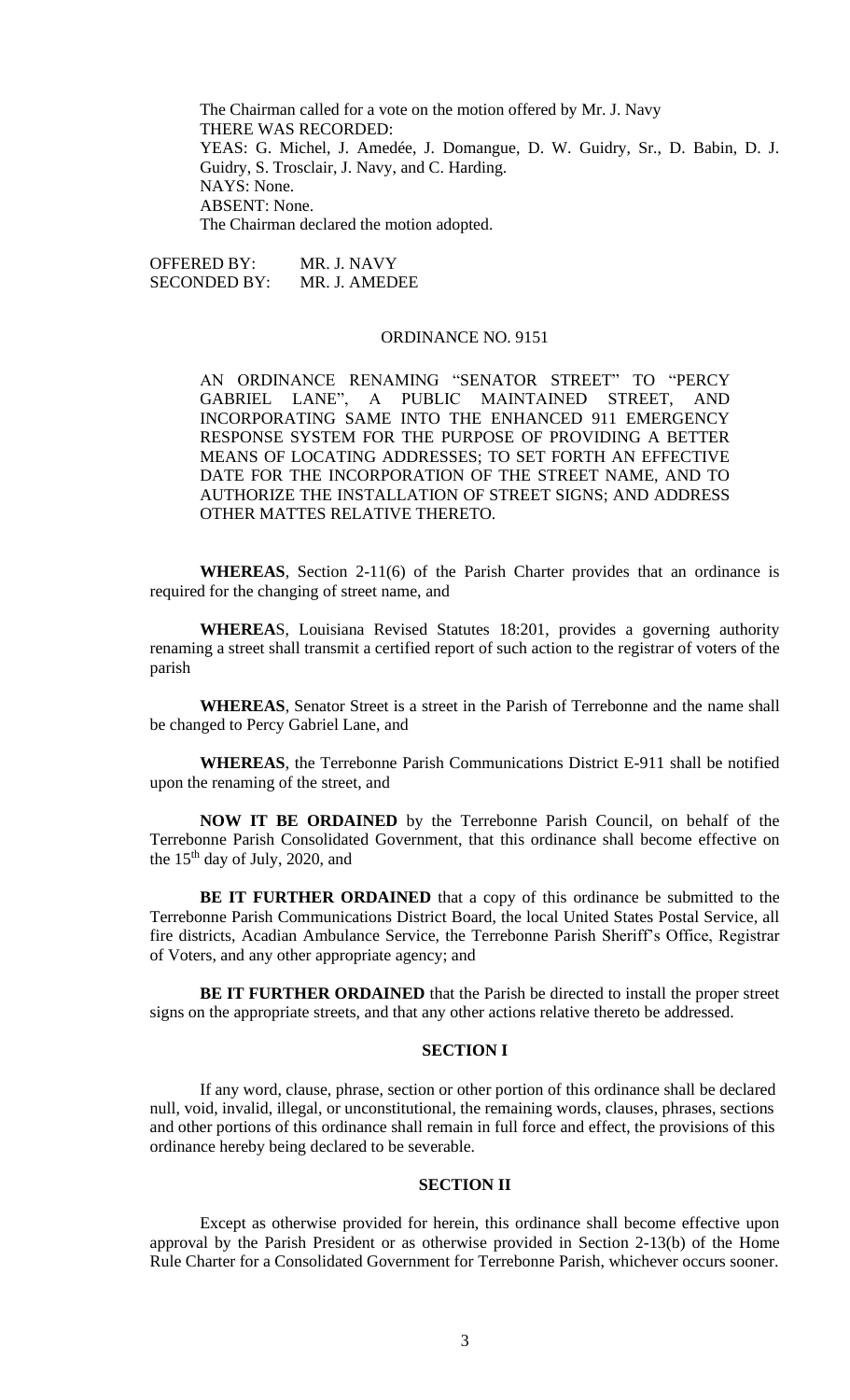### **SECTION III**

In accordance with Louisiana Revised Statutes 18:201 upon final passage, Terrebonne Parish Consolidated Government, Terrebonne Parish Communication District E-911 and the Registrar of Voters shall be notified of the name change in accordance with law.

This ordinance, having been introduced and laid on the table for at least two weeks, was voted upon as follows:

THERE WAS RECORDED:

YEAS: G. Michel, J. Amedėe, J. Domangue, D. W. Guidry, Sr., D. Babin,, D. J. Guidry, S. Trosclair, J. Navy, and C. Harding. NAYS: None. NOT VOTING: None. ABSTAINING: None. ABSENT: None. The Chairman declared the ordinance adopted on this, the 24 day of June 2020.

The Chairman recognized the public for comments on the following:

B. [An ordinance to amend Ordinance No. 9099 in order to perform](https://terrebonneparish.novusagenda.com/AgendaWeb/CoverSheet.aspx?ItemID=26326&MeetingID=2033) technical corrections [to delete the verbal descriptions for Precinct Nos. 40 and 109.](https://terrebonneparish.novusagenda.com/AgendaWeb/CoverSheet.aspx?ItemID=26326&MeetingID=2033)

There were no comments from the public on the proposed ordinance.

Mr. D. W. Guidry, Sr. moved, seconded by Mr. D. Babin, "THAT, the Council close the aforementioned public hearing."

 The Chairman called for a vote on the motion offered by Mr. D. W. Guidry, Sr. THERE WAS RECORDED: YEAS: G. Michel, J. Amedée, J. Domangue, D. W. Guidry, Sr., D. Babin, D. J. Guidry, S. Trosclair, J. Navy, and C. Harding. NAYS: None. ABSENT: None. The Chairman declared the motion adopted.

OFFERED BY: MR. D. W. GUIDRY, SR. SECONDED BY: MR. D. BABIN

#### **ORDINANCE NO. 9152**

AN ORDINANCE TO AMEND ORDINANCE NO. 9099 IN ORDER TO PERFORM TECHNICAL CORRECTIONS TO DELETE PRECINCT NOS. 40 AND 109.

#### **SECTION I**

**WHEREAS**, Ordinance No. 9099, adopted by the Terrebonne Parish Council on October 23, 2020, to create prospective precincts by the split and/or merger of precinct geography in accordance, and

**WHEREAS,** by adoption of Ordinance No. 9099, the legal descriptions of election precinct boundaries were also adopted, and

**WHEREAS**, upon further review of the aforementioned descriptions, various technical errors were noted, and must be corrected by the adoption of an ordinance therefore.

**NOW, THEREFORE BE IT ORDAINED**, by the Terrebonne Parish Council, in regular session convened, that the following Council District Boundary Corrections, and Precinct Boundary Corrections are revised as follows: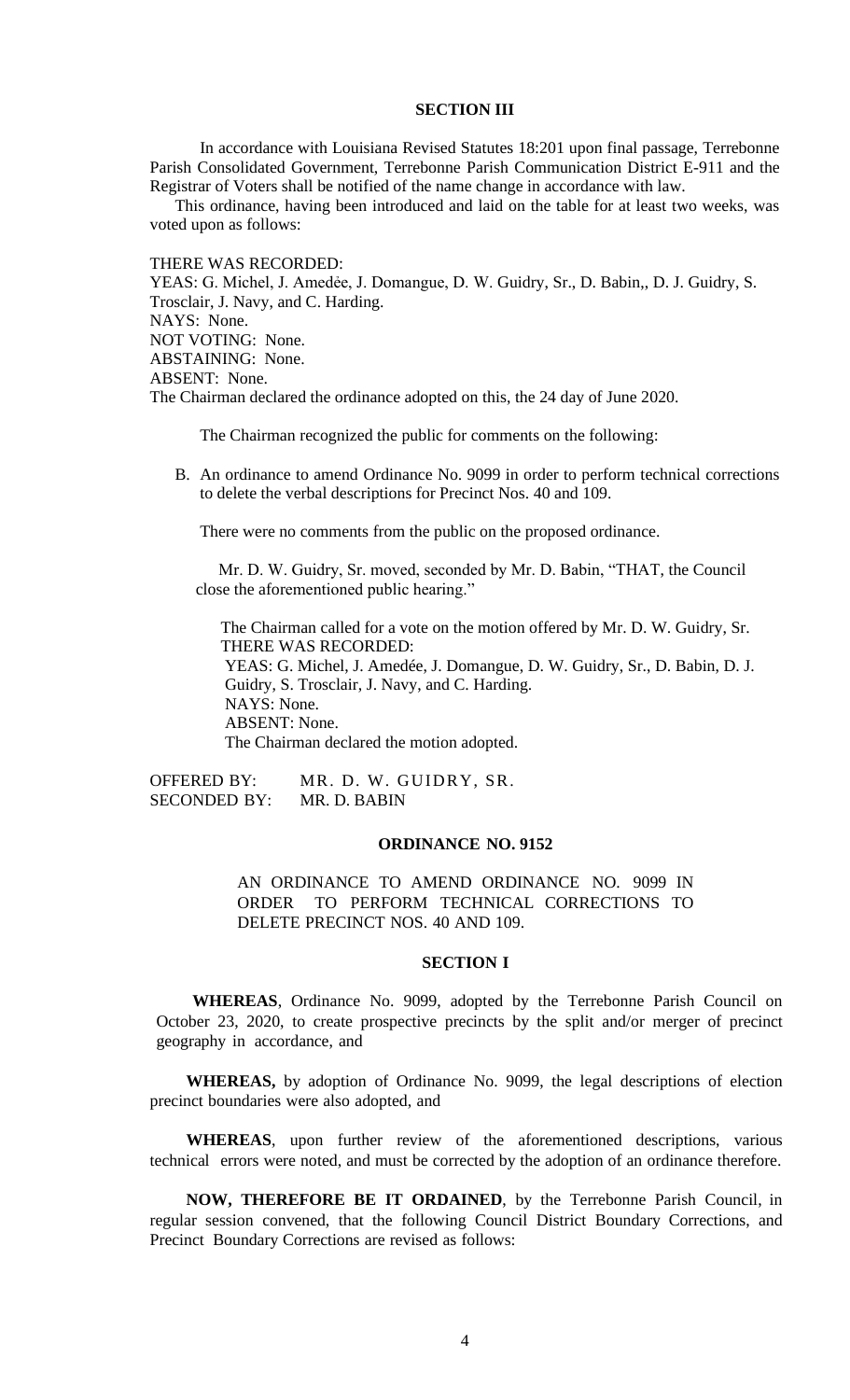# **PRECINCT CORRECTION**

# **Precinct 1 (Formerly Precinct 1 and Precinct 94) Polling Place Location: Robichaux's Ford, 272 West Main St., Thibodaux**

Beginning at the intersection of West Park Avenue (Louisiana Highway 20) and the Lafourche / Terrebonne Parish boundary line; thence east and south along Lafourche/Terrebonne Parish boundary line to its intersection with Waterplant Road; thence west along Waterplant Road to its intersection with West Park Avenue (Louisiana Highway 24); thence northerly along West Park Avenue (Louisiana Highway 24) to its intersection with Old Highway 659; thence northerly along Old Highway 659 and LSTA Court; thence northwesterly along LSTA Court to its intersection with the Schriever Overpass (Louisiana Highway 20); thence northerly along the Schriever Overpass (Louisiana Highway 20) to its intersection with the Railroad right of way; thence northeasterly along the Railroad right of way to its intersection with St. Louis Bayou; thence north along St. Louis Bayou to its intersection with the straight centerline extension of Jolie Oaks Boulevard; thence westerly along Jolie Oaks Boulevard to its intersection with West Park Avenue (Louisiana Highway 20); thence south along West Park Avenue (Louisiana Highway 20) to its intersection with Louisiana Highway 3185; thence westerly along Louisiana Highway 3185 to its intersection with the straight centerline extension of Ell Street; thence north along the centerline extension of Ell Street and Ell Street to its intersection with Fieldcrest Drive; thence east along Fieldcrest Drive to its intersection with Project Road; thence northerly along Project Road to its intersection with Clifton Street; thence westerly along Clifton Street to its intersection with the Lafourche / Terrebonne Parish boundary line; thence north and east along the Lafourche / Terrebonne Parish boundary line to its intersection with West Park Avenue (Louisiana Highway 20), the point of beginning.

# **Precinct 4A/4J**

# **Polling Place Location: Schriever Elementary School, 2052 W. Main St., Schriever**

Beginning at the intersection of St. George Road and West Main Street (Louisiana Highway 24); thence southerly along West Main Street (Louisiana Highway 24) to its intersection with Clara Street; thence west along Clara Street to its intersection with Helen Park Place; thence south along Helen Park Place to its intersection with Isle of Cuba Road; thence west along Isle of Cuba Road to its intersection with Main Project Road; thence south along Main Project Road to its intersection with Louisiana Highway 311; thence continuing south on Louisiana Highway 311 to its intersection with an Entergy Powerline north of Magnolia Plantation; thence southwesterly along the Entergy Powerline north of Magnolia Plantation to its intersection with the Levee canal; thence southerly and westerly along the Levee Canal to its intersection with the pipeline canal; thence northerly and westerly and southwesterly along the pipeline canal to its intersection with the Terrebonne/Lafourche Drainage Canal; thence north along the Terrebonne/Lafourche Drainage Canal to its intersection with the Lafourche/Terrebonne Parish boundary line; thence east thence north, thence east, thence northwest and northeast along the Lafourche/Terrebonne boundary line to its intersection with the centerline of Clifton Street; thence easterly along Clifton Street to its intersection with Project Road; thence southerly along Project Road and North Main Project Road to its intersection with John Edward Lane; thence westerly along John Edward Lane to its intersection with Brandon Reed Lane; thence southerly along Brandon Reed Lane to its intersection with Al Joseph Lane; thence easterly along Al Joseph Lane to its intersection with North Main Project Road; thence southerly along North Main Project Road and Main Project Road to its intersection with St. George Road thence northeasterly along St. George Road to its intersection with West Main Street (Louisiana Highway 24), the point of beginning.

# **Precinct 05 Polling Place Location: Caldwell Middle School, 445 Highway 311, Schriever**

Beginning at the intersection of St. Louis Bayou and Jolie Oaks Boulevard, thence south along St. Louis Bayou to its intersection with the Southern Pacific Railroad right of way; thence southwesterly along the Southern Pacific Railroad right of way to its intersection with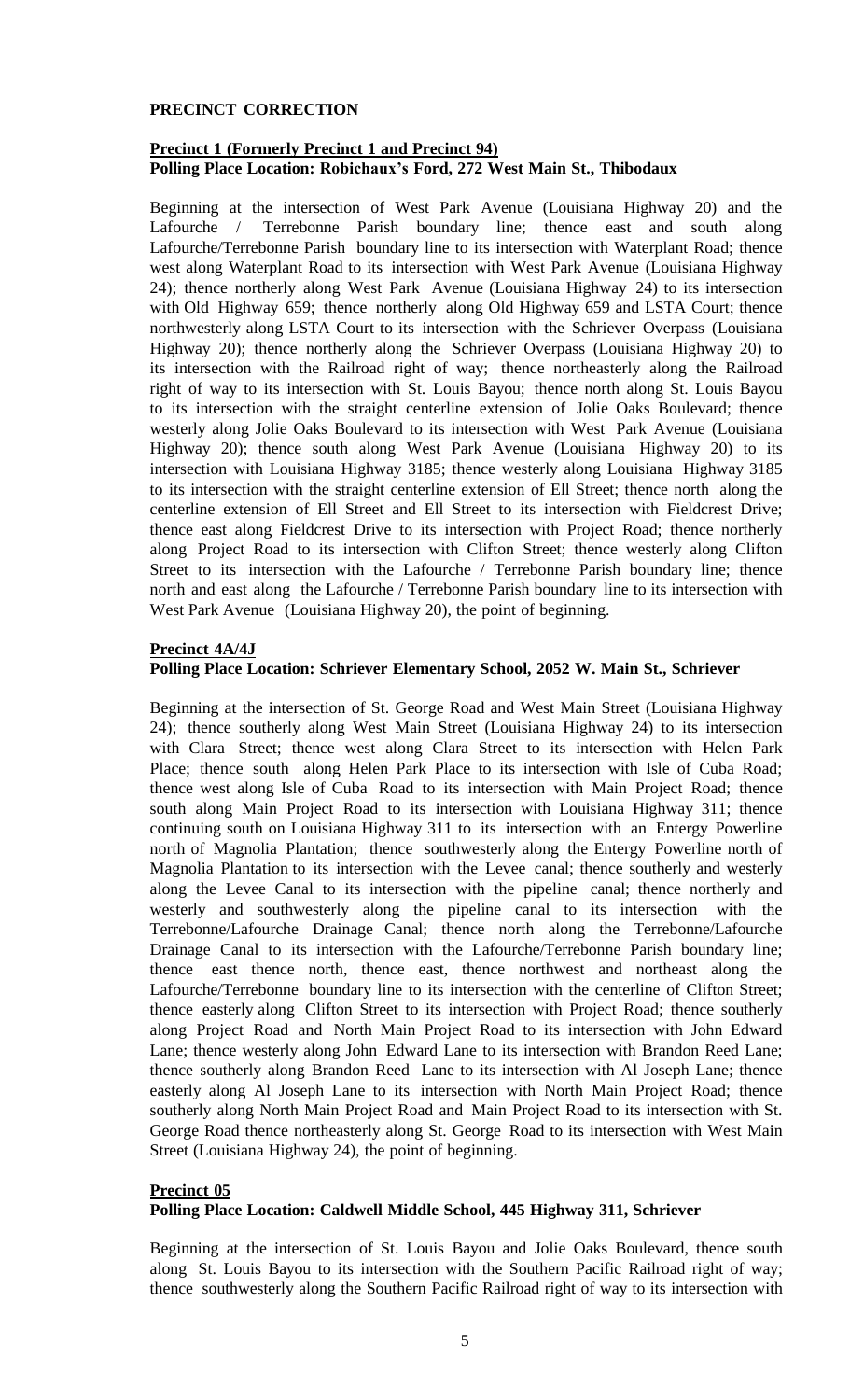West Park Avenue (Louisiana Highway 20); thence southeasterly along West Park Avenue (Louisiana Highway 20) to its intersection with LSTA Court; thence easterly and southerly along LSTA Court and Old Hwy 659 to its intersection with West Park Avenue (Louisiana Highway 24); thence southerly along West Park Avenue (Louisiana Highway 24) to its intersection with the Waterplant Bridge; thence west along Waterplant Bridge to its intersection with Bayou Terrebonne; thence south along Bayou Terrebonne to its intersection with the extension of Louisiana Highway 311; thence west along the extension of Louisiana Highway 311 to its intersection with Dry Bayou; thence south along Dry Bayou to its intersection with Ouiski Bayou; thence south along Ouiski Bayou to its intersection with the centerline extension of Lumen Christi Court; thence southwesterly along Lumen Christi Court to its intersection with Little Bayou Black; thence southerly along Little Bayou Black to its intersection with an unnamed and unpaved sugar cane access road; thence southwesterly a short distance along the unnamed, unpaved sugarcane access road to its intersection with Louisiana Highway 311, thence northerly along Louisiana Highway 311 to its intersection with the Ashburn Drive; thence westerly along the Ashburn Drive to its intersection with Norwood Drive, thence southerly along Norwood Drive to its intersection with Bull Run Road; thence westerly and northwesterly along Bull Run Road to its intersection with Moss Point Drive; thence northeasterly and northerly along Moss Point Drive to its intersection with the Longdale Drive, thence westerly along Longdale Drive to its intersection with Goldsby Drive; thence southerly along Goldsby Drive to its intersection with Bull Run Road; thence westerly along Bull Run Road to its intersection with the Entergy Powerline; thence southwesterly along the Entergy Powerline to its intersection with the levee canal; thence northwesterly and westerly and southwesterly and northerly along the levee canal to its intersection with the Donner Canal; thence west along the Donner Canal to its intersection with the Terrebonne Lafourche Drainage Canal; thence north along the Terrebonne Lafourche Drainage Canal to its intersection with the unnamed pipeline canal in Section 4, T16S- R16E; thence east along the Section 4 unnamed pipeline canal to its intersection with the levee canal; thence easterly and northerly along the levee canal to its intersection with the Entergy Powerline; thence northeasterly along the Entergy Powerline to its intersection with Louisiana Highway 311 just north of Magnolia Plantation; thence northerly along Louisiana Highway 311 to its intersection with Main Project Road; thence north along Main Project Road to its intersection with Isle of Cuba Road; thence east along the Isle of Cuba Road to its intersection with Helen Park Place; thence north along Helen Park Place to its intersection with Clara Street; thence east along Clara Street to its intersection with West Main Street (Louisiana Highway 24); thence north along West Main Street (Louisiana State Highway 24) to its intersection with the entrance ramp to Louisiana Highway 24 near Roseland Boulevard; thence northwesterly along the entrance ramp to Louisiana Highway 24 to its intersection with Louisiana State Highway 20; thence easterly along Louisiana State Highway 20 to its intersection with the Schriever Overpass; thence northerly along the Schriever Overpass a short distance to its intersection with Bayou Terrebonne; thence north along Bayou Terrebonne to its intersection with Devil Swamp Road; thence westerly along Devil Swamp Road across Louisiana Highway 20 to its intersection with Ducros Road; thence continuing westerly along Ducros Road to its intersection with Corey Elizabeth Lane; thence notherly along Corey Elizabeth Lane to its intersection with Nora T Lane; thence westerly along Nora T Lane to its intersection with Al Joseph Lane; thence continuing westerly along Al Joseph Lane t oits intersection with Brandon Reed lane; thence northerly along Brandon Reed Lane to its intersection with John Edwards Lane; thence easterly along John Edwards Lane to its intersection with North Main Project Road; thence northerly along North Main Project Road and Project Road to its intersection with Fieldcrest Drive; thence easterly along Fieldcrest Drive to its intersection with Ell Street; thence southerly along Ell Street and its straight centerline extension to its intersection with Louisiana Highway 3185; thence easterly along Louisiana Highway 3185 to its intersection with West Park Avenue (Louisiana Highway 20); thence north along West Park Avenue (Louisiana Highway 20) to its intersection with Jolie Oaks Boulevard, thence east along Jolie Oaks Boulevard to its intersection with St. Louis Bayou, the point of beginning.

**Precinct 7A/7L (Formerly Precinct 7A/7L and Precinct 97) Polling Place Location: H.L. Bourgeois High School, #1 Reservation Ct., Gray**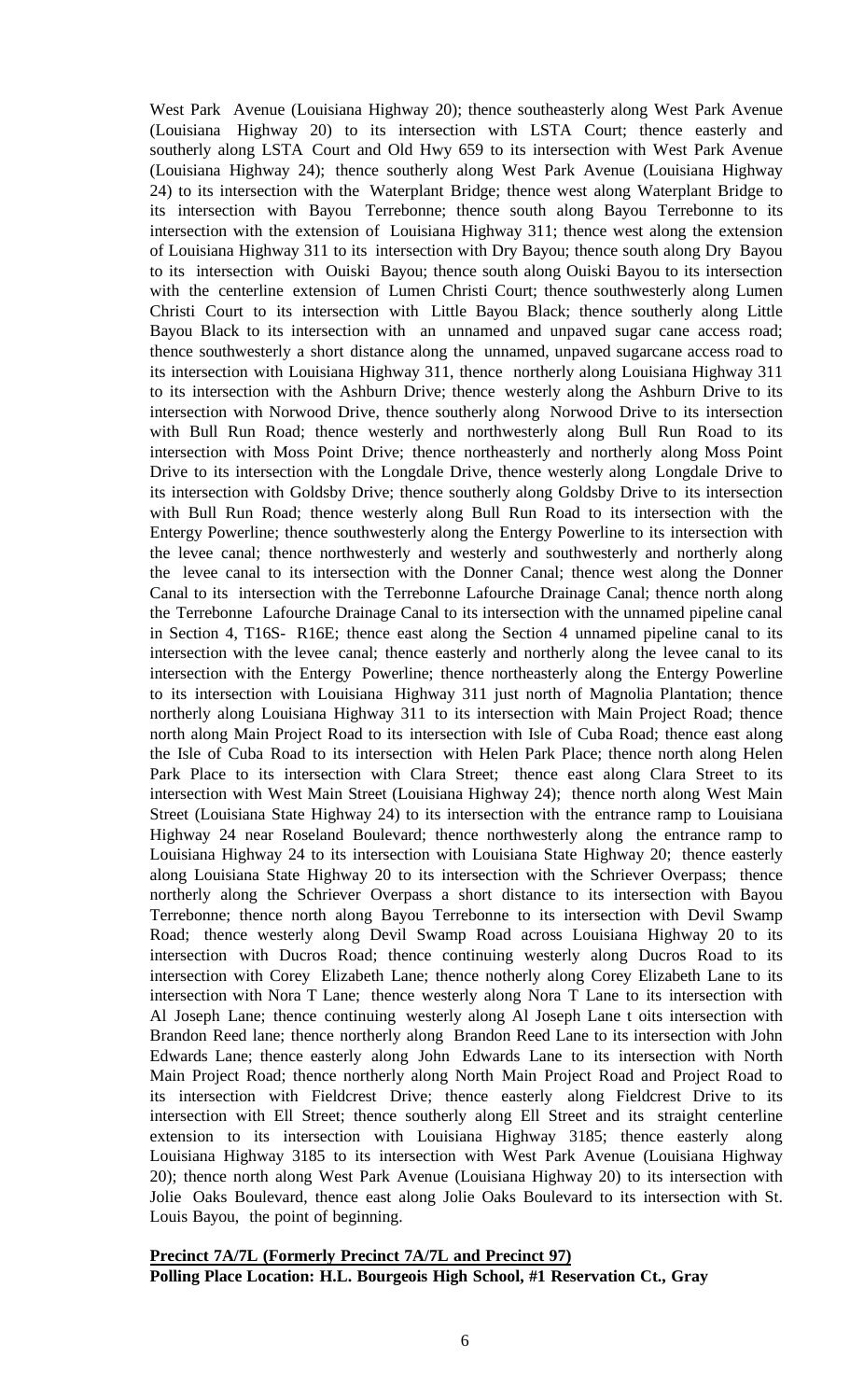Beginning at the intersection of the St. Bridget Road Bridge and West Park Avenue (Louisiana Highway 24); thence south along West Park Avenue (Louisiana Highway 24) to its intersection with an unnamed sugar cane access road just south of 2165 West Park Avenue (Tigerline ID Number 92054324); thence east along the unnamed road just south of 2165 West Park Avenue to its intersection with Bayou Blue; thence south along Bayou Blue to its intersection with Bayou Blue Bypass Road: thence south along Bayou Blue Bypass Road to its intersection with Louisiana Highway 316 (Bayou Blue Road); thence west along Louisiana Highway 316 (Bayou Blue Road) to its intersection with St. Louis Bayou; thence south along St. Louis Bayou to its intersection with U. S. Highway 90; thence west along U. S. Highway 90 to its intersection with Ouiski Bayou; thence north along the Ouiski Bayou and Dry Bayou to its intersection with Louisiana Highway 311 (St. Bridget Road); thence east along Louisiana Highway 311 (St. Bridget Road) and St. Bridget Road Bridge to its intersection with West Park Avenue (Louisiana Highway 24); the point of beginning.

# **Precinct 8 (Formerly Precinct 8 and Precinct 96) Polling Place Location: N. Houma Branch Library, 4130 W. Park Ave., Gray**

Beginning at the intersection of Bayou Terrebonne and Waterplant Road; thence northeasterly along Waterplant Road to its intersection with the Lafourche / Terrebonne Parish boundary line; thence southeast along the Lafourche / Terrebonne Parish boundary line to its intersection with Shamrock Drive thence southwesterly on Shamrock Drive and its straight centerline extension to its intersection with St. Louis Bayou; thence southeast along St. Louis Bayou to its intersection with Country Estate Drive; thence southwest along Country Estate Drive to its intersection with Coteau Road (Louisiana Highway 660); thence northwest along Coteau Road (Louisiana Highway 660) to its intersection with the CCC Ditch; thence northwest along the CCC Ditch to its intersection with the straight centerline extension of Evergreen Drive; thence southwest along straight centerline extension of Evergreen Drive and Evergreen Drive to its intersection with Bayou Terrebonne; thence north along Bayou Terrebonne to its intersection with U.S. Highway 90; thence east along U. S. Highway 90 to its intersection with St. Louis Bayou; thence northeasterly along St. Louis Bayou to its intersection with Bayou Blue Road (Louisiana Highway 316); thence east along Bayou Blue Road (Louisiana Highway 316) to its intersection with Bayou Blue Bypass Road, thence north along Bayou Blue Bypass Road to its intersection with Bayou Blue, thence north along Bayou Blue to its intersection with an unnamed sugar cane access road just south of 2165 West Park Avenue (Tigerline ID Number 92054479), thence southwest along the unnamed access road to its intersection with West Park Avenue (Louisiana Highway 24), thence north along West Park Avenue (Louisiana Highway 24) to its intersection with the St. Bridget Road Bridge, thence west along the St. Bridget Road Bridge to its intersection with Bayou Terrebonne, thence north along Bayou Terrebonne to its intersection with Waterplant Road, the point of beginning.

# **Precinct 9**

# **Polling Place Location: South Central Planning and Development Commission, 5058 W. Main St., Houma**

Beginning at the intersection of U. S. Highway 90 and Bayou Terrebonne; thence south along Bayou Terrebonne to its intersection with a power transmission line located between the Coteau Bridge and the Jody Bridge; thence southwest along the power transmission line to its intersection Ouiski Bayou; thence north along Ouiski Bayou to its intersection with U. S. Highway 90; thence east along U. S. Highway 90 to its intersection with Bayou Terrebonne, the point of beginning.

# **Precinct 10A/10L Polling Place Location: Oakshire Gym, 5457 Vicari St., Houma**

Beginning at the intersection of Bayou Terrebonne and the straight centerline extension of Evergreen Drive; thence northeasterly along Evergreen Drive and its straight centerline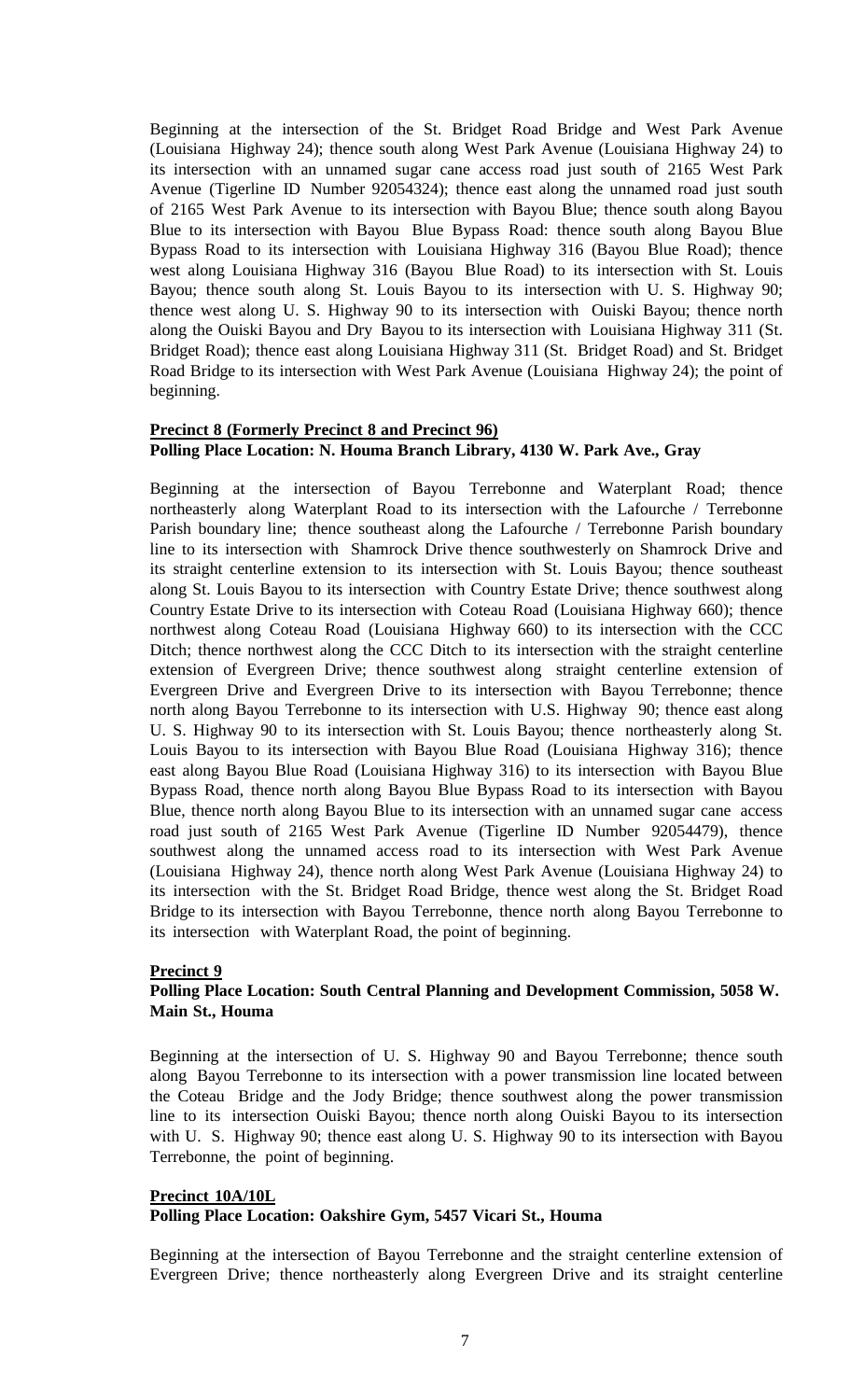extension to its intersection with the CCC Ditch; thence southeasterly along the CCC Ditch to its intersection with the drainage ditch south of the Oakshire subdivision; thence southwesterly along the Oakshire subdivision ditch to its intersection with Bayou Terrebonne; thence northerly along Bayou Terrebonne to its intersection with the straight centerline extension of Evergreen Drive, the point of beginning.

#### **Precinct 11A/11J**

# **Polling Place Location: Coteau-Bayou Blue School, 2550 Coteau Rd., Houma**

Beginning at the intersection of the Lafourche / Terrebonne Parish boundary line and Shamrock Drive; thence southwest along Shamrock Drive and its straight centerline extension to its intersection with St. Louis Bayou; thence southeast along St. Louis Bayou to its intersection with Country Estate Drive; thence southwest along Country Estate Drive to its intersection with Coteau Road (Louisiana Highway 660); thence northwest and southwest along Coteau Road (Louisiana Highway 660) to its intersection with the CCC Ditch; thence southeast along the CCC Ditch to its intersection with a drainage ditch south of the Oakshire subdivision; thence southwest along the Oakshire subdivision ditch to its intersection with Vicari Street; thence southeasterly along Vicari Street to its intersection with Bayou Gardens Boulevard; thence northeast along Bayou Gardens Boulevard to its intersection with Saint Louis Canal Road; thence southeast along Saint Louis Canal Road to its intersection with Saint Louis Canal; thence northeast along Saint Louis Canal to its intersection with the Lafourche / Terrebonne Parish boundary line; thence northwest along the Lafourche / Terrebonne parish boundary line to its intersection with Shamrock; the point of beginning.

# **Precinct 12**

# **Polling Place Location: Father Pat O'Brien Center, 409 Funderburk Avenue, Houma**

Beginning at the intersection of Bayou Gardens Boulevard and Vicari Street; thence northeast along Bayou Gardens Boulevard to its intersection with Saint Louis Canal Road; thence southeast along Saint Louis Canal Road to its intersection with Kenney Street; thence southwest along Kenney Street to its intersection with D Street; thence southeast along D Street to its intersection with Funderburk Avenue; thence southwest along Funderburk Avenue to its intersection with B Street; thence northwest along B Street to its intersection with Kenney Street; thence southwest along Kenney Street to its intersection with West Park Avenue (Louisiana Highway 24); thence northwest along West Park Avenue (Louisiana Highway 24) to its intersection with Armour Drive; thence southwest along the straight centerline extension of Armour Drive to its intersection with Bayou Terrebonne; thence northwest along Bayou Terrebonne to its intersection with an unnamed drainage ditch south of the Oakshire subdivision; thence northeast along the Oakshire subdivision drainage ditch to its intersection with Vicari Street; thence southeast along Vicari Street to its intersection with Bayou Gardens Boulevard; the point of beginning.

# **Precinct 13 Polling Place Location: Oakshire Gym, 5457 Vicari St., Houma**

Beginning at the intersection Bayou Terrebonne and the power transmission line located between the Coteau Bridge and the Jody Bridge; thence southeasterly along Bayou Terrebonne to its intersection with Bayou Cane; thence southwesterly along Bayou Cane to its intersection with the levee canal west Martin Luther King Boulevard (Louisiana Highway 3040); thence northerly along the levee canal past to its intersection with the power transmission line located between the Coteau Bridge and the Jody Bridge; thence northeasterly along the power transmission line to its intersection with Bayou Terrebonne, the point of beginning.

#### **Precinct 14A/14K**

**Polling Place Location: Woodmen of the World Hall, 309 S. Hollywood Rd., Houma**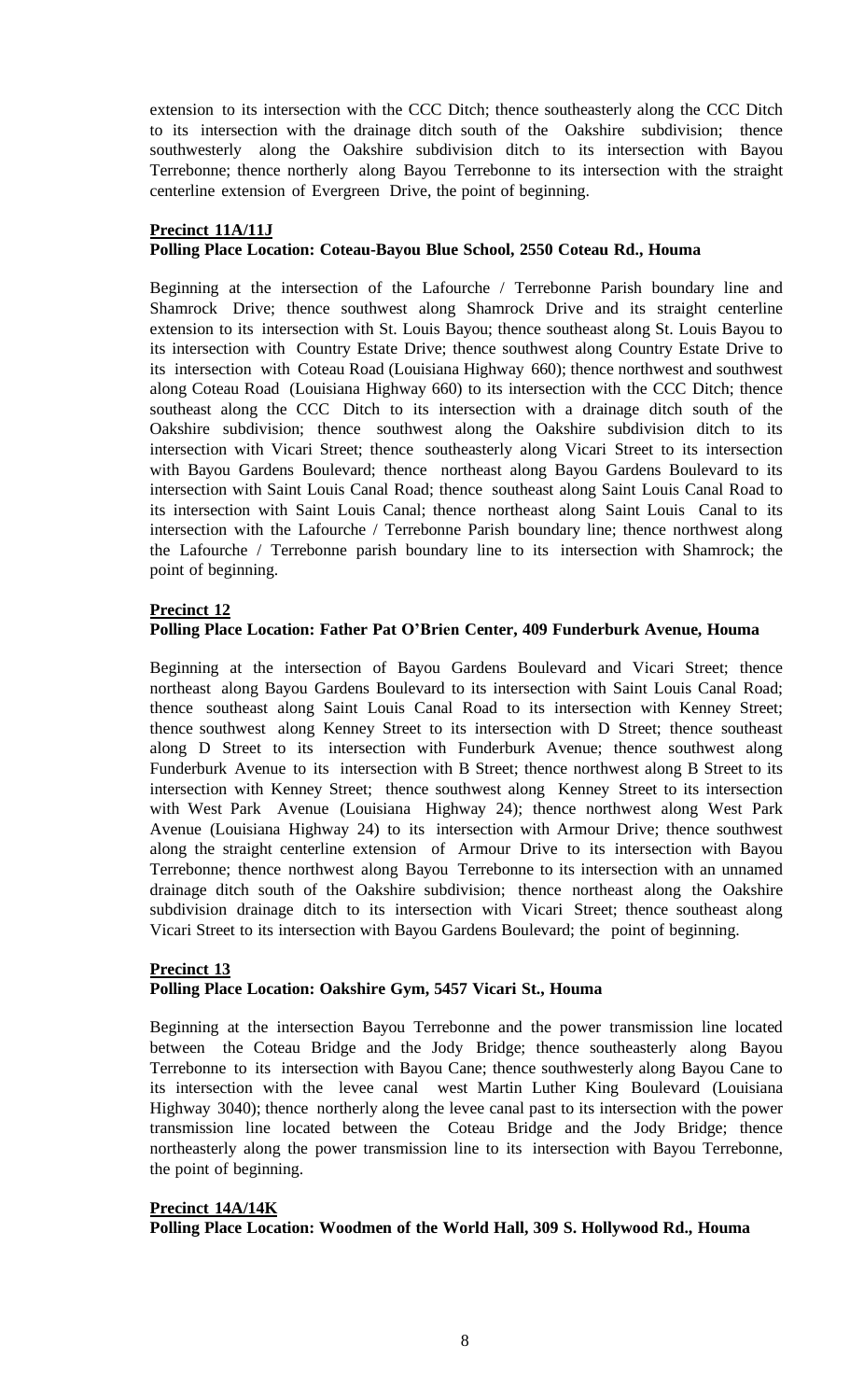Beginning at the intersection of Ouiaki Bayou and the northeasterly straight centerline extension of Lumen Christ Court; thence southeasterly along Ouiski Bayou to its intersection with Little Bayou Black and a power transmission line; thence southwest and southeast along the power transmission line between Exeter Run and Sugar Highlands Boulevard to its intersection with Hanson Canal; thence westerly and southerly and westerly and northerly and northwesterly along Hanson Canal to its intersection with an unnamed north-south canal; thence northerly along the unnamed canal to its intersection with the levee canal south of Bull Run Road; thence westerly along the levee canal to its intersection with the Entergy powerline; thence easterly along the Entergy powerline to its intersection with Bull Run Road; thence easterly along Bull Run Road to its intersection with Goldsby Drive; thence northerly along Goldsby Drive to its intersection with Longdale Drive; thence easterly along Longdale Drive to its intersection with Moss Point Drive; thence southerly and southwesterly along Moss Point Drive to its intersection with Bull Run Road; thence southeasterly and northeasterly along Bull Run Road to its intersection with Norwood Drive; thence northwesterly along Norwood Drive to its intersection with Ashburn Drive; then east along Ashburn Drive to its intersection with Louisiana Highway 311; thence southeast along Louisiana Highway 311 its intersection with an unnamed sugarcane access road; thence northeasterly a short distance along the sugarcane access road to its intersection with Little Bayou Black; thence northwesterly along Little Bayou Black to its intersection with Lumen Christi Court; thence northeasterly along Lumen Christi Court and it extension to its intersection with Ouiski Bayou, the point of beginning.

# **Precinct 15**

# **Polling Place Location: Terrebonne High School, 7318 St. Charles St., Houma**

Beginning at the intersection of Little Bayou Black Drive (Louisiana Highway 311) and Saint Charles Street; thence south along Saint Charles Street to its intersection with an unnamed drainage canal in Section 102, T17S-R17E; thence northwest along the Section 102 unnamed drainage canal to its intersection Valhi Boulevard; thence westerly along Valhi Boulevard; thence northwesterly along Valhi Boulevard to its intersection with the Hanson Canal; thence southwesterly along the Hanson Canal to its intersection with Lagoon Court; thence northeasterly along Lagoon Court and Valhi Lagoon Court to its intersection with Louisiana Highway 311; thence westerly along Louisiana Highway 311 to its intersection with South Hollywood Road; thence northeasterly along South Hollywood Road to its intersection with Little Bayou Black; thence southeasterly along Little Bayou Black to its intersection with Saint Charles Street, the point of beginning.

# **Precinct 16**

# **Polling Place Location: Terrebonne High School Boys, 7318 Main Street**

Beginning at the intersection of Little Bayou Black and Ouiski Bayou and a power transmission line; thence southeasterly along Little Bayou Black to its intersection with South Hollywood Road; thence southwesterly along the centerline of South Hollywood Road to its intersection with Louisiana Highway 311; thence southeasterly along Louisiana Highway 311 to its intersection with Valhi Lagoon Crossing; thence southwesterly along Valhi Lagoon Crossing, its extension, and Lagoon Court to its intersection with the Hanson Canal; thence westerly along the Hanson Canal to its intersection with a power transmission line; thence northwesterly and northeasterly along the power transmission line across Valhi Boulevard and between Nottingham Trail and Riverwood Drive to its intersection with Little Bayou Black and Ouiski Bayou, the point of beginning.

# **Precinct 17**

#### **Polling Place Location: Broadmoor Elementary School, 1010 Broadmoor Ave., Houma**

Beginning at the intersection of Kenny Street and A Street; thence east along Kenney Street to its intersection with B Street; thence south along B Street to its intersection with Funderburk Avenue; thence east along Funderburk Avenue to its intersection with D Street; thence north along D Street to its intersection with Kenney Street; thence northeast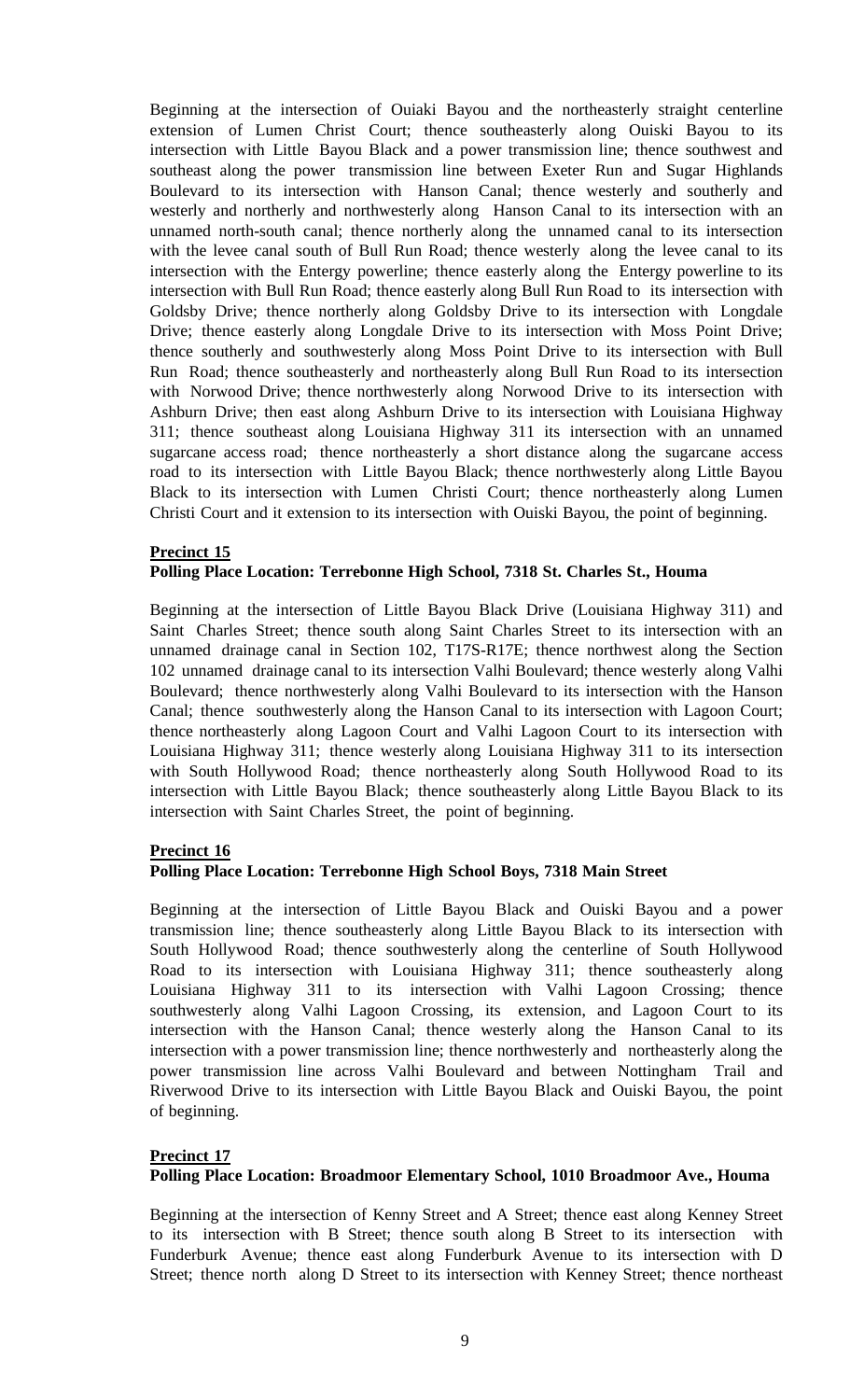along Kenney Street to its intersection with Saint Louis Canal Road; thence southeast along Saint Louis Canal Road to its intersection with the straight centerline extension of Prevost Drive; thence southwest along the straight centerline extension of Prevost Drive and Prevost Drive to its intersection with Douglas Drive; thence northwest and west and southwest along Douglas Drive to its intersection with G Street; thence northwest along G Street to its intersection with Broadmoor Avenue; thence southwest along Broadmoor Avenue to its intersection with A Street; thence northwest along A street to its intersection with Kenny Street, the point of beginning.

# **Precinct 18A/18J Polling Place Location: Lisa Park Gym, 6639 Lisa Park Ave., Houma**

Beginning at the intersection of Bayou Terrebonne and the Westside Boulevard Bridge; thence northeast along the Westside Boulevard Bridge and Westside Boulevard to its intersection with Alma Street; thence southeasterly along Alma Street to its intersection with Cavaness Drive; thence northeasterly along Cavaness Drive to its intersection with Jana Street; thence southeasterly along Jana Street to its intersection with Louis Drive, thence southwesterly along Louis Drive to its intersection with Verna Street; thence southeasterly along Verna Street to its intersection with Harding Drive; thence southwesterly along Harding Drive to its intersection with Lisa Park Avenue, thence southeasterly along Lisa Park Avenue to its intersection with Westview Drive, thence northeasterly along Westview Drive to its intersection with Saint Louis Canal Road; thence south along Saint Louis Canal Road to its intersection with the Saint Louis Canal; thence southwesterly and southeasterly along the Saint Louis Canal to its intersection with the straight centerline extension of Cascade Drive; thence southwest along Cascade Drive to its intersection with West Park Avenue (Louisiana Highway 24); thence southeast along West Park Avenue (Louisiana Highway 24) to its intersection with the Holiday Drive Bridge; thence southwest along the Holiday Drive Bridge to its intersection with Bayou Terrebonne; thence northwest along Bayou Terrebonne to its intersection with the Westside Boulevard Bridge, the point of beginning.

# **Precinct 19A/19K**

#### **Polling Place Location: Shady Acres Senior Center, 6512 West Main Street, Houma**

Beginning at the intersection of Bayou Terrebonne and the Holiday Drive Bridge; thence east along the Holiday Drive Bridge to its intersection with West Park Avenue; thence north along West Park Avenue to its intersection with Cascade Drive; thence northeast along Cascade Drive and its extension to its intersection with the Saint Louis Canal; thence northwest along the Saint Louis Canal to its intersection with Saint Louis Canal Road; thence southeast along Saint Louis Canal Road and its straight line extension to its intersection with the Six Foot Ditch; thence west along the Six Foot Ditch to its intersection with the Saint. Louis Canal; thence northwest along the Saint Louis Canal to its intersection with North Hollywood Road; thence southwest along North Hollywood Road to its intersection with Bayou Terrebonne; thence northwest along Bayou Terrebonne to its intersection with the Holiday Drive Bridge, the point of beginning.

# **Precinct 20**<br>Polling Place Location: Terrebonne Parish School Board Office, 201 Stadium Dr., Houma

Beginning at the intersection of South Hollywood Road and West Tunnel Boulevard (Louisiana Highway 3040); thence northeast along South Hollywood Road and North Hollywood Road to its intersection with the Saint Louis Canal; thence south along the Saint Louis Canal to its intersection with Park Avenue (Louisiana Highway 659); thence northwesterly along Park Avenue (Louisiana Highway 659) to its intersection with the Autin Bridge; thence southwesterly along the Autin Bridge to its intersection with Main Street (Louisiana Highway 24); thence southeasterly along Main Street (Louisiana Highway 24) to its intersection with Saint Charles Street (Louisiana Highway 664); thence southwest along Saint Charles Street (Louisiana Highway 664) to its intersection with West Tunnel Boulevard (Louisiana Highway 3040); thence northwest along West Tunnel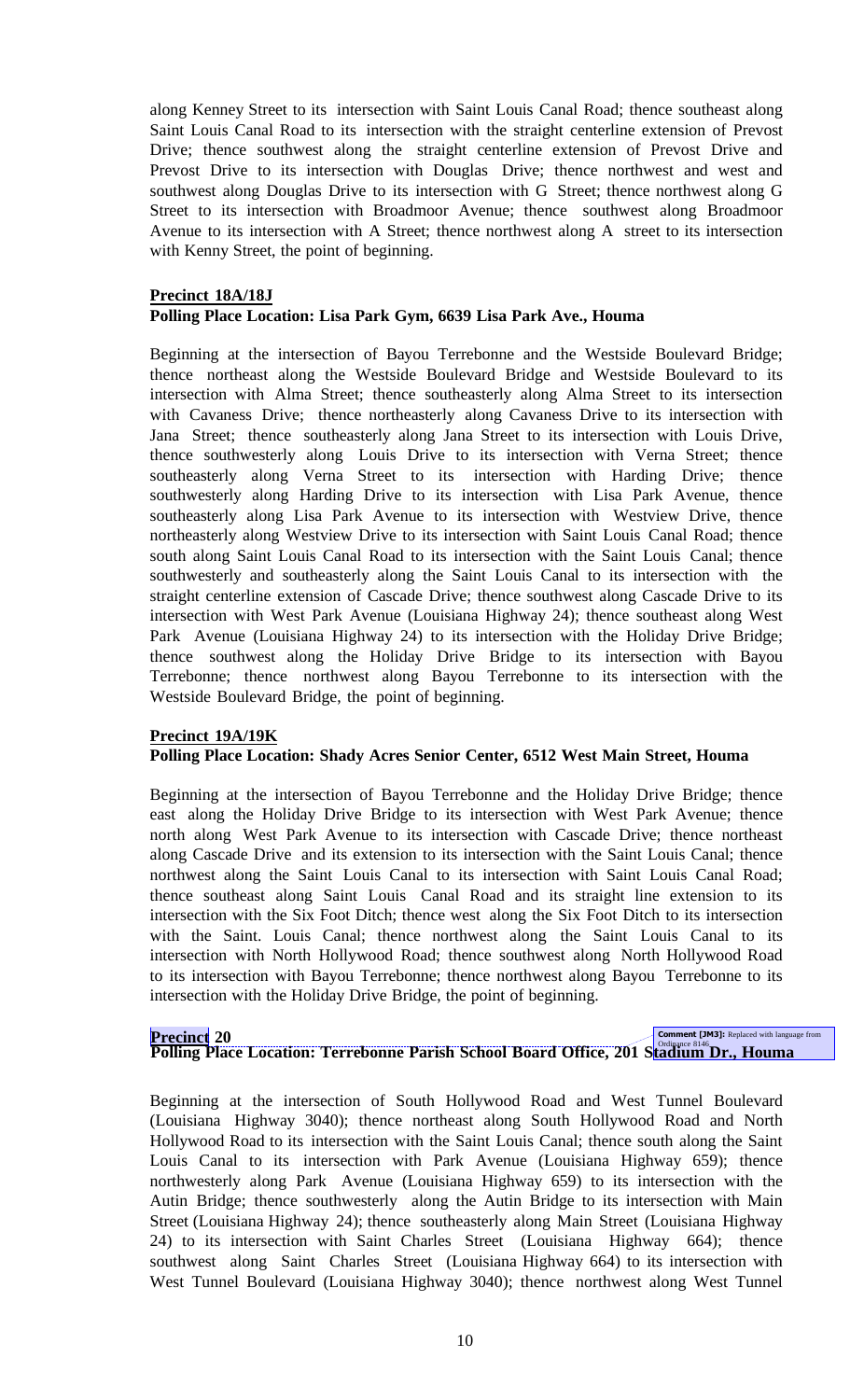Boulevard (Louisiana Highway 3040) to its intersection with South Hollywood Road, the point of beginning.

# **Precinct** 21<br>Polling Place Location: St. Gregory School Library, 419 Seventh St., Houma

Beginning at the intersection of the Terrebonne/Lafourche Parish Boundary and Louisiana Highway 182; thence southeasterly along the Terrebonne/Lafourche Parish Boundary to its intersection with Prospect Avenue (Louisiana Highway 3087); thence southerly along Prospect Avenue (Louisiana Highway 3087) to its intersection with the Intracoastal Canal; thence northwesterly and southerly along the Intracoastal Canal to its intersection with Bayou Terrebonne; thence west along Bayou Terrebonne to its intersection with New Orleans Boulevard (Louisiana Highway 182); thence north along New Orleans Boulevard (Louisiana Highway 182) to its intersection with Sixth Street; thence west along Sixth Street and Jefferson Davis Street to its intersection with Morrison Avenue; thence north on Morrison Avenue to its intersection with 9th Street; thence west on 9th Street to its intersection with the Saint Louis Canal; thence north along the Saint Louis Canal to its intersection with the Six Foot Ditch; thence east along the Six Foot Ditch to its intersection with Williams Avenue; thence north along Williams Avenue and Hollywood Road to its intersection with New Orleans Boulevard (Louisiana Highway 182); thence northerly along New Orleans Boulevard (Louisiana Highway 182) to its intersection with the Terrebonne/Lafourche Parish Boundary, the point of beginning.

## **Precinct 23**

## **Polling Place Location: Bayou Towers, 7491 Park Ave., Houma**

Beginning at the intersection of Morrison Avenue and Rightor Street; thence southeast along Rightor Street to its intersection with McKinley Street; thence southerly along McKinley Street to its intersection with Pear Street; thence east along Pear Street to its intersection with Wright Avenue; thence southerly along Wright Avenue to its intersection with West Park Avenue (Louisiana Highway 659); thence east along West Park Avenue (Louisiana Highway 659) to its intersection with Central Avenue; thence south along the Central Avenue Bridge to its intersection with Bayou Terrebonne; thence west along Bayou Terrebonne to its intersection with the Saint Louis Canal; thence northeast along the Saint Louis Canal to its intersection with the fence between 379 Morrison Avenue and 901 Morrison Avenue; thence easterly along the fence between 379 Morrison Avenue and 901 Morrison Avenue to its intersection with Morrison Avenue; thence northeast along Morrison Avenue to its intersection with Rightor Street, the point of beginning.

#### **Precinct 25**

# **Polling Place Location: West Houma Recreation Center, 800 Williams Ave., Houma**

Beginning at the intersection of Morrison Avenue and Jefferson Davis Street; thence east along Jefferson Davis Street and Sixth Street to its intersection with New Orleans Boulevard (Louisiana Highway 182); thence south along New Orleans Boulevard (Louisiana Highway 182) to its intersection with Bayou Terrebonne; thence west along Bayou Terrebonne to its intersection with the Central Avenue Bridge; thence northerly along the Central Avenue Bridge to its intersection West Park Avenue (Louisiana Highway 659); thence west along West Park Avenue (Louisiana Highway 659) to its intersection with Wright Avenue; thence northerly along Wright Avenue to its intersection with Pear Street; thence westerly along Pear Street to its intersection with McKinley Street; thence northerly along McKinley Street to its intersection with Rightor Street; thence northwesterly along Rightor Street to its intersection with Morrison Avenue; thence southeasterly along Morrison Avenue to its intersection with the fence between 379 Morrison Avenue and 901 Morrison Avenue; thence westerly along the fence between 379 Morrison Avenue and 901 Morrison Avenue to its intersection with the Saint Louis Canal; thence northeasterly along the Saint Louis Canal to its intersection with 9th Street; thence easterly along 9th Street to its intersection with Morrison Avenue; thence southerly along Morrison Avenue to its intersection with Jefferson Davis Street, the point of beginning.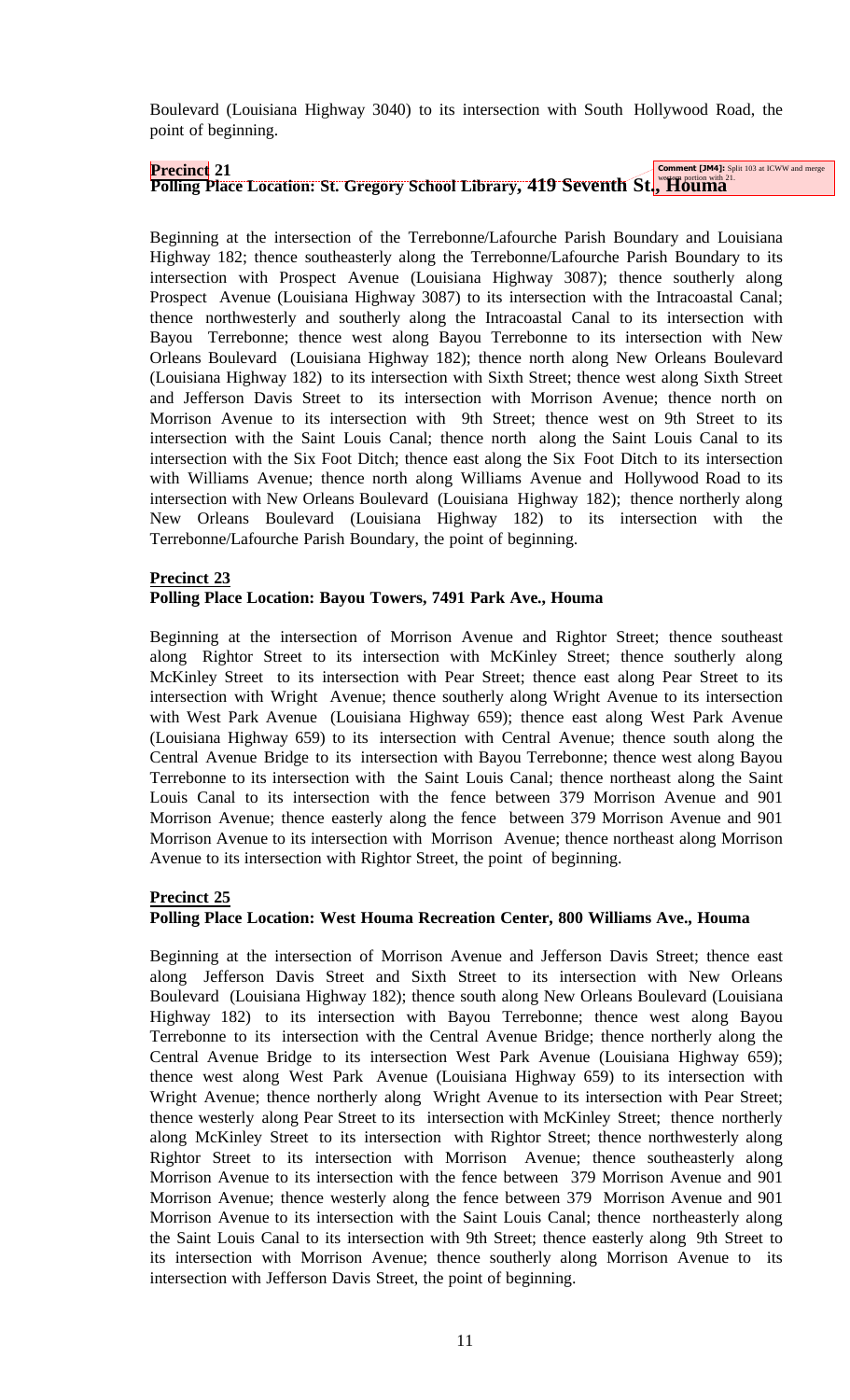# **Precinct 27 Polling Place Location: South Louisiana Electric CO-OP, 2028 Coteau Rd., Houma**

Beginning at the intersection of the Saint Louis Canal and Saint Louis Canal Road; thence northeast along the Saint Louis Canal to its intersection with the Terrebonne/ Lafourche Parish Boundary; thence southeast along the Terrebonne/ Lafourche Parish Boundary to its intersection with Louisiana Highway 182; thence south along Louisiana Highway 182 to its intersection with North Hollywood Road; thence southwest along North Hollywood Road and Williams Avenue to its intersection with the Six Foot Ditch; thence west along the Six Foot Ditch to its intersection with a straight line extension of Saint Louis Canal Road; thence north along Saint Louis Canal Road to its third intersection with Saint Louis Canal, the point of beginning.

# **Precinct 29**

#### **Polling Place Location: West Houma Rec Center, 800 Williams Avenue, Houma**

Beginning at the intersection of the Intracoastal Canal and Bayou Terrebonne; thence northerly and southeasterly along the Intracoastal Canal to its intersection with Prospect Avenue (Louisiana Highway 3087); thence southwest along Prospect Avenue (Louisiana Highway 3087) to its intersection with East Park Avenue (Louisiana Highway 24); thence southeast along East Park Avenue (Louisiana Highway 24) to its intersection with Olympe Drive; thence southwest along the straight line extension of Olympe Drive to its intersection with Bayou Terrebonne; thence northeast and east along Bayou Terrebonne to its intersection with the Intracoastal Canal, the point of beginning.

## **Precinct 31**

# **Polling Place Location: Village East Volunteer Fire Station, 100 Development St., Houma**

Beginning at the intersection of Prospect Avenue and the centerline of the Intracoastal Canal; thence southeast along the centerline of the Intracoastal Canal to its intersection with the straight line extension of Browning Court; thence southwest along the straight centerline extension of Browning and Browning Court and the straight centerline extension of Browning Court between 9778 and 9788 East Park Avenue to its intersection with Bayou Terrebonne; thence southeast along Bayou Terrebonne to its intersection with Bayou Petit Caillou; thence southeast along Bayou Petit Caillou to its intersection with the straight centerline extension of Terminal Road; thence westerly along the straight centerline extension of Terminal Road to its intersection with East Main Street (Louisiana Highway 24); thence northwest along East Main Street (Louisiana Highway 24) to its intersection with Prospect Boulevard; thence northeast along Prospect Boulevard to its intersection with Bayou Terrebonne; thence southeast along Bayou Terrebonne to its intersection with the straight line extension of Olympe Drive; thence northeast along the straight line extension of Olympe Drive to its intersection with East Park Avenue (Louisiana Highway 24); thence northwesterly along East Park Avenue (Louisiana Highway 24) to its intersection with Prospect Avenue; thence northeast along Prospect Avenue to its intersection with the centerline of the Intracoastal Canal, the point of beginning.

# **Precinct 32**

# **Polling Place Location: Village East School, 315 Lafayette Woods Boulevard, Houma**

Beginning at the intersection of the centerline of the Intracoastal Canal and the straight line extension of Browning Court; thence southeast along the Intracoastal Canal to its intersection with the unnamed drainage canal at the Ward 3/Ward 5 boundary line in Section 27, T17S-R18E; thence south along the Ward 3/Ward 5 boundary line unnamed drainage canal to its intersection with Bayou Terrebonne; thence northwest along Bayou Terrebonne to its intersection with the straight centerline extension of Browning Court; thence northeast along the straight centerline extension of Browning Court and Browning Court and its straight centerline extension to its intersection with the of the Intracoastal Canal, the point of beginning.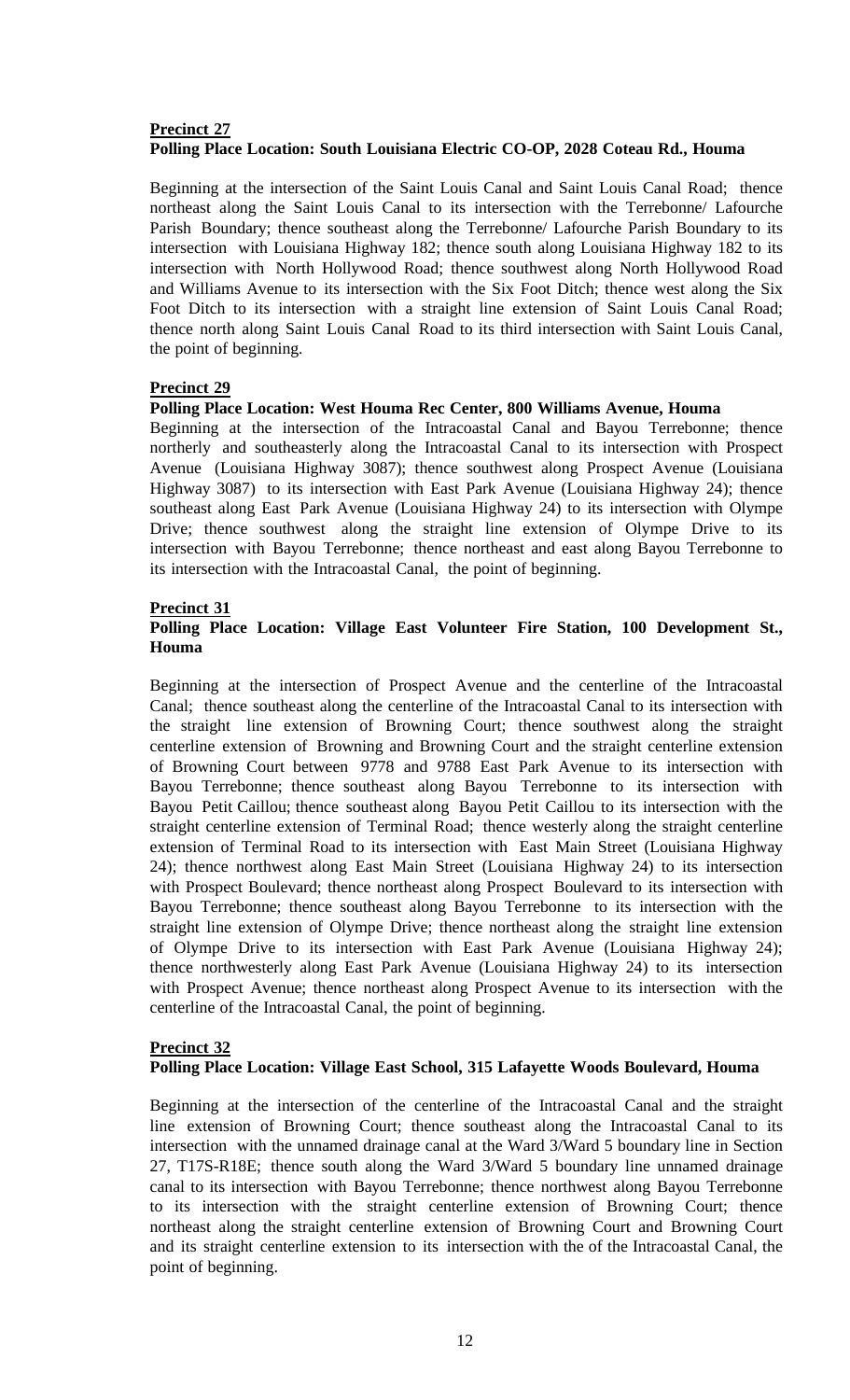# **Precinct 34A**/34M<br>Polling Place Location: East Street School Cafeteria, 609 East St., Houma

Beginning at the intersection of Main Street (Louisiana Highway 24) and Grand Caillou Road (Louisiana Highway 57); thence east on Main Street (Louisiana Highway 24) to its intersection with Myrtle Street; thence south on Myrtle Street to its intersection Furman Street; thence east on Furman Street to its intersection with Hellier Street; thence south on Hellier Street to its intersection with Effie Street; thence west on Effie Street to its intersection with Myrtle Street; thence south on Myrtle Street to its intersection with Morris Street, thence easterly along Morris Street to its intersection with Plum Street; thence northerly along Plum Street to its intersection with Effie Street; thence easterly along Effie Street to its intersection with Judith Street; thence northerly along Judith Street to its intersection with Tony Street; thence easterly along Tony Street to its intersection with Jackson Street; thence southerly along Jackson Street to its intersection with Effie Street; thence easterly along Effie Street to its intersection with Howard Avenue (Louisiana Highway 661); thence north along Howard Avenue (Louisiana Highway 661) and the Howard Avenue Bridge to its intersection with Bayou Terrebonne; thence southeast along Bayou Terrebonne to its intersection with the Prospect Boulevard Bridge; thence south along the Prospect Boulevard Bridge and Prospect Boulevard to its intersection with Bayou Chauvin; thence northwest along Bayou Chauvin to its intersection with the straight centerline extension of Plant Road; thence continuing northwesterly along Plant Road to its intersection with Grand Caillou Road (Louisiana Highway 57); thence north along Grand Caillou Road (Louisiana Highway 57) to its intersection with Sylvia Street; thence westerly along Sylvia Street to its intersection with Leona Street; thence northerly along Leona Street to its intersection with Buron Street; thence easterly along Buron Street to its intersection with Grand Caillou Road (Louisiana Highway 57); thence northerly along Grand Caillou Road (Louisiana Highway 57) to its intersection with Main Street (Louisiana Highway 24), the point of beginning.

# **Precinct 35**

# **Polling Place Location: East Houma Recreation Center, 126 Boundary Rd., Houma**

Beginning at the intersection of Prospect Avenue and Bayou Chauvin; thence southeast along Bayou Chauvin to its intersection with Bushnell Road; thence west on Bushnell Road to its intersection with Bordelon Drive; thence south on Bordelon Drive to its intersection with Dawes Street; thence west on Dawes Street to its intersection with the eastern side of Baptiste Circle; thence north on the eastern side of Baptiste Circle to its intersection with Ethan Street; thence west on Ethan Street to its intersection with the western side of Baptiste Circle; thence north and east and north along the Baptiste Circle to its intersection with Bushnell Road; thence east on Bushnell Road to its intersection with Cummins Road; thence northwest on Cummins Road to its intersection with the old Southern Pacific Railroad right of way; thence west along the old Southern Pacific Railroad right of way to its intersection with Grand Caillou Road (Louisiana Highway 57); thence northwest along Grand Caillou (Louisiana Highway 57) to its intersection with Prospect Avenue; thence northeast along Prospect Avenue to its intersection with Bayou Chauvin, the point of beginning.

# **Precinct 36**

# **Polling Place Location: East Houma Recreation Center, 126 Boundary Rd., Houma**

Beginning at the intersection of Bayou Chauvin and Prospect Boulevard; thence southwest along Prospect Boulevard to its intersection with Grand Caillou Road (Louisiana Highway 57); thence northwest along Grand Caillou Road (Louisiana Highway 57) to its intersection with Swan Avenue; thence northeast along Swan Avenue and its straight line extension to the fence for the Entergy Houma substation west of Norman Street; thence continuing northeasterly along said fence and its extension to its intersection with Bayou Chauvin; thence southeasterly along Bayou Chauvin to its intersection with Prospect Boulevard; the point of beginning.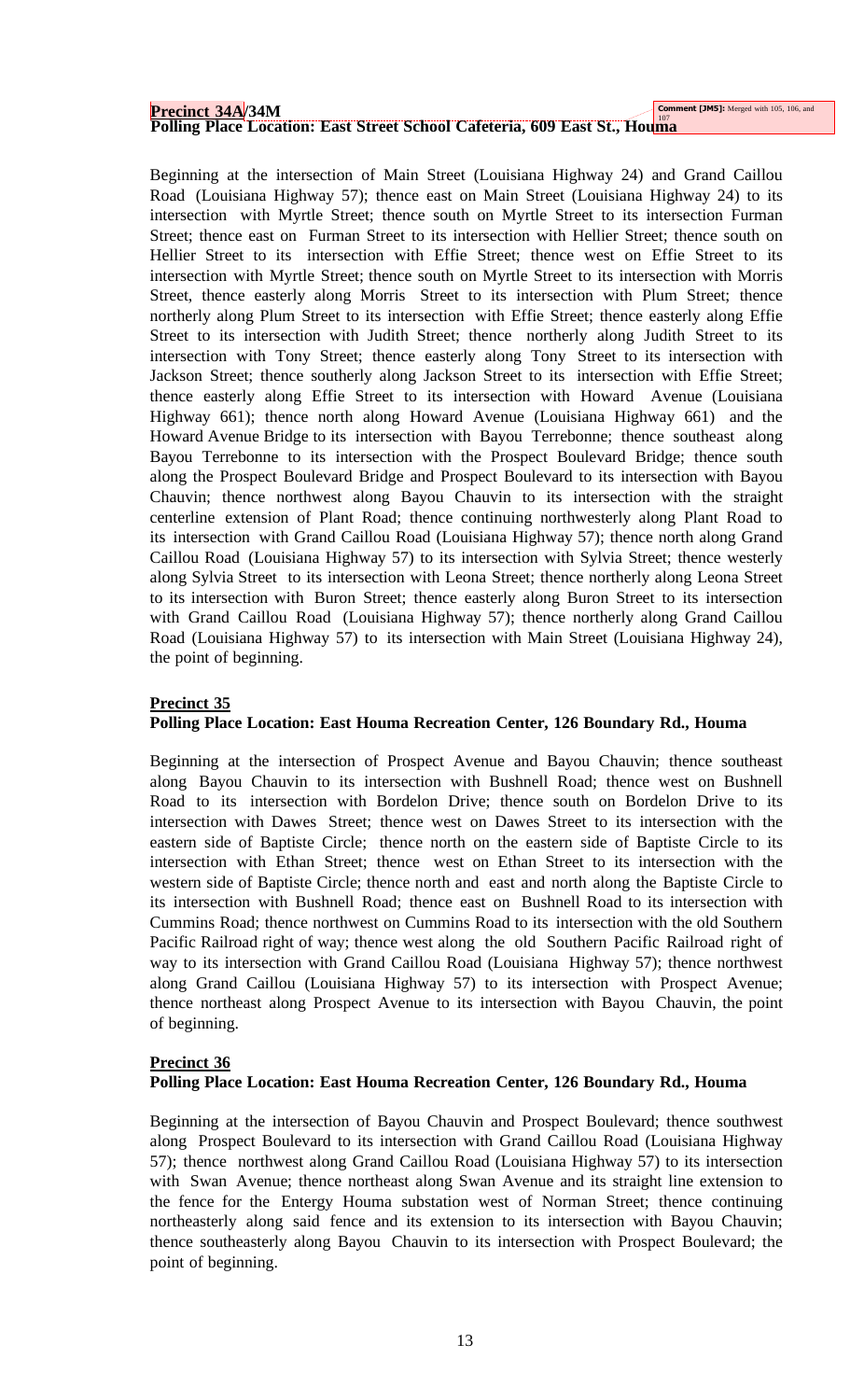# **Precinct 38 Polling Place Location: East Houma Branch Library, 778 Grand Caillou Rd., Houma**

Beginning at the intersection of South Van Avenue (Louisiana Highway 661) and Grand Caillou Road (Louisiana Highway 57); thence southeast along Grand Caillou Road (Louisiana Highway

57) to its intersection with Allen Street; thence northeast along Allen Street and its extension to its intersection with Bayou Chauvin; thence southeast along Bayou Chauvin to its intersection with the western fence line for the Entergy Houma substation; thence south along the Entergy Houma substation fence to its intersection with the straight centerline extension of Swan Avenue; thence southeast along Swan Avenue to its intersection with Grand Caillou Road (Louisiana Highway 57); thence southeast along Grand Caillou Road (Louisiana Highway 57) to its intersection with Glynn Avenue; thence southwest along Glynn Avenue to its intersection with Woodlawn Bayou; thence northwest along Woodlawn Bayou to its intersection with the straight line extension of St. Peter Street; thence northeast along the straight line extension of St. Peter Street and St. Peter Street to its intersection with Acadian Drive; thence southeast along Acadian Drive to its intersection with South Van Avenue (Louisiana Highway 661); thence northeast along South Van Avenue (Louisiana Highway 661) to its intersection with Grand Caillou Road (Louisiana Highway 57), the point of beginning.

# **Precinct** 41<br>Polling Place Location: East Houma Branch Library, 778 Grand Caillou<sup>nd 46 and all of U8</sup>. Houma

Beginning at the intersection of Bayou Terrebonne and the Intracoastal Canal; thence east along Bayou Terrebonne to its intersection with the Howard Avenue Bridge; thence south along the Howard Avenue Bridge and Howard Avenue (Louisiana Highway 661) to its intersection with Effie Street; thence westerly along Effie Street to its intersection with Jackson Street; thence north on Jackson Street to its intersection with Tony Street; thence west on Tony Street to its intersection Judith Street; thence south on Judith Street to its intersection with Effie Street; thence west on Effie Street to its intersection with Plum Street; thence southerly along Plum Street to its intersection with Morris Street; thence westerly along Morris Street to its intersection with Myrtle Street; thence northerly along Myrtle Street to its intersection with Effie Street; thence east on Effie Street to its intersection with Hellier Street; thence north on Hellier Street to its intersection Furman Street; thence westerly along Furman Street to its intersection Myrtle Street; thence north on Myrtle Street to its intersection with Main Street (Louisiana Highway 24); thence west on Main Street (Louisiana Highway 24) to its intersection with Grand Caillou Road (Louisiana Highway 57); thence south on Grand Caillou Road (Louisiana Highway 57) to its intersection with Buron Street; thence westerly along Buron Street to its intersection with Leona Street; thence southerly along Leona Street to its intersection with Sylvia Street; thence easterly along Sylvia Street to its intersection with Grand Caillou Road (Louisiana Highway 57); thence southerly along Grand Caillou Road (Louisiana Highway 57) to its intersection with Plant Road; thence southeasterly along Plant Road and its straight centerline extension to its intersection with Bayou Chauvin; thence continuing southeasterly along Bayou Chauvin to its intersection with

Allen Street; thence southwesterly along Allen Street to its intersection with Grand Caillou Road (Louisiana Highway 57); thence northwesterly along Grand Caillou Road (Louisiana Highway

57) to its intersection with South Van Avenue (Louisiana Highway 661); thence southeasterly along South Van Avenue (Louisiana Highway 661) to its intersection with Acadian Drive; thence northwesterly along Acadian Drive to its intersection with St. Peter Street; thence southerly along St. Peter Street and its straight centerline extension to its intersection with Woodlawn Bayou; thence southeasterly along Woodlawn Bayou to its intersection with Industrial Boulevard; thence westerly and northwesterly along Industrial Boulevard to its intersection with South Van Avenue (Louisiana Highway 661); thence southerly along South Van Avenue (Louisiana Highway 661) to its intersection with the Houma Navigation Canal; thence north along the Houma Navigation Canal to its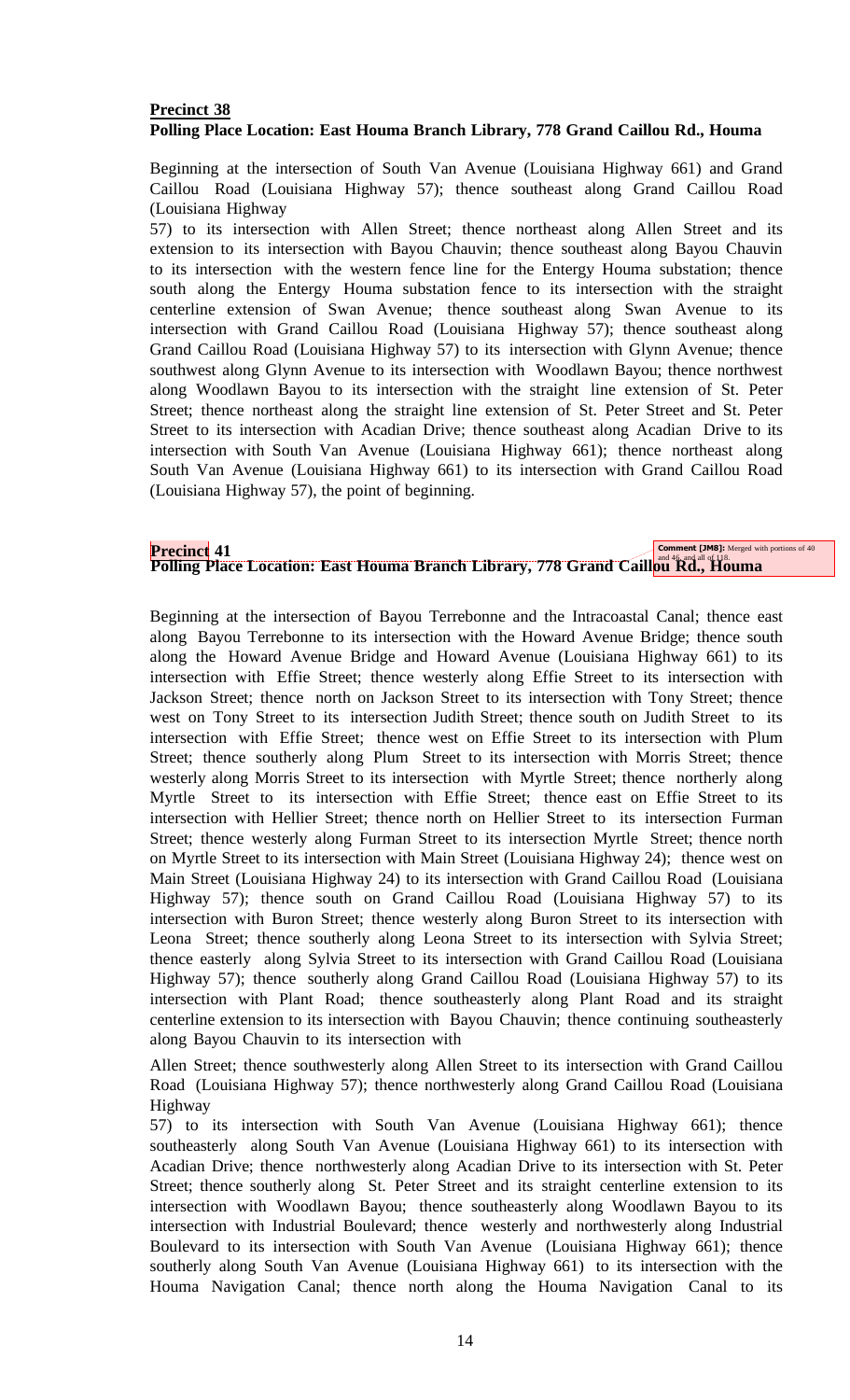intersection with the Intracoastal Canal; thence continuing north along the Intracoastal Canal to its intersection with Bayou Terrebonne, the point of beginning.

# **Precinct 43 (Formerly Precinct 43 and Precinct 44) Polling Place Location: Oaklawn Jr. High School Cafeteria, 2215 Acadian Dr., Houma**

Beginning at the intersection of Grand Caillou Road (Louisiana Highway 57) and Glynn Avenue; thence southeast along Grand Caillou Road to its intersection with the Terrebonne Parish powerline north of Industrial Boulevard; thence west along the Terrebonne Parish powerline to its intersection with Woodlawn Bayou; thence northwest along Woodlawn Bayou to its intersection with Glynn Avenue; thence northeast along Glynn Avenue to its intersection with Grand Caillou Road (Louisiana Highway 57), the point of beginning.

## **Precinct 45**

# **Polling Place Location: NSU Allied Health Building, 235 Civic Center Boulevard, Houma**

Beginning at the intersection of the Intracoastal Canal and the straight line extension of Country Club Drive; thence southwesterly along the Intracoastal Canal to its intersection with the straight line extension of Cougar Drive; thence northwest along the straight line extension of Cougar Drive, Cougar Drive and its straight line extension to its intersection with Bayou Black; thence east along Bayou Black to its intersection with Country Club Drive; thence southerly along Country Club Drive and its straight line extension to its intersection with the Intracoastal Canal, the point of beginning.

## **Precinct 46**

## **Polling Place Location: TPCG Federal Programs Bldg, 809 Barrow St., Houma**

Beginning at the intersection of Lafayette Street and Bayou Terrebonne; thence northeasterly along Bayou Terrebonne to its intersection with the Intracoastal Canal; thence southerly along the Intracoastal Canal to its intersection with the straight line extension of Country Club Drive; thence northerly along the straight line extension of Country Club Drive and Country Club Drive to its intersection with the straight line extension of Bayou Black Drive (Louisiana Highway 3197); thence northeasterly along Bayou Black Drive (Louisiana Highway 319) to its intersection with Little Bayou Black Drive (Louisiana Highway 311); thence continuing northeasterly along Little Bayou Black Drive (Louisiana Highway 311) to its intersection with Lafayette Street; thence northerly along Lafayette Street to its intersection with Crescent Boulevard; thence southeasterly along Crescent Boulevard to its intersection with Barrow Street (Louisiana Highway 182); thence northerly along Barrow Street (Louisiana Highway 182) to its intersection with Magnolia Street; thence northwesterly along Magnolia Street to its intersection with Church Street; thence northerly along Church Street to its intersection with Margaret Street; thence westerly along Margaret Street to its intersection with Grinage Street; thence northerly along Grinage Street to its intersection with High Street; thence westerly on High Street to its intersection with Lafayette Street (Louisiana Highway 312); thence northerly along Lafayette Street (Louisiana Highway 312) to its intersection with Bayou Terrebonne, the point of beginning.

# **Precinct 48**

# **Polling Place Location: Dumas Auditorium, 301 W. Tunnel Boulevard, Houma**

Beginning at the intersection of the Morgan Street Bridge and Bayou Terrebonne; thence east along Bayou Terrebonne to its intersection with the Lafayette Street Bridge; thence south along the Lafayette Street Bridge and Lafayette Street to its intersection with High Street; thence east along High Street to its intersection with Grinage Street; thence south on Grinage Street to its intersection with Margaret Street; thence east along Margaret Street to its intersection with Church Street; thence south along Church Street to its intersection with Magnolia Street; thence southeasterly along Magnolia Street to its intersection with Barrow Street (Louisiana Highway 182); thence south along Barrow Street (Louisiana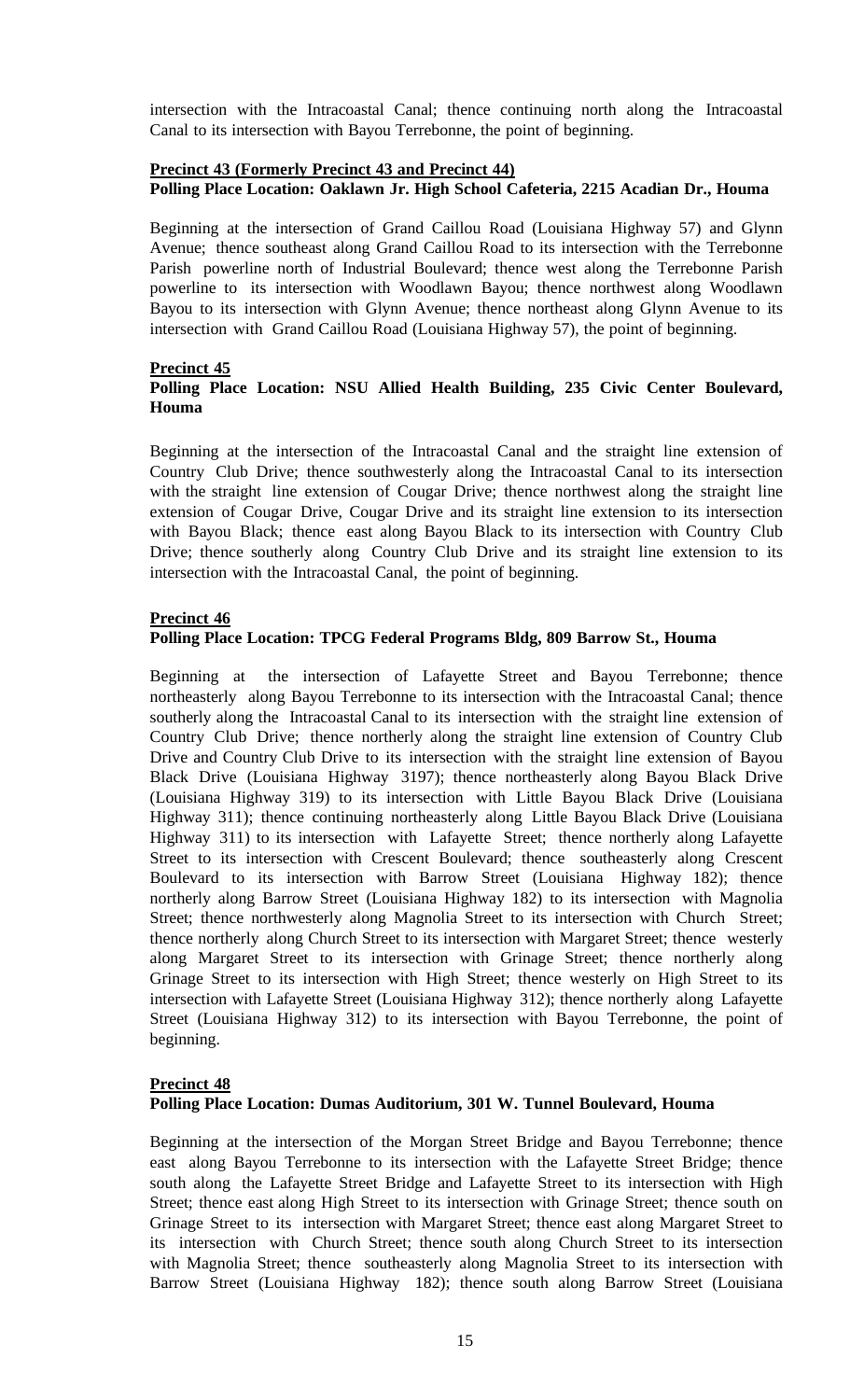Highway 182) to its intersection with Crescent Boulevard; thence northwest along Crescent Boulevard to its intersection with Lafayette Street (Louisiana Highway 312); thence south on Lafayette Street (Louisiana Highway 312) to its intersection with Little Bayou Black Drive (Louisiana Highway 311); thence west on Little Bayou Black Drive (Louisiana Highway 311) to its intersection with Cedar Plaza Court; thence northeasterly along Cedar plaza Court and its straight centerline extension to the fence line on the southern side of Hall Street which sits on the old Southern Pacific Railroad right of way; thence southwesterly along this fence line to its intersection with the fence between 637 Hall Street and 639 Hall Street; thence northerly along the fence between 637 Hall Street and 639 Hall Street to its intersection with the straight centerline extension of Levron Street; thence north along Levron Street to its intersection with West Tunnel Boulevard (Louisiana Highway 3040); thence west along West Tunnel Boulevard (Louisiana Highway 3040) to its intersection with Columbus Street; thence northeast along Columbus Street to its intersection with Roanoke Street; thence west along Roanoke Street to its intersection with Morgan Street; thence northerly along Morgan Street and the Morgan Street Bridge to its intersection with Bayou Terrebonne, the point of beginning.

**Precinct 49**<br>Polling Place Location: Houma Jr. High School, 315 St. Charles St., Houma

Beginning at the intersection of Saint Charles Street (Louisiana Highway 664) and West Tunnel Boulevard (Louisiana Highway 3040); thence northeast along Saint Charles Street (Louisiana Highway 664) to its intersection with Main Street (Louisiana Highway 24); thence northwesterly along Main Street (Louisiana Highway 24) to its intersection with the Autin Bridge; thence northeasterly along the Autin Bridge to its intersection with Park Avenue (Louisiana Highway 659); thence southeasterly along Park Avenue (Louisiana Highway 659) to its intersection with the Saint Louis Canal; thence southerly along Saint Louis Canal to its intersection with Bayou Terrebonne; thence southeasterly along Bayou Terrebonne to its intersection with Morgan Street; thence south on Morgan Street to its intersection with Roanoke Street; thence east along Roanoke Street to its intersection with Columbus Street; thence southwest along Columbus Street to its intersection with West Tunnel Boulevard (Louisiana Highway 3040); thence northwesterly along West Tunnel Boulevard (Louisiana Highway 3040) to its intersection with Saint Charles Street (Louisiana Highway 664), the point of beginning.

# **Precinct 51**

# **Polling Place Location: Shady Acres Sr. Center, 6512 W. Main St., Houma**

Beginning at the intersection of Bayou Terrebonne and the Bayou Cane; thence south along Bayou Terrebonne to its intersection with South Hollywood Road; thence southwest along South Hollywood Road to its intersection with Corporate Drive; thence northerly along the Corporate Drive to its intersection with Emerson Drive; thence northwesterly along Emerson Drive and its straight centerline extension to its intersection with Westside Boulevard; thence northerly along Westside Boulevard Extension a short distance to its intersection with and unnamed drainage canal just north of 578 Westside Boulevard Extension; thence westerly along the unnamed canal to its intersection with Bayou Cane; thence northeast and east along Bayou Cane to its intersection with Bayou Terrebonne, the point of beginning.

# **Precinct 52**

# **Polling Place Location: Grand Caillou Elementary School, 3933 Grand Caillou Rd., Houma**

Beginning at the intersection of Saint Louis Canal and Bayou Chauvin; thence south along Bayou Chauvin to its intersection with an unnamed pipeline canal (traversing in a northwest to southeast direction in Section 73, T18S-R18E); thence northwest along the Section 73 unnamed pipeline and its straight line extension to its intersection with Bayou Grand Caillou; thence south along Bayou Grand Caillou to its intersection with Bayou Provost; thence west along Bayou Provost to its intersection with the Houma Navigation Canal;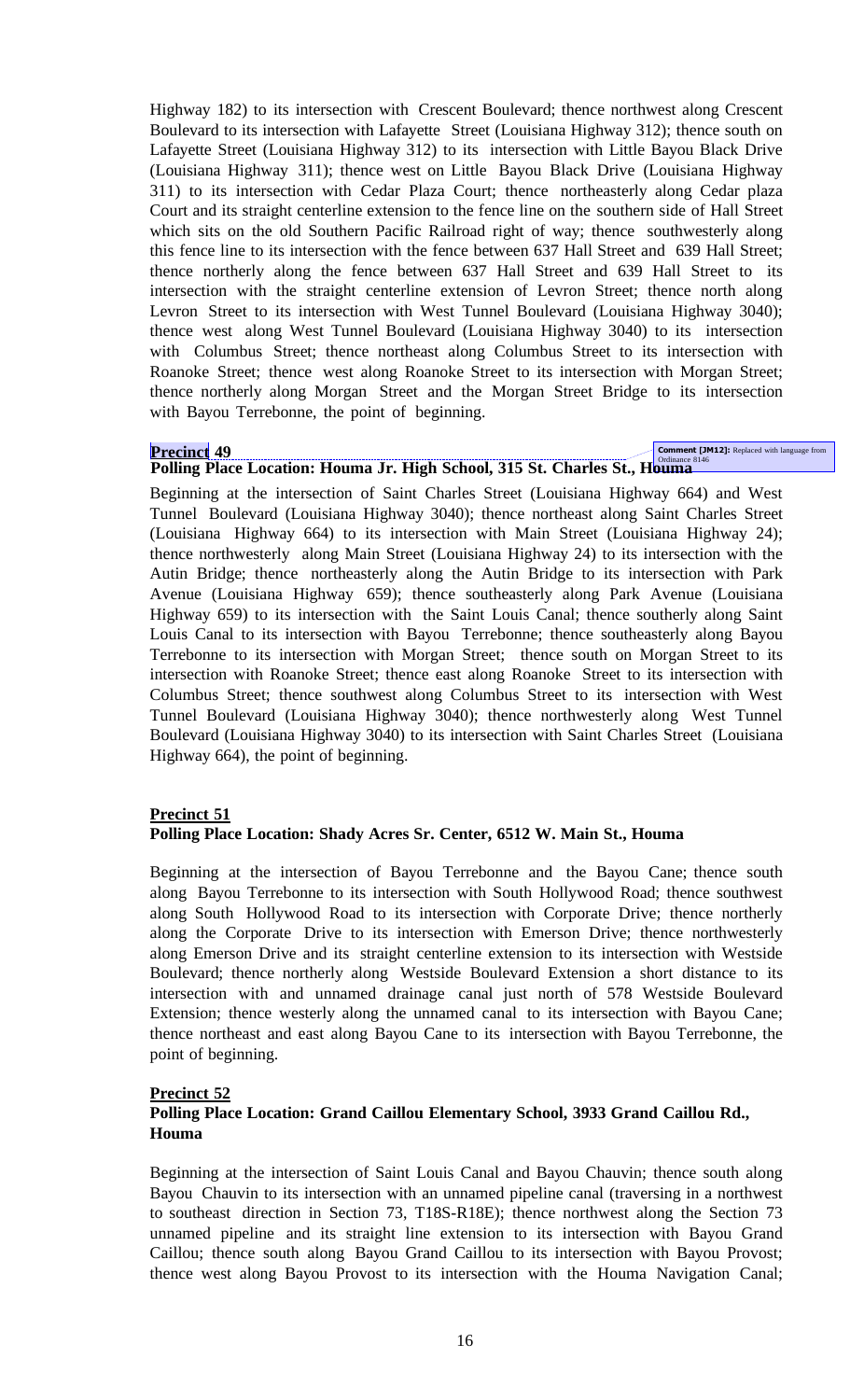thence north along the Houma Navigation Canal to its intersection with South Van Avenue (Louisiana Highway 661); thence northeast along South Van Avenue (Louisiana Highway 661) to its intersection with the Terrebonne Parish powerline north of Industrial Boulevard; thence southeast along the Terrebonne Parish powerline to its intersection with Glynn Avenue; thence south along Glynn Avenue to its intersection with Industrial Boulevard; thence southwesterly along Industrial Boulevard to its intersection with Grand Caillou Road (Louisiana Highway 57); thence south along Grand Caillou Road (Louisiana Highway 57) to its intersection with Picone Road; thence west along Picone Road to its intersection with Denley Road; thence south on Denley Road to its intersection with West Woodlawn Ranch Road; thence east on West Woodlawn Ranch Road to its intersection Grand Caillou Road (Louisiana Highway 57); thence south on Grand Caillou Road (Louisiana Highway 57) to its intersection with Express Boulevard; thence east on Express Boulevard to its intersection with Mozart Drive; thence north and east on Mozart Drive to its intersection with Anaheim Drive; thence south on Anaheim Drive to its intersection with American Boulevard; thence northeasterly along American Boulevard to its intersection with Fallon Drive; thence south on Fallon Drive to its intersection with Fresno Drive; thence west on Fresno Drive to its intersection with Anaheim Drive; thence southeasterly on Anaheim Drive to its intersection with Blair Drive; thence east on Blair Drive to its intersection with Fallon Drive; thence south on Fallon Drive and its straight centerline extension to its intersection with an unnamed and unpaved access road in Ashland Landfill; thence easterly and northerly and northeasterly along the unnamed and unpaved access road to its intersection with Ashland Landfill Road; thence south on Ashland Landfill Road and its straight centerline extension to its intersection with Saint Louis Canal;Saint Louis Canal; thence east on Saint Louis Canal to its intersection with Bayou Chauvin the point of beginning.

#### **Precinct 53**

#### **Polling Place Location: Recreation District No. 4 Gym, 106 Badou Dr., Dulac**

Beginning at the intersection of the straight line extension of an unnamed pipeline canal just south of 4501 Grand Caillou Road (Louisiana Highway 57) traversing in a northwest to southeast direction in Section 80, T18S-R18E and Bayou Grand Caillou; thence southeast along the Section 80 straight line extension and the unnamed pipeline canal to its intersection with Bayou Chauvin; thence south along Bayou Chauvin to its intersection with Lake Boudreaux; thence south along the west shore of Lake Boudreaux and Lake Gero and Lake Quitman to its intersection with Bayou Dulac; thence west along Bayou Dulac to its intersection with Bayou Grand Caillou; thence north along Bayou Grand Caillou to its intersection with the straight line extension of the unnamed pipeline canal just south of 4501 Grand Caillou Road (Louisiana Highway 57), the point of beginning.

#### **Precinct 54**

# **Polling Place Location: KC Home Council No 7722, 5396 Shrimpers Row, Dulac**

Beginning at the intersection of Falgout Canal Road and the Houma Navigation Canal; thence north along the Houma Navigation Canal to its intersection with Bayou Provost; thence east along Bayou Provost to its intersection with Bayou Grand Caillou; thence south along Bayou Grand Caillou to its intersection with Bayou Dulac; thence southeast along Bayou Dulac to its intersection with Grand Pass Chaland; thence south along Grand Pass Chaland to its intersection with the unnamed oil slip canal in Lake Quitman in Section 13, T20S-R18E; thence west along the unnamed oil slip canal and its straight line extension to its intersection with Bayou Sale; thence south along Bayou Sale to its intersection with Bay Blanc; thence southerly and southwesterly and northwesterly along Bay Blanc, , and the Caillou Bay shoreline to its intersection with Grand Bayou Dularge; thence north along Grand Bayou Dularge to its intersection with Caillou Lake; thence easterly and norterly along the shoreline of Caillou Lake through Moncleuse Bay to its intersection with Bayou Sauveur; thence north along Bayou Sauveur to its intersection with the an unnamed pipeline canal; thence northeasterly and easterly along the pipeline canal to its intersection with the Fohs Canal; thence north along the Fohs Canal to its intersection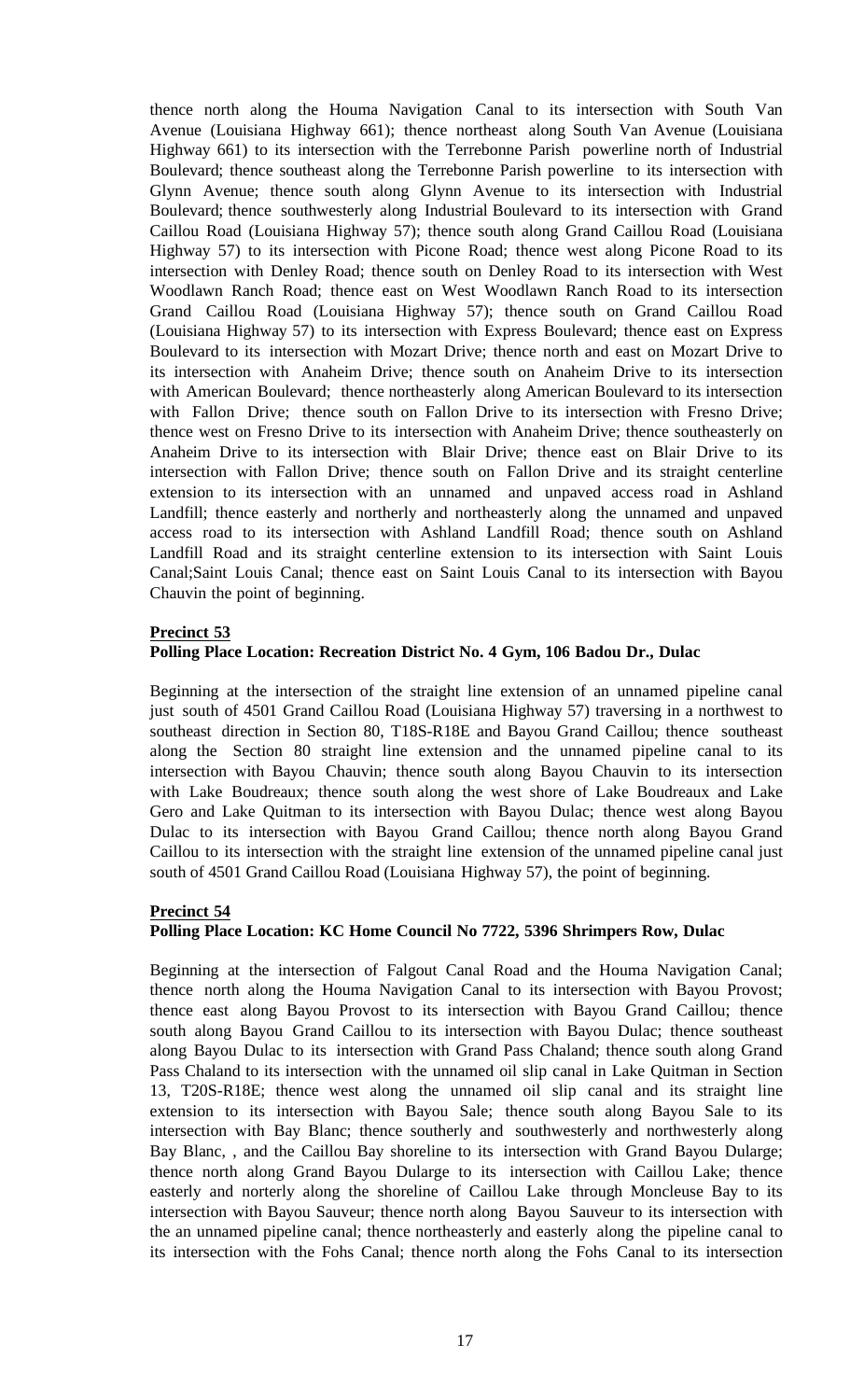with Falgout Canal Road; thence east on Falgout Canal Road to the Houma Navigation Canal, the point of beginning.

# **Precinct 55**

# **Polling Place Location: Bourg Community Center, 4411 Eldred St., Bourg**

Beginning at the intersection of the Terrebonne/Lafourche Parish boundary line and Prospect Avenue (Louisiana Highway 3087); thence southeast along the Lafourche / Terrebonne Parish boundary line to its intersection with Company Canal; thence southwest along Company Canal to its intersection with Bayou Terrebonne; thence northwest along Bayou Terrebonne to its intersection with an unnamed drainage canal located between 10304 East Park Avenue and 10314 East Park Avenue; thence north along the unnamed drainage canal to its intersection with the Intracoastal Canal; thence northwest along the Intracoastal Canal to its intersection with Prospect Boulevard (Louisiana Highway 3087); thence north along Prospect Boulevard (Louisiana Highway 3087) to its intersection with the Lafourche/Terrebonne Parish boundary line, the point of beginning.

# **Precinct 56**

## **Polling Place Location: Bourg Community Center, 4411 Eldred St., Bourg**

Beginning at the intersection of Louisiana Highway 24 and the Lafourche / Terrebonne Parish boundary line; thence southeast along the Lafourche/Terrebonne Parish boundary line and its extension to its intersection with Hope Farm Road; thence west and southwest along Hope Farm Road to its intersection with Bayou Terrebonne; thence southwest and southeast along Bayou Terrebonne to its intersection with an unnamed drainage ditch just northwest of 404 Aragon Road; thence southwest along the unnamed drainage ditch to its intersection with Bayou LaCache; thence north along Bayou LaCache to its intersection with Klondyke Road; thence northeast along Klondyke Road to its intersection with Louisiana Highway 55; thence northwesterly along Louisiana Highway 55 to its intersection with Louisiana Highway 24; thence northeast along Louisiana Highway 24 to its intersection with the Lafourche/Terrebonne Parish boundary line, the point of beginning.

#### **Precinct 57A/57L Polling Place Location: Recreation District No. 6 Gym, 107 Recreation Dr., Montegut**

Beginning at the intersection of Bayou LaCache and an unnamed drainage ditch just northwest of 404 Aragon Road; thence northeast along the unnamed drainage ditch to its intersection with Bayou Terrebonne; thence northwest and northeast along Bayou Terrebonne to its intersection with the straight centerline extension of Hope Farm Road; thence northeast along Hope Farm Road to its intersection with the extension of the Lafourche/Terrebonne boundary line; thence north for a short distance along the extension of the Lafourche/Terrebonne Parish boundary line to its intersection with the Lafourche/Terrebonne boundary line; thence southeast and southwest along the Lafourche/Terrebonne boundary line to its intersection with an unnamed and unpaved access road just east of 581 Louisiana Highway 665; thence southwest along the unnamed access road to its intersection with Louisiana Highway No. 665; thence southwest along Louisiana Highway No. 665 to its intersection with the Parish Forced Drainage Canal in Section 34, T18S- R18E; thence south along the Parish Forced Drainage Canal to its intersection with a power transmission line; thence southwesterly along the power transmission line across Point Farm Road and Dolphin Street to its intersection with the Terrebonne Paris levee; thence west and south along the Terrebonne Parish levee and its extension to its intersection with the pipeline canal; thence southerly along the pipeline canal to its intersection with the Humble Canal; thence southeast along Humble Canal to its intersection with Bayou Barre; thence southely along Bayou Barre to its intersection with Bay Bourbeux; thence southerly through Bay Bourbeaux, Bay La Peur, and Lake Barre to its intersection with the at the mouth of Bayou Terrebonne; thence north along Bayou Terrebonne to its intersection with Bush Canal; thence northwest along Bush Canal to its intersection with Bayou LaCache; thence north along Bayou LaCache to its intersection with the unnamed drainage ditch just northwest of 404 Aragon Road, the point of beginning.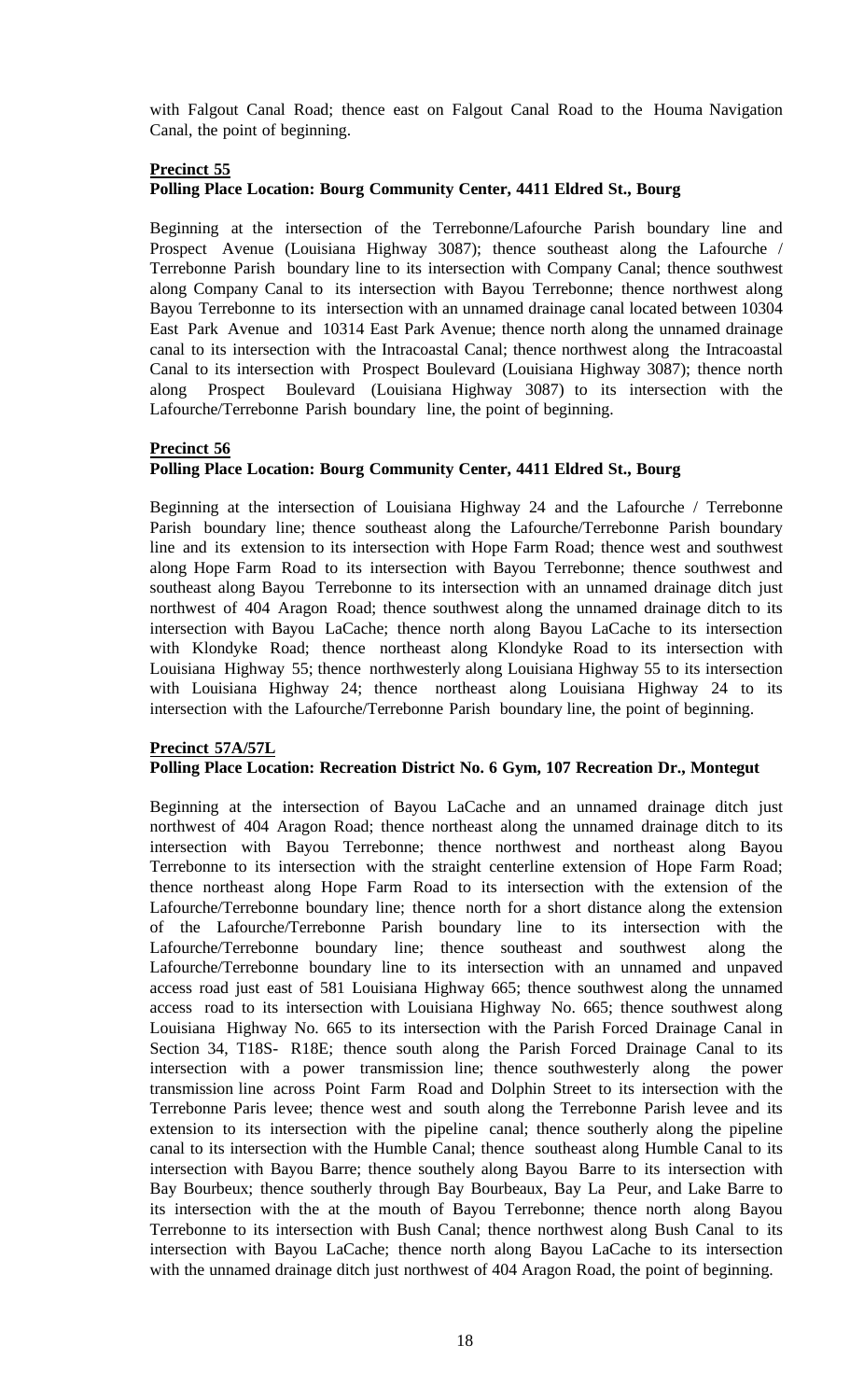# **Precinct 58 Polling Place Location: KC Home Council 8616, 1558 Highway 665, Montegut**

Beginning at the intersection of the Parish Forced Drainage Canal in Section 34, T18S-R19E and Louisiana Highway 665; thence northeast along Louisiana Highway 665 and to its intersection an unnamed and unpaved access road just east of 581 Louisiana Highway 665; thence northeast a short distance along the unnamed access road to its intersection with the Lafourche / Terrebonne Parish boundary; thence south along the Lafourche / Terrebonne Parish boundary to its intersection with Timbalier Bay; thence west through Timbalier Bay and Lake Barre to its intersection with Bayou Barre; thence north along Bayou Barre to its intersection with the Humble Canal; thence northwest along the Humble Canal to its intersection with the pipeline canal; thence north along the pipeline canal to its intersection with the Terrebonne Parish levee; thence northerly along the Terrebonne Parish levee to its intersection with a power transmission line; thence northwest along power transmission line to its intersection with the Parish Forced Drainage Canal; thence north along the Parish Forced Drainage Canal to its intersection with the Louisiana Highway 665, the point of beginning.

# **Precinct 59A/59L**

**Polling Place Location: Upper Little Caillou Elementary School, 4824 Highway 56, Chauvin**Beginning at the intersection of Prospect Boulevard and East Main Street (Louisiana Highway 24); thence southeast along East Main Street (Louisiana Highway 24) to its intersection with an unnamed road accessing the Houma-Terrebonne Airport just west of 10586 East Main Street; thence northerly along the straight centerline extension of the unnamed access road to its intersection with Bayou Petit Caillou; thence southeast along Bayou Petit Caillou to its intersection with the straight centerline extension of Jeff Drive; thence northeasterly along the centerline extension of Jeff Drive and Jeff Drive to its intersection with Ron Country Drive; thence easterly along Country Drive to its intersection with Bayou LaCache; thence southeast along Bayou LaCache to its intersection with Louisiana Highway 58 (Sarah Road); thence northwest along Louisiana Highway 58 (Sarah Road) and its extension to its intersection with the Parish Forced Drainage Canal; thence southwest along the Parish Forced Drainage Canal to its intersection with Boudreaux Canal; thence southwest, west and south along Boudreaux Canal to its intersection with the unnamed oil canal entering the South Houma Oil and Gas Field in Section 25, T18S-R18E; thence west, north, southwest and west along the unnamed canal through the South Houma Field in Section 25, 66, 67, 71, 72, and 73, T18S-R18E to its intersection with Bayou Chauvin; thence north along Bayou Chauvin to its intersection with Prospect Boulevard; thence northeast along Prospect Boulevard to its intersection with East Main Street (Louisiana Highway 24), the point of beginning.

#### **Precinct 60**

# **Polling Place Location: Little Caillou Recreation Center, 215 Angel St., Chauvin**

Beginning at the intersection of Bayou LaCache and Louisiana Highway 58; thence south along Bayou LaCache to its intersection with terminus of an unnamed levee access road originating at 5297 Bayouside Drive; thence westerly along the unnamed levee access road to Bayouside Drive; thence north a short distance along Bayouside to an unnamed drainage ditch between 5292 and 5298 Bayouside Drive; thence westerly along the unnamed drainage ditch to its intersection with Bayou Petite Caillou; thence northerly along Bayou Petit Caillou to its intersection with the straight centerline extension of an unnamed levee access road south of Jane Street; thence west along the unnamed access road to its intersection with New Canal in Section 1,T19S-R18E; thence southwest along New Canal to its intersection with the unnamed pipeline canal in Section 6, T19S-R18E; thence northwest along the Section 6 unnamed pipeline canal to its intersection with Bayou Chauvin; thence north along Bayou Chauvin to its intersection with the unnamed oil canal entering the South Houma Field in Section 73, T18S-R18E; thence easterly, northerly, northeasterly ,and southeasterly along the unnamed canal through the South Houma Field in Section 73, 72, 71, 67, 66, and 25, T18S-R18E to its intersection with Boudreaux Canal in Section 25, T18S-R18E; thence north along Boudreaux Canal to its intersection with the Parish Forced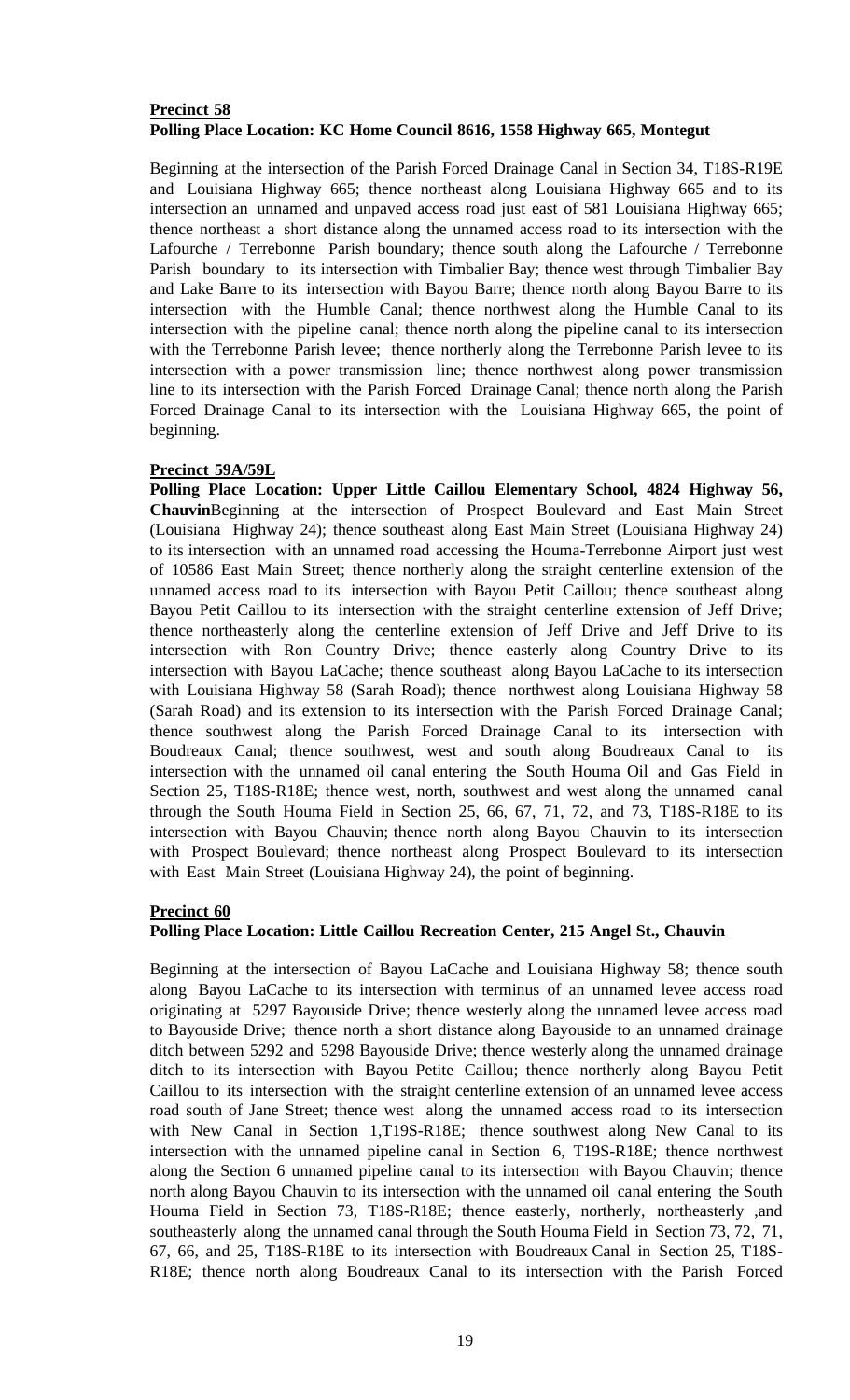Drainage Canal; thence northeast along the Parish Forced Drainage Canal to its intersection with the straight centerline extension of Louisiana Highway 58; thence east along Louisiana Highway 58 to its intersection with Bayou LaCache, the point of beginning.

## **Precinct 61**

# **Polling Place Location: Chauvin Branch Library, 5500 Highway 56, Chauvin**

Beginning at the intersection of the Boudreaux Canal and an unnamed levee access road south of Jane Street; thence southeasterly along the unnamed access road south of Jane Street and its extension to its intersection with Louisiana Highway 59; thence southerly along Louisiana Highway 56 to its intersection with Pine Street; thence westerly along Pine Street and its straight centerline extension to its intersection with the Terrebonne Parish levee; thence southerly along the Terrebonne Parish levee to its intersection with an unnamed canal; in Section 13, T19S- R18E; thence northwest along the Section 13 unnamed pipeline canal to its intersection with New Canal; thence southwest along New Canal to its intersection with the north shore of Lake Boudreaux; thence northwest along the north shore of Lake Boudreaux to its intersection with Bayou Chauvin; thence north along Bayou Chauvin to its intersection with the unnamed pipeline canal in Section 73, T18S-R18E; thence southeast along the Section 73 unnamed pipeline canal to its intersection with New Canal; thence northeast along New Canal and the Boudreaux Canal to its intersection with the unnamed access road south of Jane Street the point of beginning.

#### **Precinct 63**

# **Polling Place Location: Boudreaux Canal Elementary School, 208 Dr. Hugh St. Martin Dr., Chauvin**

**Comment [JM13]:** Inserted language for Precinct 63 from Ordinance 8528. Removed Precinct 62 per same ordinance. **Comment [JM14]:** Merged with 112.

Beginning at the intersection of Louisiana Highway 56 and an unnamed levee access road just south of Jane Street; thence southeasterly along the centerline extension of the unnamed levee access road to its intersection with Bayou Petit Caillou; thence southwesterly along the center of Bayou Petit Caillou to its intersection with an unnamed ditch between 5292 Bayouside Drive and 5298 Bayouside Drive; thence easterly along the unnamed ditch to its intersection with Bayouside Drive; thence southerly a short distance on Bayouside Drive to its intersection with an unnamed access road south of 5297 Bayouside Drive; thence easterly along the unnamed access road and its extension to its intersection with Bayou la Cache; thence southerly along Bayou la Cache to its intersection with the Bush Canal; thence easterly along the Bush Canal to its intersection with Bayou Terrebonne; thence southerly along Bayou Terrebonne and its extension through Lake Barre to its intersection with the Terrebonne/Lafourche Parish Boundary; thence southerly and westerly and northerly through the Gulf of Mexico along the Terrebonne/Lafourche Parish Boundary to its intersection with the Terrebonne Parish coastline in Caillou Bay; thence southeasterly and easterly and northeasterly along the Terrebonne Parish coastline through Caillou Bay and Bay Blanc to its intersection with Little Misale Bayou; thence northerly along Little Misale Bayou and Bayou Sale to its intersection with the straight line extension of the unnamed access canal in Section 14, T20S-R17E; thence east along the Section 14 unnamed access canal to its intersection with Grand Pass Chaland in Lake Quitman; thence north along the west shoreline of Grand Pass Chaland in Lake Quitman and Lake Gero and Lake Boudreaux to its intersection with New Canal; thence northerly along New Canal to its intersection with an unnamed pipeline canal; thence easterly along the unnamed pipeline canal to its intersection with the Terrebonne Parish levee; thence northerly along the Terrebonne Parish levee to its intersection with the straight centerline extension of Pine Street; thence easterly along Pine Street to its intersection with Louisiana Highway 56; thence northerly along Louisiana Highway 56 to its intersection with an unnamed levee access road just south of Jane Street; thence easterly along the straight centerline extension of the unnamed levee access to its intersection with Bayou Chauvin, the point of beginning.

#### **Precinct 64 Polling Place Location: Donner Community Center, 361 Azalea Dr., Donner**

Beginning at the intersection of the Lafourche/Terrebonne Parish boundary line and the unnamed pipeline canal in Section 26, T16S-R15E; thence east along the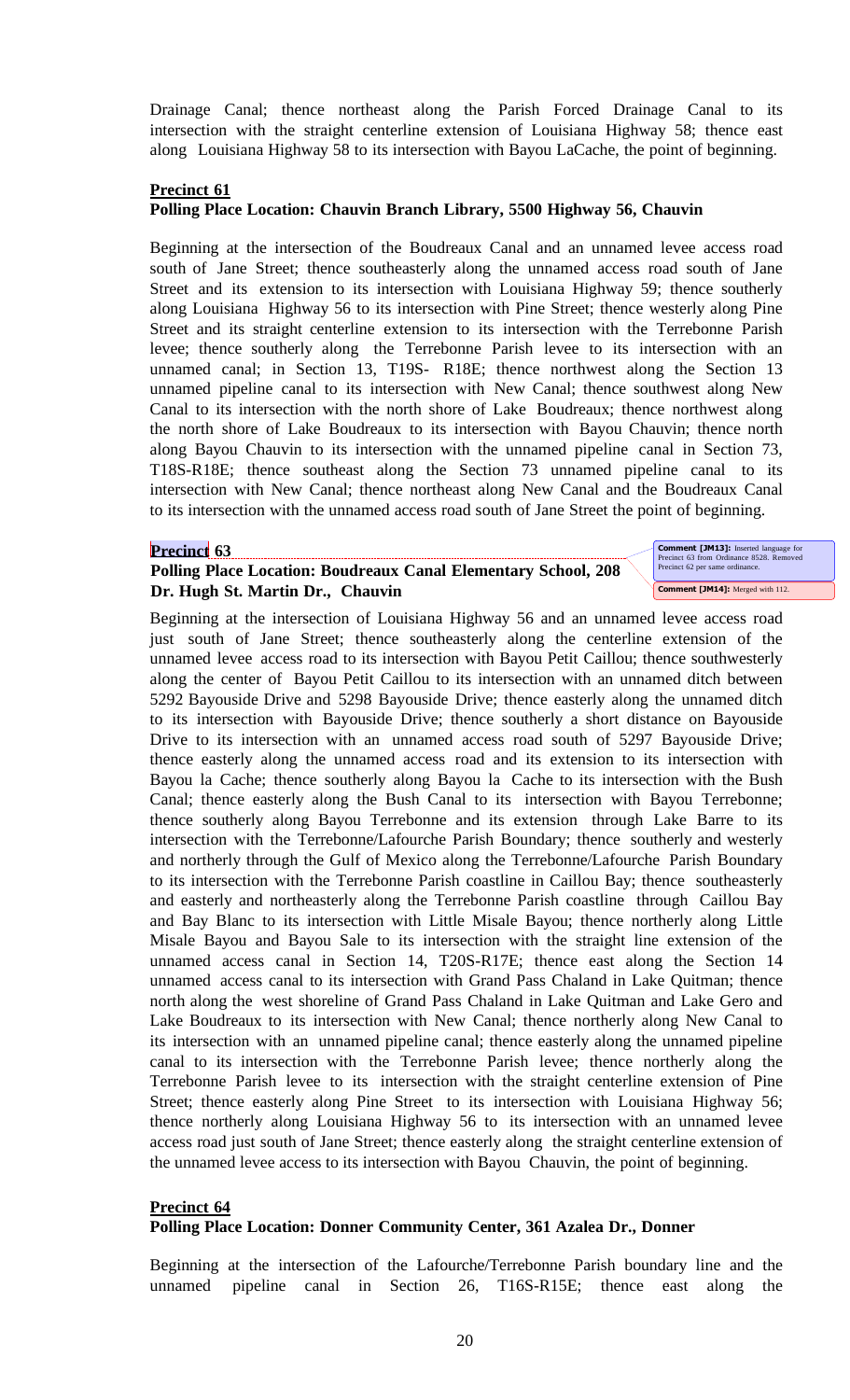Terrebonne/Lafourche Parish boundary line to its intersection with the Terrebonne/Lafourche Drainage Canal; thence south along the Terrebonne/Lafourche Drainage Canal to its intersection with Donner Canal; thence west along Donner Canal to its intersection with the unnamed pipeline canal in Section 39, T16S-R15E; thence north along the Section 39 unnamed pipeline canal to its intersection with the Lafourche/Terrebonne Parish boundary line, the point of beginning.

# **Precinct 65**

# **Polling Place Location: Gibson Elementary Cafeteria, 6357 S. Bayou Black Dr., Gibson**

Beginning at the intersection of the Terrebonne/Lafourche Parish boundary line and the unnamed pipeline canal in Section 26, T16S-R15E; thence southerly along the Section 26 unnamed pipeline canal to its intersection with the straight centerline of extension an unnamed levee access road south of 5952 North Bayou Black Drive; thence southwesterly along the unnamed levee access road and its straight centerline extension to its intersection with Bayou Black; thence southeasterly along Bayou Black to its intersection with the pipeline floatation canal in Section 2, T16S-R15E; thence southwesterly along the pipeline floatation canal in Section 2, T16S-R15E and its extension to its intersection with the Intracoastal Canal; thence southeasterly along the Intracoastal Canal to its intersection with Shell Canal; thence northwest and northeast along Shell Canal to its intersection with an the straight centerline extension of Marina Drive; thence northeasterly along the extension of Marina Drive and Marina Drive and its straight centerline extension to its intersection with Bayou Black; thence southeasterly along Bayou Black to its intersection with an unnamed access road east of 4831 Bayou Black Drive in Section 6, T17S- R15E; thence south along the Section 6 unnamed access road to its intersection with the pipeline canal also located in Section 6; thence east on the pipeline canal in Section 6 to a junction with another unnamed pipeline canal in Section 5, T17S-R15E; thence southwest along the Section 5 unnamed pipeine canal to its intersection with the Intracoastal Canal in Section 51, T17S-R15E thence southeast and east along the Intracoastal Canal to its intersection with Minors Canal; thence southwest along Minors Canal to its intersection with the unnamed pipeline canal just south of Lake Theriot; thence west along the Lake Theriot unnamed pipeline canal to its intersection with Carencro Bayou in Section 19, T18S-R14E; thence south along Carencro Bayou for approximately 800 feet to its intersection with the pipeline canal in Section 30, T18S-R14E; thence southwest along the Section 30 pipeline canal to its intersection with Willow Bayou; thence southwest along Willow Bayou to its intersection with Plumb Bayou; thence southwest along Plumb Bayou to its intersection with the St. Mary/Terrebonne Parish boundary line; thence north, northwest and northeast and east along the St. Mary/Terrebonne Parish and Assumption/Terrebonne and Terrebonne/Lafourche Parish boundary line to its intersection with the unnamed pipeline canal in Section 26, T16S-R15E, the point of beginning.

# **Precinct 67**<br>Polling Place Location: Gibson East Fire Station, 5218 N. Bayou Black Dr., Gibson

Beginning at the intersection of the Donner Canal and Tiger Bayou; thence southeasterly along the Donner Canal past the Terrebonne-Lafourche Drainage Canal to its intersection with the levee canal west of Bull Run Road thence southeasterly, easterly, and southeasterly along the levee canal to its intersection with a north-south canal; thence south along the north-south canal to its intersection with Hanson Canal; thence west and south along Hanson Canal to its intersection with Bayou Black; thence west along Bayou Black to its intersection with Marina Drive; thence southerly along Marina Drive and its straight centerline extension to intersection with Shell Canal; thence west, southwest and south along Shell Canal to its intersection with the Intracoastal Canal; thence northwest along the Intracoastal Canal to its intersection with the pipeline flotation canal in Section 75, T16S-R15E; thence northeast along the pipeline flotation canal in Section 75 and its straight line extension to its intersection with Bayou Black; thence northwest along Bayou Black to its intersection with the straight line extension of an unnamed levee access road south of 5952 North Bayou Black Drive; thence northeasterly along the unnamed levee access road and its straight centerline extension to its intersection with an unnamed pipeline canal; thence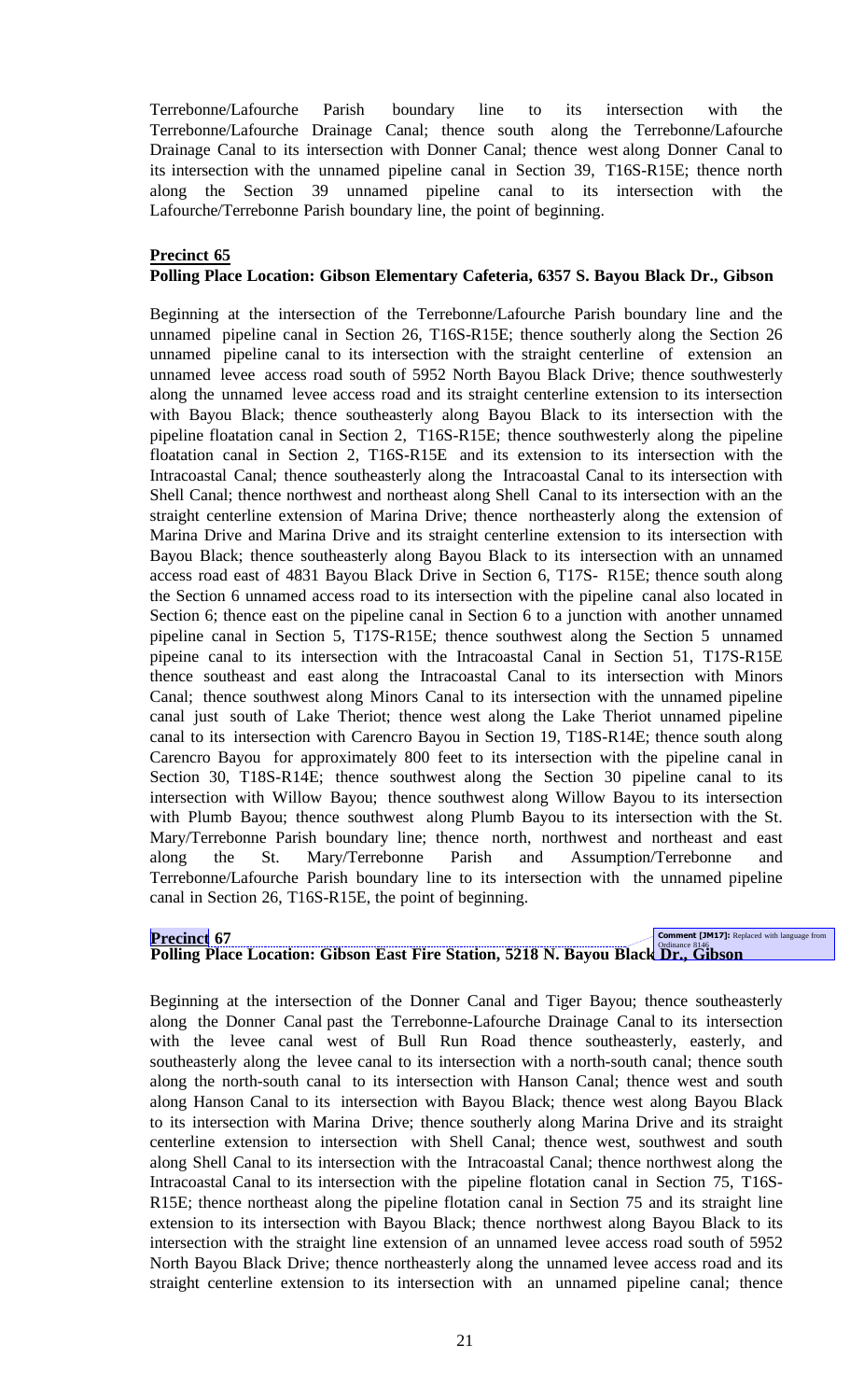northerly along the unnamed pipeline canal to its intersection with the Donner Canal; thence easterly along the Donner Canal to its intersection with Tiger Bayou, the point of beginning.

# **Precinct 68**

# **Polling Place Location: Bayou Black Recreation Center, 3688 Southdown Mandalay Rd., Houma**

Beginning at the intersection of Bayou Black Drive (Louisiana Highway 182) and Blakeman Lane; thence east and southeast along Bayou Black Drive (Louisiana Highway 182) to its intersection with Savanne Road; thence northerly along Savanne Road to its intersection with the Hanson Canal; thence southeasterly and easterly and northerly and southeasterly along the Hanson Canal to its intersection with an unnamed drainage ditch thence south along the unnamed drainage ditch to its termination at Southdown Mandalay Road approximately 1,190 feet northeast of 3600 Southdown Mandalay Road; thence continuing south along the straight line extension of the unnamed drainage ditch across Bayou Black to its intersection with an unnamed access road just east of the Mandalay National Wildlife Refuge; thence continuing south along the unnamed access road to its intersection with a radio tower at 3595 Bayou Black Drive; thence east a short distance to a pipeline canal; thence south along the pipeline canal east of the 3595 Bayou Black Drive radio tower until it intersects with the Intracoastal Canal; thence west along the Intracoastal Canal to its intersection with an unnamed pipeline canal approximately 2,450 feet southeast of Lake Hackberry; thence northeasterly through the pipeline canal through the South Humphreys gas field to its intersection with another pipeline canal approximately 1,500 feet south of 4817 Bayou Black Drive; thence easterly along the pipeline canal to its intersection with the Hanson Canal; thence north along the Hanson Canal to its intersection with an unnamed, unimproved dirt access road just south of 110 Blakeman Court (Tigerline ID Number 614969639); thence east along the unnamed road to its intersection with Blakeman Lane; thence north along Blakeman Lane to Bayou Black Drive (Louisiana Highway 182), the point of beginning.

# **Precinct 69**

# **Polling Place Location: Grace Lutheran Church, 422 Valhi Boulevard, Houma**

Beginning at the intersection of Bayou Black and Saint Charles Street Bridge, thence proceeding northwest along Saint Charles Street Bridge and Saint Charles Street to its intersection with Amarillo Drive, thence proceeding southwest along Amarillo Drive to its intersection with Chantilly Drive, thence proceeding northwesterly along Chantilly Drive to its intersection with Wellington Drive, thence proceeding westerly along Wellington Drive and its extension, to its intersection with the Terrebonne Parish drainage right-of-way west to Wayside Drive, thence proceeding northeasterly along the Terrebonne Parish drainage right-of-way west of Wayside Drive to its intersection with Valhi Boulevard; thence southeast along Valhi Boulevard to its intersection with the straight line extension of an unnamed drainage ditch approximately 420 feet east of Summerfield Drive; thence southerly along the unnamed drainage ditch to its intersection with Bayou Black; thence west along Bayou Black to its intersection with the Saint Charles Street Bridge, the point of beginning.

# **Precinct 71 Polling Place Location: Dularge Middle School, 621 Bayou Dularge Rd., Houma**

Beginning at the intersection of the Intracoastal Canal and the Houma Navigational Canal; thence southerly along the Houma Navigational Canal to its intersection with an unnamed pipeline canal just south of Bayou Pelton and north of Forty Acres Bayou; thence northwesterly along the pipeline canal to its terminus at an unnamed drainage canal; thence westerly and northerly and northwesterly along the unnamed drainage feature and its straight line extension to its intersection with Bayou Dularge Road (Louisiana Highway 315) between 589 and 603 Bayou Dularge Road; thence northeasterly on Bayou Dularge Road (Louisiana Highway 315) to its intersection with an unnamed access road just south of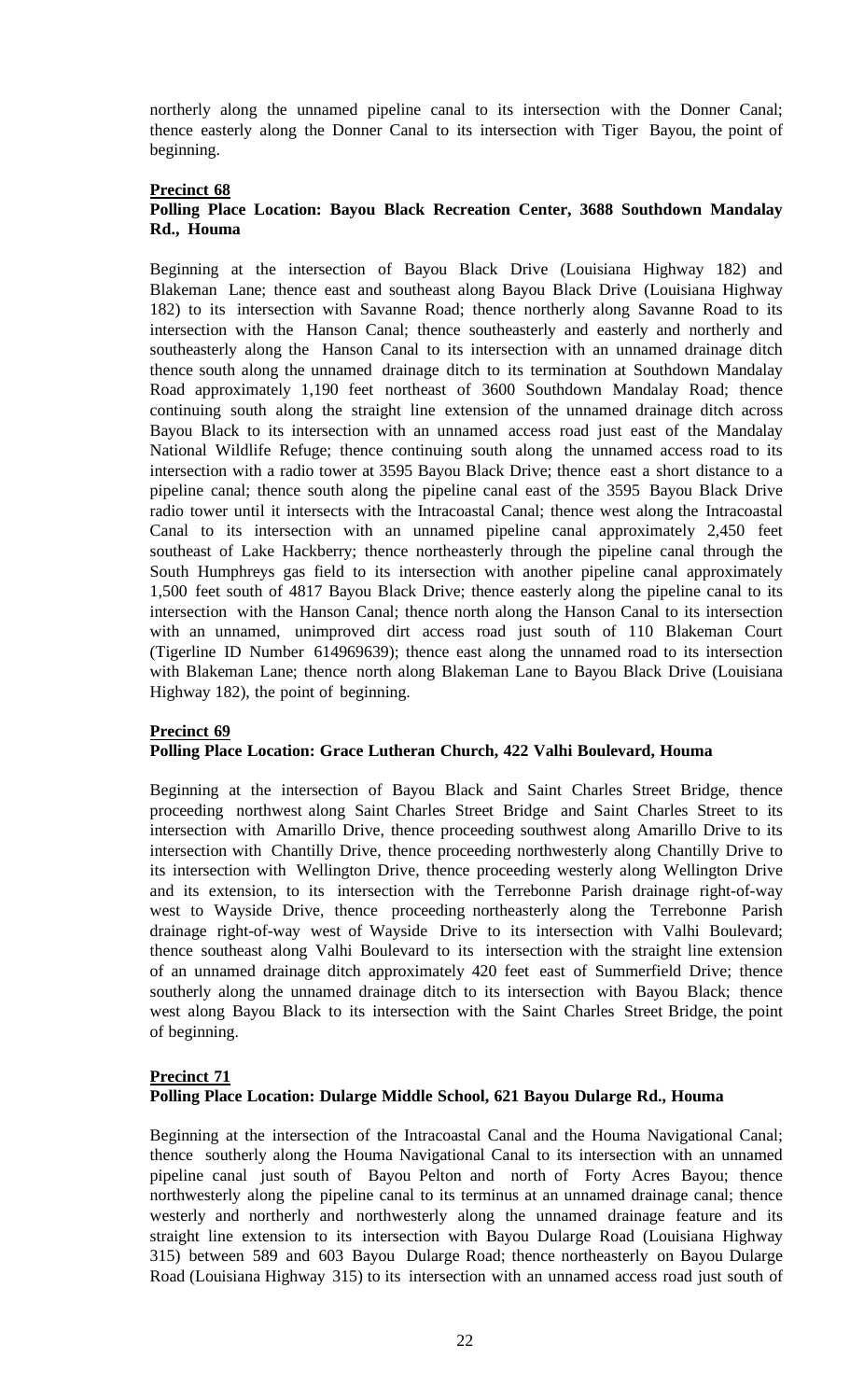487 Bayou Dularge Road; thence northwesterly a short distance along the unnamed access road to its intersection with Bayou Dularge; thence northeasterly along Bayou Dularge to its intersection with the fence line on the southern side of Crozier Drive; thence westerly along the Crozier Drive fence line to its intersection with a drainage ditch just west of Hillard Mire Drive; thence northwesterly and southwesterly and northwesterly along the drainage ditch just west of Hilliard Mire Drive to its intersection with the Intracoastal Canal; then northeasterly along the Intracoastal Canal to its intersection with the Houma Navigational Canal, the point of beginning.

## **Precinct 72 (Formerly Precinct 70 and Precinct 72) Polling Place Location: Dularge Elementary School, 1327 Bayou Dularge Rd., Theriot**

Beginning at the intersection of the Intercoastal Canal and the terminus of unnamed drainage ditch that originates just west of Hillard Mire Drive; thence southeasterly, northeasterly and southeasterly along the unnamed drainage ditch to its intersection with the southern fence line of Crozier Drive; thence easterly along the Crozier Drive fence line to its intersection with Bayou Dularge; thence southwesterly along Bayou Dularge to its intersection with an unnamed access road just south of 487 Bayou Dularge Road; thence southeasterly a short distance on the unnamed access road to its intersection with Bayou Dularge Road (Louisiana Highway 315); thence southerly along Bayou Dularge Road (Louisiana Highway 315) to its intersection with Henry Clay Drive; thence southeasterly along the extension of Henry Clay Drive which is also the northwesterly extension of an unnamed drainage canal southeast of 589 Bayou Dularge Road to its intersection with said drainage canal; thence continuing southeasterly and southwesterly and southeasterly along the unnamed drainage canal to its intersection with an unnamed pipeline canal; tenche continuing southeasterly along the unnamed pipeline canal to its intersection with

the Houma Navigational Canal near Bayou Pelton and Forty Acre Bayou; thence south along the Houma Navigation Canal to its intersection with Bayou Guillaume; thence northwesterly along Bayou Guillaume and to its intersection with the straight centerline extension of an unnamed pond access road at 1487 Bayou Dularge Road; thence westerly along the pond access road and its extension to its intersection with Bayou Dularge Road; thence northerly along Bayou Dularge to its intersection with an unnamed drainage ditch in between 1373 and 1401 Doctor Beatrous Road; thence southwest along the unnamed drainage ditch and its extension to its intersection with the Thibodaux Canal; thence north along the Thibodaux Canal to its intersection with Marmande Canal; thence west along Marmande Canal to its intersection with Minors Canal; thence north along Minors Canal to its intersection with the Intracoastal Canal; thence east and northeast along the Intracoastal Canal to its intersection with the terminus of unnamed drainage ditch that originates just west of Hillard Mire Drive, the point of beginning.

# **Precinct 73**

# **Polling Place Location: Dularge Recreation Center, 1330 Dr. Beatrous Rd., Theriot**

Beginning at the intersection of Bayou Guillaume and the Houma Navigation Canal; thence south along the Houma Navigation Canal to its intersection with Falgout Canal Road; thence west along Falgout Canal Road to its intersection with Fohs Canal; thence southwest and south along Fohs Canal to its intersection with the an unnamed pipeline canal; thence westerly and southwesterly along the unnamed pipeline canal to its intersection with Bayou Sauveur; thence southwest along Bayou Sauveur to its intersection with Bay Moncleuse; thence west along the north shoreline of Bay Moncleuse to its intersection with Caillou Lake; thence south and west along the east and south shoreline of Caillou Lake to its intersection with Grand Bayou Dularge; thence south along Grand Bayou Dularge to its intersection with the Terrebonne Parish boundary in the Gulf of Mexico; thence west along the Terrebonne Parish boundary in the Gulf of Mexico to its intersection with the St. Mary/Terrebonne Parish boundary line; thence north along the St. Mary / Terrebonne Parish boundary line to its intersection with Plumb Bayou; thence northeast along Plumb Bayou to its intersection with Bayou Willow; thence northeast along Bayou Willow to its intersection with the unnamed pipeline canal in Section 35, T18S-R13E; thence northeast along the Section 35 unnamed pipeline canal to its intersection with Carencro Bayou; thence north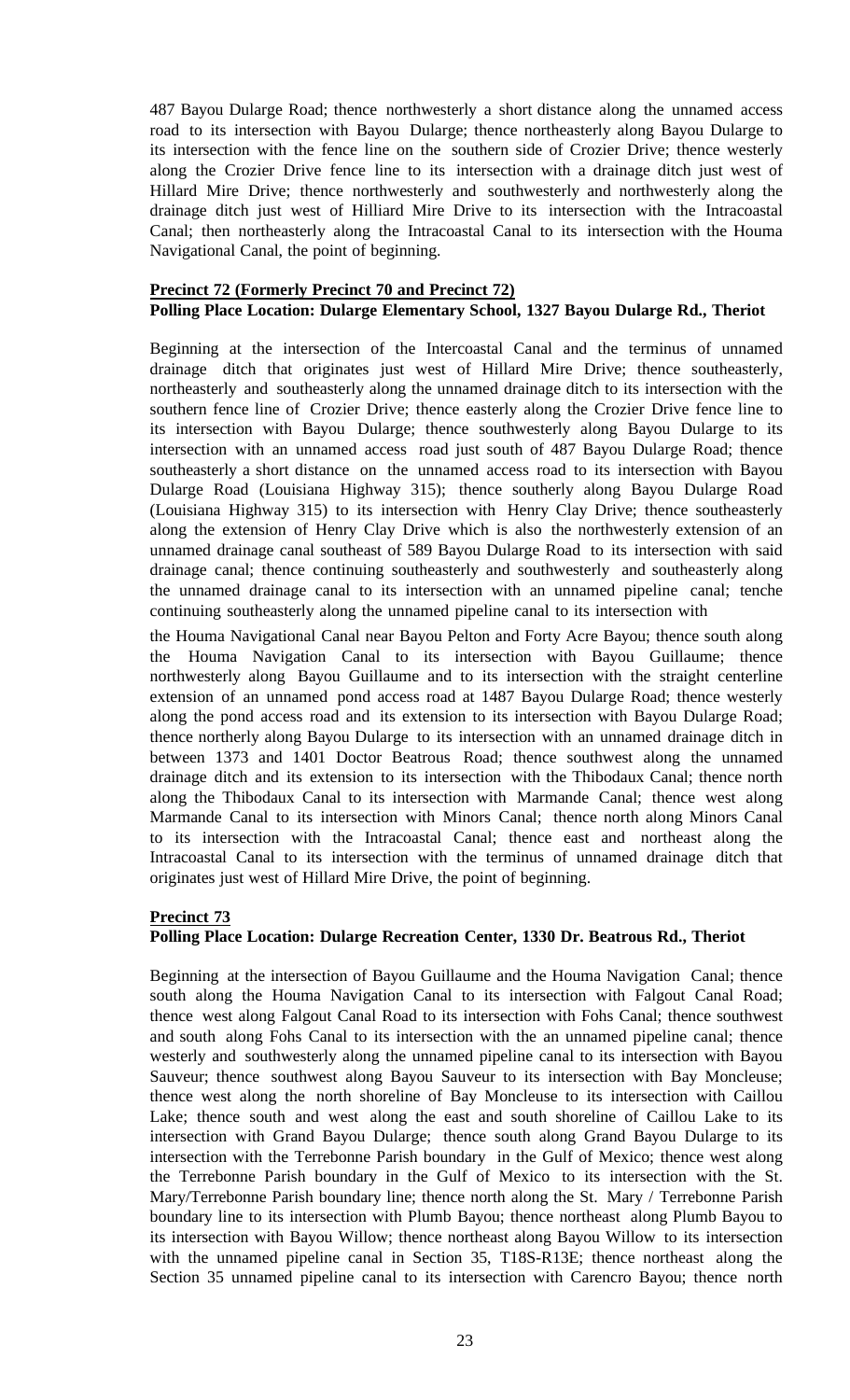along Carencro Bayou to its intersection with the unnamed pipeline canal in Section 19, T18S-R14E; thence southeast along the Section 19 unnamed pipeline canal to its intersection with Minors Canal; thence northeast along Minors Canal to its intersection with Marmande Canal; thence east along Marmande Canal to its intersection with the Thibodaux Canal; thence southeast along the Thibodaux Canal to its intersection with the extension of the drainage ditch between 1373 and 1401 Doctor Beatrous Road; thence east along the extension of the Doctor Beatrous Road drainage ditch and the drainage ditch to its intersection with Bayou Dularge; thence south along Bayou Dularge to its intersection with a straight line extension of a pond access road at 1487 Bayou Dularge Road; thence easterly along the extension of the pond access road, the pond access road, and its extension to its intersection with Bayou Guillaume; thence southeasterly along Bayou Guillaume to its intersection with the Houma Navigation Canal, the point of beginning.

## **Precinct 74**

# **Polling Place Location: Woodmen of the World Hall, 309 S. Hollywood Rd., Houma**

Beginning at the intersection of a power transmission line in Section 83, T16S-R17E and an unnamed levee canal east of Louisiana Highway 24; thence southeast along the levee canal to its intersection with Bayou Cane; thence west and south along Bayou Cane to its intersection with an unnamed drainage canal north of Emerson Drive; thence easterly along the unnamed drainage canal to its intersection with Westside Boulevard; thence southerly along Westside Boulevard to its intersection with the straight centerline extension of Emerson Drive; thence westerly along Emerson Drive to its intersection with Corporate Drive; thence southerly along Corporate Drive to its intersection with South Hollywood Road; thence northeast along South Hollywood Road to its intersection with West Tunnel Boulevard (Louisiana Highway 3040); thence southeast along West Tunnel Boulevard (Louisiana Highway 3040) to its intersection with Polk Street; thence southwest along Polk Street to the intersection with Little Bayou Black Drive (Louisiana Highway 311); thence northwesterly along Little Bayou Black Drive (Louisiana Highway 311) to its intersection with Little Bayou Black; thence continuing northwesterly along Little Bayou Black to its intersection with Ouiski Bayou; thence northwest along Ouiski Bayou to its intersection with a power transmission line in Section 83, T16S-R17E; thence easterly along said power transmission line to its intersection with an unnamed drainage canal east of Louisiana Highway 24, the point of beginning.

**Precinct 76**<br>Polling Place Location: Schriever Elementary School, 2052 W. Main St., Schriever

Beginning at the intersection of Bayou Terrebonne and Devil Swamp Road/Ducros Road; thence south along Bayou Terrebonne to its intersection with the Schriever Overpass (Louisiana Highway 20); thence southwesterly a short distance along the Schriever Overpass (Louisiana Highway 20) to its intersection with Louisiana Highway 20; thence westerly along Louisiana Highway 20 to its intersection with the Louisiana Highway 24 entrance ramp; thence southeasterly along the Louisiana Highway 24 entrance ramp and West Main Street (Louisiana Highway 24) to its intersection with St. George Road thence southwesterly along St. George Road to its intersection with Main Project Road; thence northerly along Main Project Road and North Main Project Road to its intersection with Nora T Lane; thence easterly along Nora T Lane to its intersection with Corey Elizabeth Lane; thence southerly along Corey Elizabeth Lane to its intersection with Ducros Road; thence easterly along Ducros Road to its intersection with West Main Street (Louisiana Highway 20), the point of beginning.

#### **Precinct 82**

# **Polling Place Location: Bayou Black Recreation Center, 3688 Southdown Mandalay Rd., Houma**

Beginning at the intersection of Bayou Black and the straight centerline extension of an unnamed access road east of 4831 Bayou Black Drive in Section 6, T17S-R15E; thence east along Bayou Black to its intersection with Hanson Canal; thence north, east, then southeast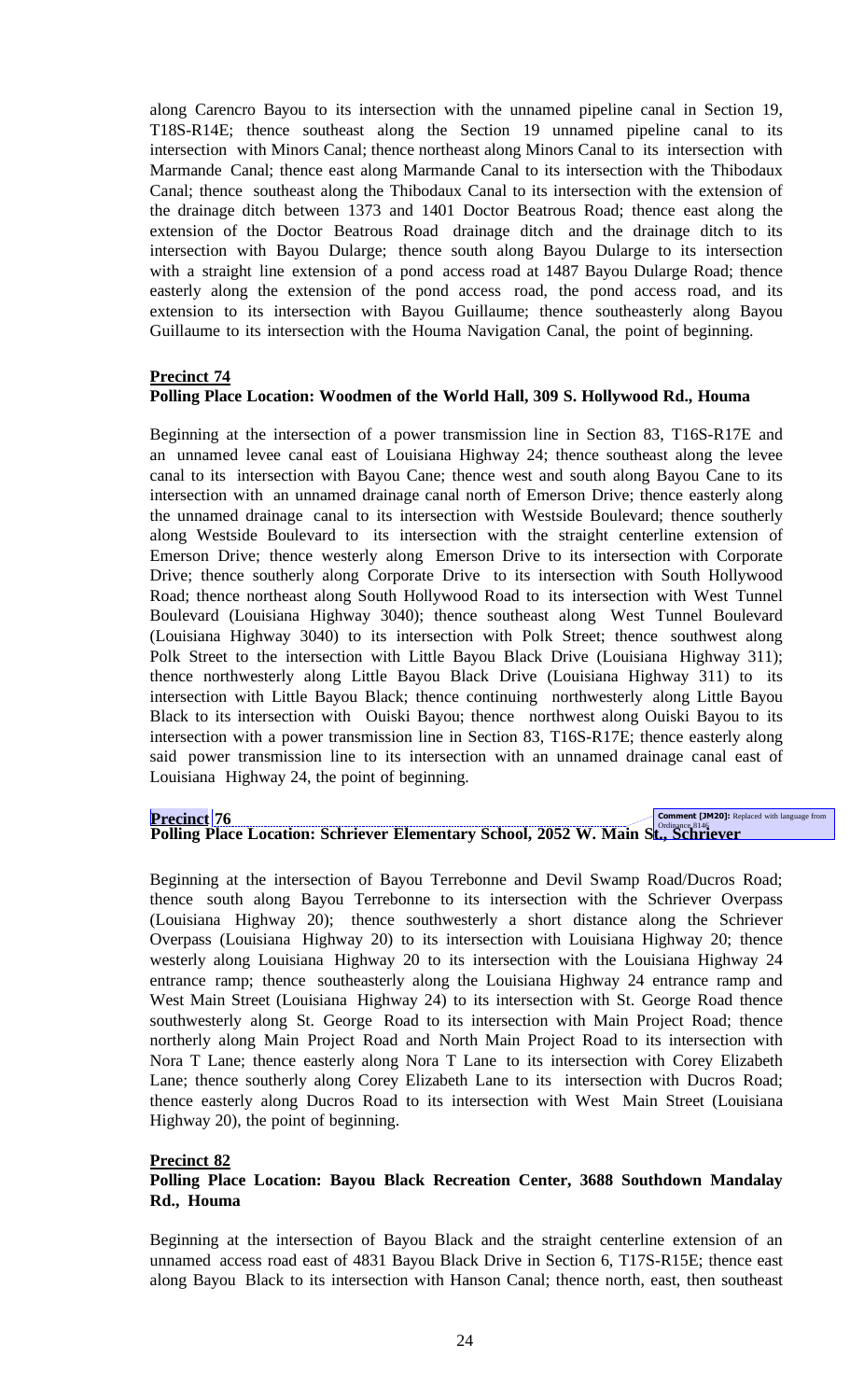along the Hanson Canal to its intersection with Savanne Road; thence southerly along Savanne Road to its intersection with Bayou Black Drive (Louisiana Highway 182); thence northwesterly along Bayou Black Drive (Louisiana Highway 182) to its intersection with Blakeman Lane; thence south along Blakeman Lane to its intersection with an unnamed, unimproved access road just south of 110 Blakeman Lane (Tigerline ID Number 614969639); thence west along the unnamed access road to its intersection with the Hanson Canal; thence south along the Hanson Canal to its intersection with a pipeline canal; thence westerly along the pipeline canal to its intersection with an unnamed access road east of 4831 Bayou Black Drive in Section 6, T17S-R15E; thence northerly along the unnamed access road to its intersection with Bayou Black, the point of beginning.

# **Precinct 83**

# **Polling Place Location: Mulberry Elementary School, 450 Cougar Dr., Houma**

Beginning at the intersection of Bayou Black and the straight line extension of Cougar Drive; thence south along the straight line extension of Cougar Drive and Cougar Drive and its straight line extension to its intersection with the Intracoastal Canal; thence southwest along the Intracoastal Canal to its intersection with the pipeline canal at the Section 66, T17S-R16E & R17E boundary line; thence north along the pipeline canal to its terminus; thence westerly a short distance to the radio tower at 3595 Bayou Black Drive; thence northerly along the radio tower unnamed access road and its straight centerline extension to its intersection with Bayou Black; thence east along Bayou Black to its intersection with the straight line extension of Cougar Drive, the point of beginning.

## **Precinct 84**

#### **Polling Place Location: Terrebonne Parish Main Library, 151 Library Dr., Houma**

Beginning at the intersection of West Tunnel Boulevard (Louisiana Highway 3040) and Levron Street; thence south on Levron Street and its extension between 637 and 639 Hall Street to its intersection with the southern fence line of Hall Street; thence easterly along the Hall Street fence line to its intersection with Cedar Plaza Court; thence southerly along Cedar Plaza Court to its intersection with Little Bayou Black Drive (Louisiana Highway 311); thence southeast along Little Bayou Black Drive (Louisiana Highway 311) to its intersection with Civic Center Boulevard; thence south along Civic Center Boulevard to its intersection with Valhi Boulevard; thence west along Valhi Boulevard to its intersection with Polk Street; thence north along Polk Street to its intersection with Museum Drive; thence northwest along Museum Drive to its intersection with Saint Charles Street; thence northeast along Saint Charles Street to its intersection with Little Bayou Black Drive (Louisiana Highway 311); thence east on Little Bayou Black Drive (Louisiana Highway 311) to its intersection with Polk Street; thence north along Polk Street to the intersection with West Tunnel Boulevard (Louisiana Highway 3040); thence southeast along West Tunnel Boulevard (Louisiana Highway 3040) to its intersection with Levron Street, the point of beginning.

#### **Precinct 85**

# **Polling Place Location: Terrebonne Parish Main Library, 151 Library Dr., Houma**

Beginning at the intersection of Little Bayou Black Drive (Louisiana Highway 311) and Civic Center Boulevard; thence southeast along Little Bayou Black Drive (Louisiana Highway 311) and Louisiana Highway 3197 to its intersection with Bayou Black; thence westerly along Bayou Black to its intersection with an unnamed drainage canal in the Summerfield neighborhood between 306 Amarillo Drive and 500 Amarillo Drive; thence northeast along the drainage canal and its straight-line extension to its intersection with Valhi Boulevard; thence westerly along Valhi Boulevard to its intersection with Saint Charles Street, thence northeast along Saint Charles Street to its intersection with Museum Drive; thence southeast along Museum Drive to its intersection with Polk Street; thence south along Polk Street to its intersection with Valhi Boulevard; thence east along Valhi Boulevard to its intersection with Civic Center Boulevard; thence north along Civic Center Boulevard to its intersection with Bayou Black Drive (Louisiana Highway 311), the point of beginning.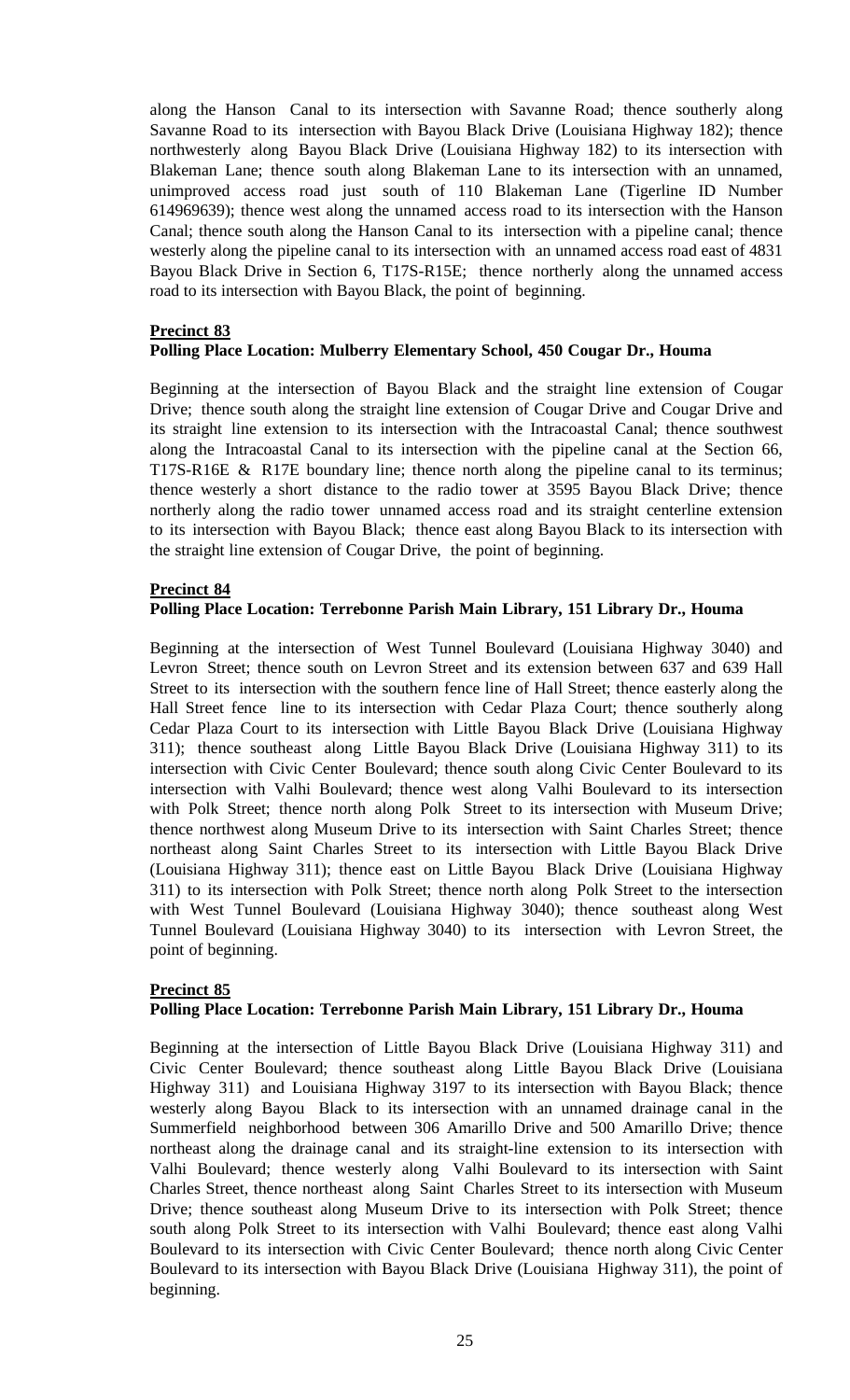# **Precinct 86 Polling Place Location: Broadmoor Elementary School, 1010 Broadmoor Ave., Houma**

Beginning at the intersection of Prevost Drive and Douglas Drive; thence northwest and southwest along Douglas Drive to its intersection with G Street; thence northwest along G Street to its intersection with Broadmoor Avenue; thence southwest along Broadmoor Avenue to its intersection with A Street; thence northwest along A street to its intersection with Kenney Street; thence southwest along Kenney Street to its intersection with West Park Avenue (Louisiana Highway 24); thence northwest along West Park Avenue (Louisiana Highway 24) to its intersection with the Southland Mall Bridge; thence southwest along the Southland Mall Bridge to its intersection with Bayou Terrebonne; thence southeast along Bayou Terrebonne to its intersection with the Prevost Bridge; thence northeast along Prevost Bridge to its intersection with West Park Avenue (Louisiana Highway 24); thence northwest along West Park Avenue (Louisiana Highway 24) to its intersection with Prevost Drive; thence northeast along Prevost Drive to its intersection with Alma Street; thence north along Alma Street to its intersection with Gaynell Drive; thence northeast and east along Gaynell Drive to its intersection with Old Natalie Drive; thence southeast on Old Natalie Drive to its intersection with Prevost Drive; thence northeast along Prevost Drive to its intersection with Douglas Drive, the point of beginning.

## **Precinct 87**

# **Polling Place Location: Broadmoor Elementary School, 1010 Broadmoor Ave., Houma**

Beginning at the intersection of Bayou Terrebonne and the Prevost Bridge; thence northeast along Prevost Bridge to its intersection with West Park Avenue (Louisiana Highway 24); thence northwest along West Park Avenue (Louisiana Highway 24) to its intersection with Prevost Drive; thence northeast, southeast and northeast along Prevost Drive to its intersection with Alma Street; thence north along Alma Street to its intersection with Gaynell Drive; thence northeast and east along Gaynell Drive to its intersection with Old Nataie Drive; thence southeast on Old Natalie Drive to its intersection with Prevost Drive; thence northeast along Prevost Drive and its straight centerline extension to its intersection with Saint Louis Canal Road; thence south along Saint Louis Canal Road to its intersection with Westview Drive; thence southwest along Westview Drive to its intersection with Lisa Park Avenue; thence northwest along Lisa Park Avenue to its intersection with Harding Drive; thence northeast along Harding Drive to its intersection with Verna Street: thence northwest along Verna Street to its intersection with Louis Drive: thence northeast along Louis Drive to its intersection with Jana Street; thence northwest along Jana Street to its intersection with Cavaness Drive; thence southwest along Cavaness Drive to its intersection with Alma Street; thence northwest along Alma Street to its intersection with Westside Boulevard; thence southwest along Westside Boulevard and the Westside Boulevard Bridge to its intersection with Bayou Terrebonne; thence northwest along Bayou Terrebonne to its intersection with Prevost Bridge, the point of beginning.

#### **Precinct 88 Polling Place Location: Bourg Community Center, 4411 Eldred St., Bourg**

Beginning at the intersection of Bayou Petit Caillou and Bayou Terrebonne; thence southeast along Bayou Terrebonne to its intersection with the straight centerline extension of Jeff Drive; thence southwesterly along the straight centerline extension of Jeff Drive, Jeff Drive and its straight centerline extension to its intersection with Bayou Petit Caillou; thence northwest along Bayou Petit Caillou to its intersection with the straight centerline extension of an unnamed road accessing the Houma-Terrebonne Airport north of 10586 East Main Street (Louisiana Highway 24); thence southerly along the straight centerline extension of the unnamed access road to its intersection with Louisiana Highway 24; thence northwesterly along Louisiana Highway 24 to its intersection with Terminal Road; thence easterly a short distance to along the straight centerline extension of Bayou Petit Canal to its intersection with Bayou Petit Caillou; Bayou Terrebonne, the point of beginning.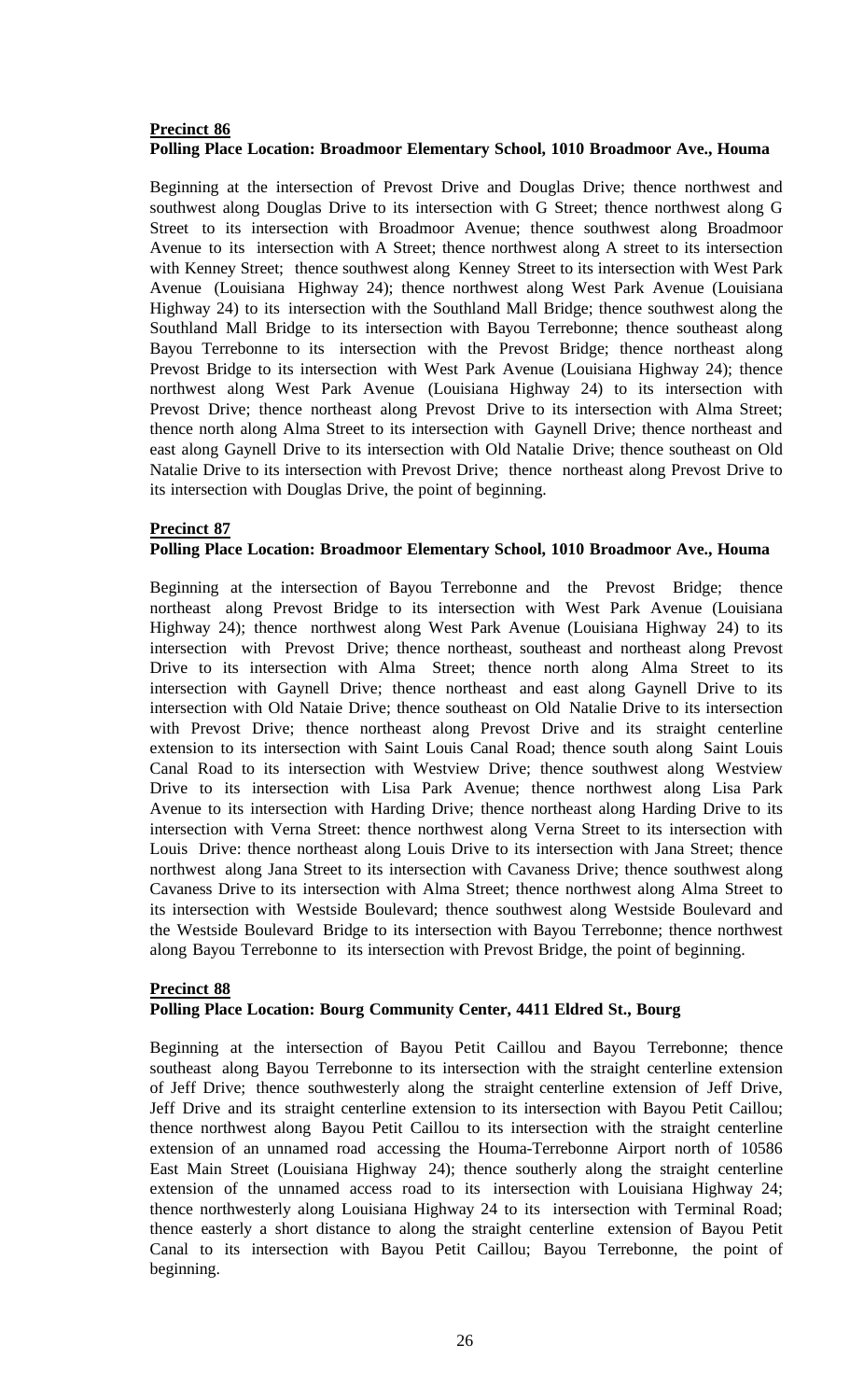# **Precinct 89 Polling Place Location: Bourg Community Center, 4411 Eldred St., Bourg**

Beginning at the intersection of the Terrebonne/Lafourche Parish boundary line and Company Canal; thence southwest along the Lafourche/Terrebonne Parish boundary line to its intersection with the Bourg Larose Highway (Louisiana Highway 24); thence southwest along the Bourg Larose Highway (Louisiana Highway 24) to its intersection with Louisiana Highway 55; thence south along Louisiana Highway 55 a short distance to its intersection with Klondyke Road; thence southwest along Klondyke Road to its intersection with Bayou LaCache; thence northwest along Bayou LaCache to its intersection with Country Drive; thence northwest along Country Drive to its intersection with Jeff Drive; thence northeast along straight centerline extension of Jeff Drive to its intersection with Bayou Terrebonne; thence east along Bayou Terrebonne to its intersection with Company Canal; thence north and northeast along Company Canal to its intersection with the Terrebonne / Lafourche Parish Boundary line, the point of beginning.

## **Precinct 90**

# **Polling Place Location: Bayou Black Recreation Center, 3688 Southdown Mandalay Rd., Houma**

Beginning at the intersection of Bayou Black and the straight line extension of a unnamed drainage ditch approximately 1,190 feet northeast of 3600 Southdown Mandalay Road; thence north along the unnamed ditch to its intersection with the Hanson Canal; thence easterly along the Hanson Canal to its intersection with the Terrebonne Parish drainage right-of-way west of Wayside Drive; thence southwest of the Terrebonne Parish drainage right-of-way west of Wayside Drive to its intersection with the straight centerline extension of Wellington Drive; thence southeasterly along the centerline extension of Wellington Drive and Wellington Drive to its intersection with Chantilly Drive, thence southeasterly along Chantilly Drive to its intersection with Amarillo Drive, thence northeasterly along Amarillo Drive to its intersection with Saint Charles Street, thence southeasterly along Saint Charles Street and Saint Charles Street Bridge to its intersection with Bayou Black; thence west along Bayou Black to its intersection with the straight line extension of a unnamed drainage ditch approximately 1,190 feet northeast of 3600 Southdown Mandalay Road , the point of beginning.

#### **Precinct 110**

# **Polling Place Location: Oaklawn Junior High School Cafeteria, 2215 Acadian Dr., Houma**

Beginning at the intersection of Woodlawn Ranch Road and Kynes Road; thence northerly along Kynes Road to its intersection with L Kirth Drive; thence east along L Kirth Drive to its intersection with Sandcastle Drive; thence north along Sandcastle Drive to its intersection nwith an unnamed and unpaves sugarcane access road; thence northerly along the sugar can access road to its intersection with an unnamed drainage ditch; thence east on the perpendicular unnamed drainage ditch (Tigerline ID Number 92064857) to its intersection with Bayou Chauvin; thence southeasterly on Bayou Chauvin to its intersection with East Woodlawn Ranch Road; thence west on East Woodlawn Ranch Road to its intersection with Kynes Road, the point of beginning.

#### **Precinct 111**

# **Polling Place Location: Grand Caillou Elementary School, 3933 Grand Caillou Rd., Houma**

Beginning at the intersection of Woodlawn Bayou and a Terrebonne Parish powerline north of Industrial Boulevard along the railroad right of way; thence south along Woodlawn Bayou to its intersection with Industrial Boulevard; thence southeast along Industrial Boulevard to its intersection with Grand Caillou Road (Louisiana Highway 57); thence south along Grand Caillou Road (Louisiana Highway 57) to its intersection with Picone Road; thence west along Picone Road to its intersection with Denley Road; thence south on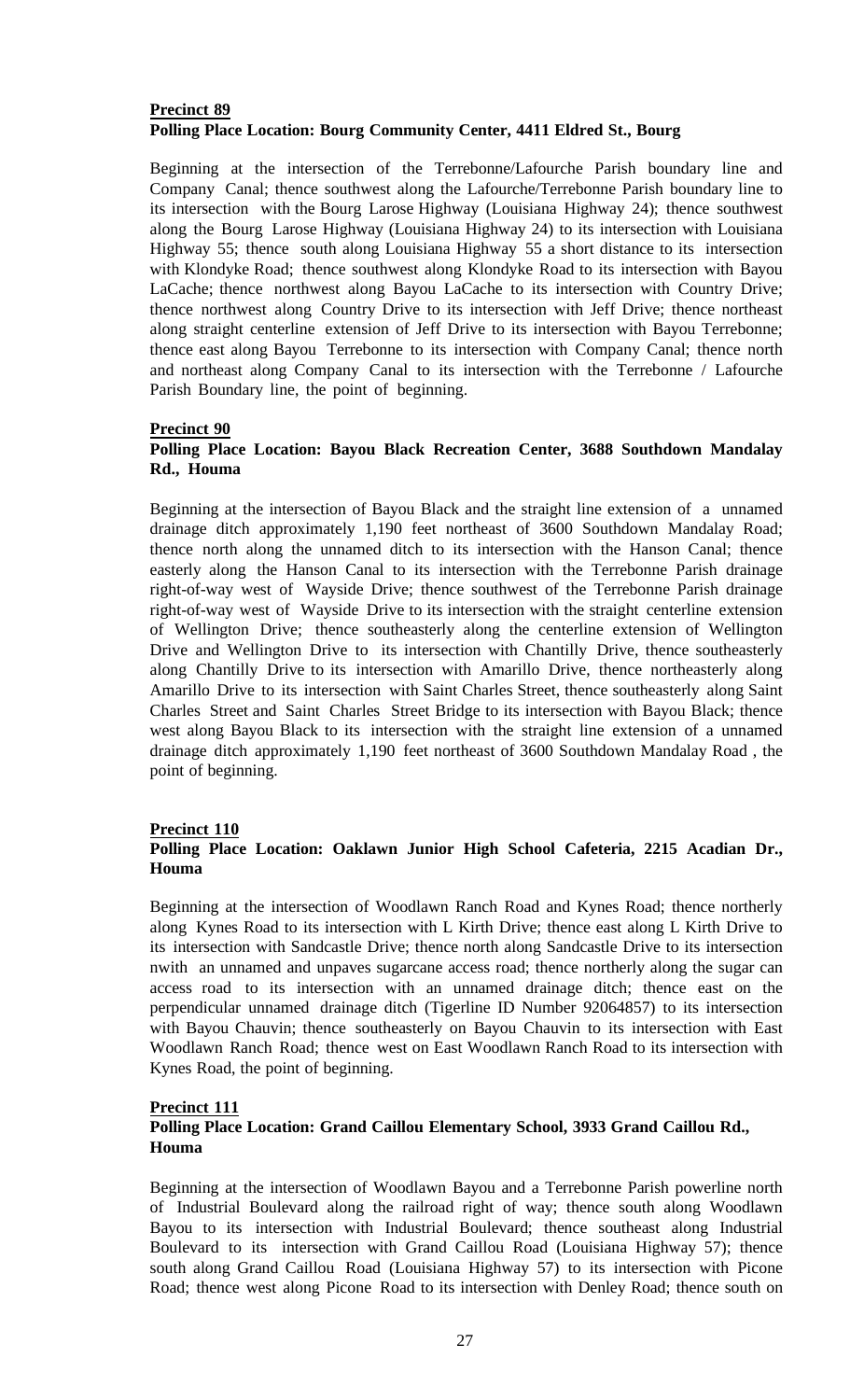Denley Road to its intersection with West Woodlawn Ranch Road; thence east on West Woodlawn Ranch Road to its intersection Grand Caillou Road (Louisiana Highway 57); thence south on Grand Caillou Road (Louisiana Highway 57) to its intersection with Express Boulevard; thence east on Express Boulevard to its intersection with Mozart Drive; thence north and east on Mozart Drive to its intersection with Anaheim Drive; thence south on Anaheim Drive to its intersection with American Boulevard; thence northeast along American Boulevard to its intersection with Fallon Drive; thence south on Fallon Drive to its intersection with Fresno Drive; thence west on Fresno Drive to its intersection with Anaheim Drive; thence southeasterly on Anaheim Drive to its intersection with Blair Drive; thence east on Blair Drive to its intersection with Fallon Drive; thence south on Fallon Drive and its straight centerline extension to its intersection with an unnamed and unpaved access road in Ashland Landfill; thence easterly and northerly and northeasterly along the unnamed and unpaved access road to its intersection with Ashland Landfill Road; thence south on Ashland Landfill Road and its straight centerline extension to its intersection with Saint Louis Canal;Saint Louis Canal thence westerly on Saint Louis Canal to its intersection with Bayou Chauvin; thence north on Bayou Chauvin to its intersection with East Woodlawn Ranch Road; thence west on East Woodlawn Ranch Road to its intersection with Kynes Road; thence north on Kynes Road to its intersection with L Kirth Drive; thence east on L Kirth Drive to its intersection with Sandcastle Drive; thence northerly along Sandcastle Drive to its intersection with an unnamed sugarcane access road; thence north along the unnamed sugar cane access road to its intersection with a perpendicular unnamed drainage ditch (Tigerline ID Number 92064857); thence east on the perpendicular unnamed drainage ditch to its intersection with Bayou Chauvin; thence northwesterly on Bayou Chauvin to its intersection with Bushnell Road; thence west on Bushnell Road its intersection with Bordelon Drive; thence south on Bordelon Drive to its intersection with Dawes Street; thence west on Dawes Street to its intersection with the east side of Baptiste Circle; thence north along Baptiste Circle to its intersection with Ethan Street; thence west on Ethan Street to its intersection with the western side of Baptiste Circle; thence north and east on the western side of Baptiste Circle to its intersection with Lafitte Boulevard; thence north on Lafitte Boulevard to its intersection with Buschnell Road; thence west on Bushnell Road to its intersection with Cummins Road; thence northwest on Cummins Road to its intersection with a Terrebonne Parish powerline; thence westerly along the Terrebonne Parish powerline across Grand Caillou (Louisiana Highway 57) to its intersection with Woodlawn Bayou, the point of beginning.

#### **SECTION II**

If any word, clause, phrase, section or other portion of this ordinance shall be declared null, void, invalid, illegal, or unconstitutional, the remaining words, clauses, phrases, sections and other portions of this ordinance shall remain in full force and effect, the provisions of this ordinance hereby being declared to be severable.

#### **SECTION III**

This ordinance shall become effective upon approval by the Parish President or as otherwise provided in Section 2-13(b) of the Home Rule Charter for a Consolidated Government for Terrebonne Parish, whichever occurs sooner.

THERE WAS RECORDED: YEAS: G. Michel, J. Amedée, J. Domangue, D. W. Guidry, Sr., D. Babin,, D. J. Guidry, S. Trosclair, J. Navy, and C. Harding. NAYS: None. NOT VOTING: None. ABSTAINING: None. ABSENT: None. The Chairman declared the ordinance adopted on this, the 24 day of June 2020.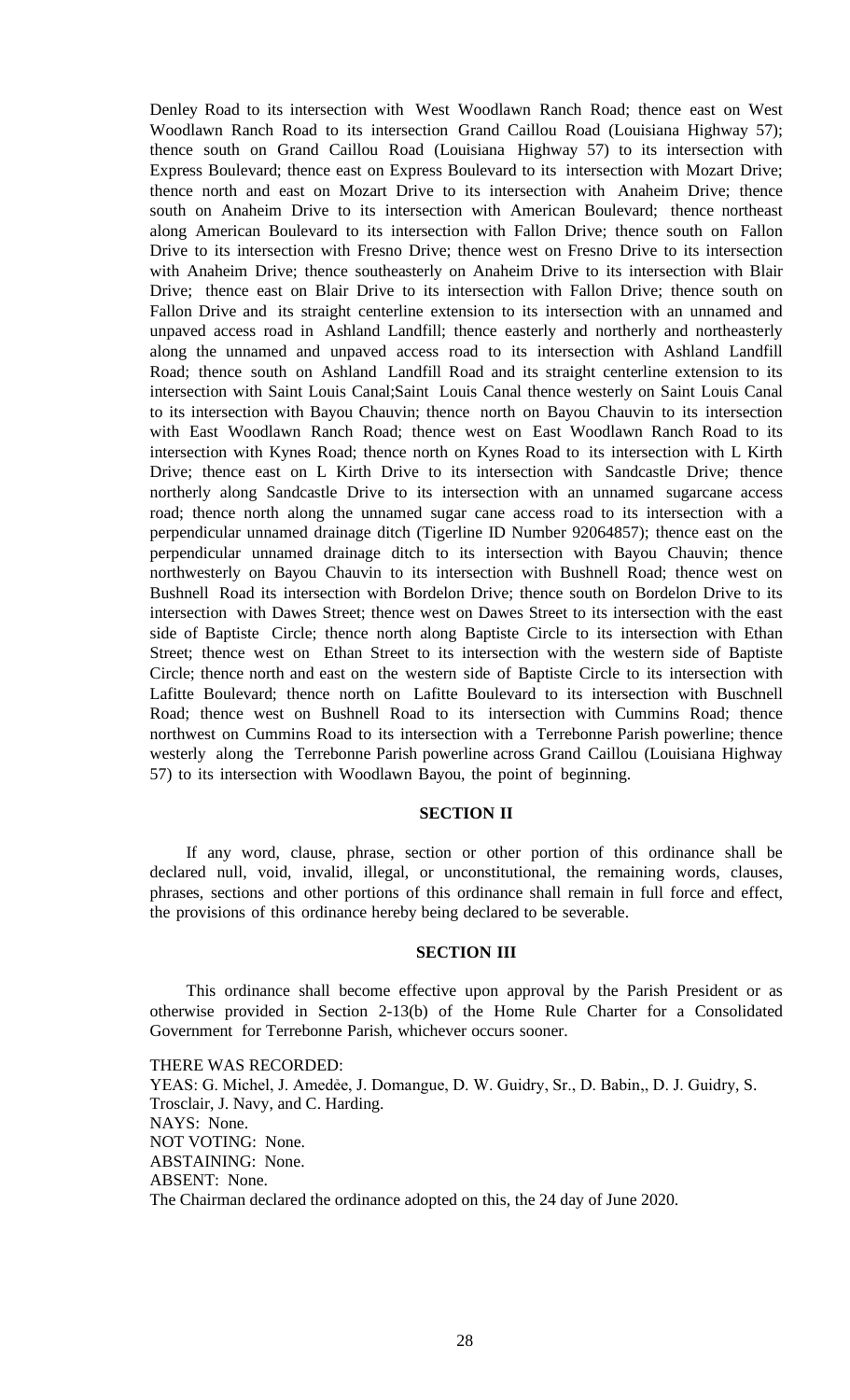C. [An ordinance to amend the Terrebonne Parish Code of Ordinances by amending](https://terrebonneparish.novusagenda.com/AgendaWeb/CoverSheet.aspx?ItemID=26327&MeetingID=2033)  [Chapter 7, Section 7-5\(a\) to mirror Louisiana Revised Statute 29:727\(D\), as amended](https://terrebonneparish.novusagenda.com/AgendaWeb/CoverSheet.aspx?ItemID=26327&MeetingID=2033)  in 2018. [By removing the automatic 30-day expiration on declared states of](https://terrebonneparish.novusagenda.com/AgendaWeb/CoverSheet.aspx?ItemID=26327&MeetingID=2033)  [emergency in Terrebonne Parish; and to make that amendment effective retroactively.](https://terrebonneparish.novusagenda.com/AgendaWeb/CoverSheet.aspx?ItemID=26327&MeetingID=2033)

There were no comments from the public on the proposed ordinance.

Mr. D. J. Guidry moved, seconded by Ms. J. Domangue, "THAT, the Council close the aforementioned public hearing."

The Chairman called for a vote on the motion offered by Mr. D. J. Guidry. THERE WAS RECORDED: YEAS: G. Michel, J. Amedée, J. Domangue, D. W. Guidry, Sr., D. Babin, D. J. Guidry, S. Trosclair, J. Navy, and C. Harding. NAYS: None. ABSENT: None. The Chairman declared the motion adopted.

OFFERED BY: MR. D. J. GUIDRY SECONDED BY: MR. G. MICHEL

#### **ORDINANCE NO. 9153**

AN ORDINANCE TO AMEND CHAPTER 7, SECTION 7-5(a) TO MIRROR LOUISIANA REVISED STATUTE 29:727(D), AS AMENDED IN 2018, BY REMOVING THE AUTOMATIC 30-DAY EXPIRATION ON DECLARED STATES OF EMERGENCY IN TERREBONNE PARISH; AND TO MAKE THAT AMENDMENT EFFECTIVE RETROACTIVELY.

**WHEREAS**, the Terrebonne Parish Consolidated Government (TPCG) is a Home Rule Charter local government and is granted the liberally construed "right and authority to exercise any power and perform any function necessary, requisite or proper for the management of its affairs" and "to promote, protect, and preserve the general welfare, safety, health, peace and good order of the parish," not denied by the Charter, by general law, or inconsistent with the Constitution, per Louisiana Constitution Articles VI §§ 5-6 and Terrebonne Parish Charter Sections 1-01, 1-05, 1-06, and 8-08; and

**WHEREAS,** in accordance with Terrebonne Parish Charter Section 1-06, the TPCG has "the right, power and authority to pass all ordinances requisite or necessary to promote, protect and preserve the general welfare, safety, health, peace and good order of the parish, including, but not by way of limitation, the right, power and authority to pass ordinances on all subject matters necessary, requisite or proper for the management of parish affairs and all other subject matter without exception, subject only to the limitation that the same shall not be inconsistent with the constitution or expressly denied by general law applicable to the parish"; and

**WHEREAS**, by virtue of Terrebonne Parish Ordinances 6332 and 6793, the Terrebonne Parish Council adopted and amended Terrebonne Parish Code of Ordinances Section 7-5, which mirrored Louisiana Revised Statute 29:727 and provided for the powers of the parish president to declare a local disaster or emergency and the parish president's authority to manage the Parish's affairs during that emergency; and

**WHEREAS**, Terrebonne Parish Code Section 7-5(a) currently provides that a state of emergency declared by the Terrebonne Parish President may continue for no longer than thirty days unless extended by the parish president; and

**WHEREAS**, prior to 2018, Terrebonne Parish Code Section 7-5(a) followed the provisions of Louisiana Revised Statute 29:727(D) regarding the expiration of local declarations of emergency; and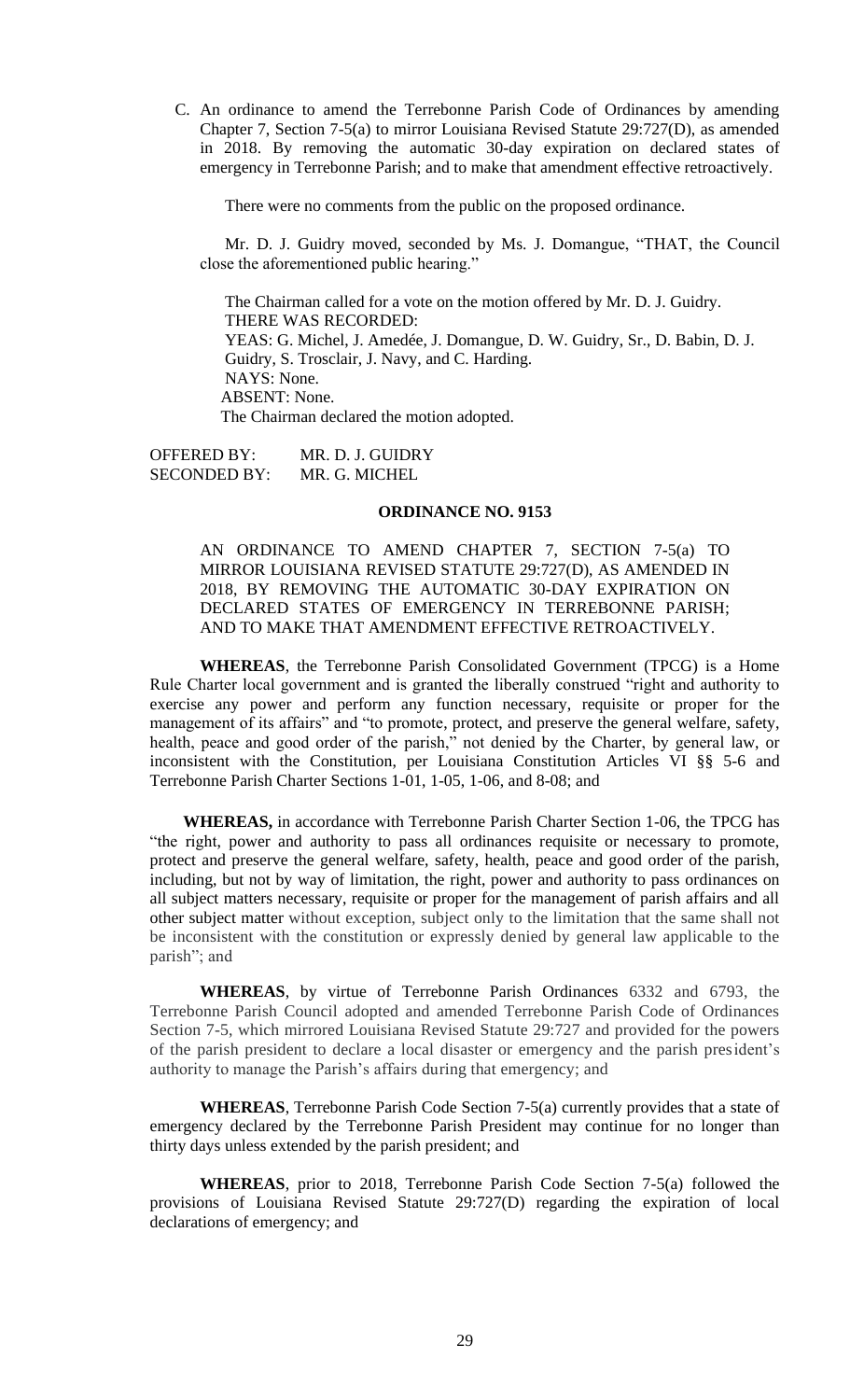**WHEREAS**, in 2018, by virtue of 2018 La. Sess. Law Serv. Act 713 (H.B. 645), The Louisiana Legislature amended Louisiana Revised Statute 29:727(D) by repealing the automatic 30-day expiration on declarations of local disasters or emergencies; and

**WHEREAS**, TPCG wishes to amend Terrebonne Parish Code Section 7-5(a) to more closely reflect state law by removing the automatic 30-day expiration on declared disasters or states of emergency from the Terrebonne Parish Code of Ordinances; and

**WHEREA**S, TPCG wishes to make this ordinance retroactive to the effective date of 2018 La. Sess. Law Serv. Act 713 (H.B. 645), which is August 1, 2018; and

**NOW THEREFORE, BE IT ORDAINED** by the Terrebonne Parish Council on behalf of the Terrebonne Parish Consolidated Government that:

#### **SECTION I**

Section 7-5(a) of the Code of Ordinances of Terrebonne Parish, shall be and is hereby amended (using strikethrough to indicate deletions) and adopted to read as follows:

Sec. 7-5. - Powers of the parish president; penalties for violation.

(a) A local disaster or emergency may be declared only by the parish president. The state of emergency shall continue until the parish president finds that the threat of danger has been dealt with to the extent that emergency conditions no longer exist. The state of emergency may be terminated by executive order or proclamation, but no state of emergency may continue for longer than thirty (30) days unless extended by the parish president. The state of emergency or disaster may be terminated by the governor, a petition signed by a majority of the surviving members of either house of the legislature, or a majority of the surviving members of the parish governing authority. The document terminating the state of emergency or disaster may establish a period during which no other declaration of emergency or disaster may be issued. All executive orders or proclamations issued under this subsection shall indicate the nature of the emergency, the area or areas which are or may be affected, and the conditions which brought it about. Any order or proclamation declaring, continuing, or terminating a local disaster or emergency shall be given prompt and general publicity and shall be filed promptly with the office of homeland security and emergency preparedness and the office of the clerk of court.

# **SECTION II**

This ordinance shall have retroactive effect to August 1, 2018, which is the date of effect of 2018 La. Sess. Law Serv. Act 713 (H.B. 645).

#### **SECTION III**

Any and all other provisions of the Code not amended herein, shall remain in full force and effect. If any word, clause, phrase, section or other portion of this ordinance shall be declared null, void, invalid, illegal, or unconstitutional, the remaining words, clauses, phrases, sections and other portions of this ordinance shall remain in full force and effect, the provisions of this ordinance hereby being declared to be severable.

## **SECTION IV**

This ordinance shall become effective upon approval by the Parish President or as otherwise provided in Section 2-12 or 2-13(b) of the Home Rule Charter or as otherwise required by the Home Rule Charter for a Consolidated Government for Terrebonne Parish, whichever occurs sooner.

This ordinance, having been introduced and laid on the table for at least two weeks, was voted upon as follows: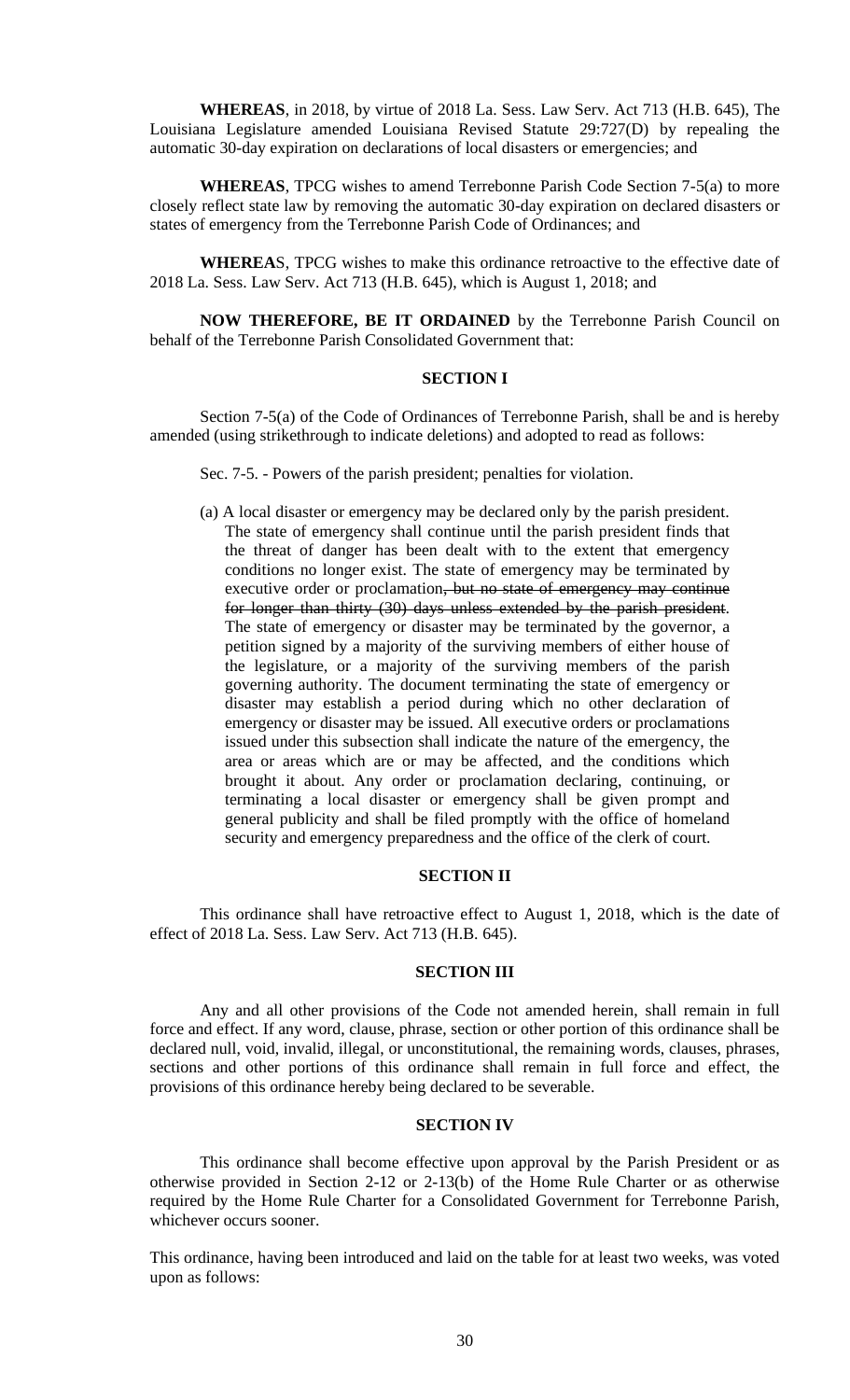THERE WAS RECORDED: YEAS: G. Michel, J. Amedėe, J. Domangue, D. W. Guidry, Sr., D. Babin,, D. J. Guidry, S. Trosclair, J. Navy, and C. Harding. NAYS: None. NOT VOTING: None. ABSTAINING: None. ABSENT: None. The Chairman declared the ordinance adopted on this, the 24 day of June 2020.

D. An ordinance to amend the zoning map of the Parish of Terrebonne so as to Rezone from R-1 (Single-Family Residential District) to C-2 (General Commercial District), Lots A & B belonging to Bayou Adoue Rentals, L.L.C. and situated at 8338 & 8342 Main Street, Houma, Terrebonne Parish, Louisiana; Bayou Adoue Rentals, L.L.C., applicant.

Council Chairman S. Trosclair announced that the public hearing for Rezoning for 8338 & 8342 Main Street belonging to Bayou Adoue Rentals, L.L.C., will be held July 15, 2020.

Mr. D. J. Guidry moved, seconded by Mr. D. Babin, "THAT the Council return to the regular order of business."

The Chairman called for a vote on the motion offered by Mr. D. J. Guidry. THERE WAS RECORDED: YEAS: G. Michel, J. Amedée, J. Domangue, D. W. Guidry, Sr., D. Babin, D. J. Guidry, S. Trosclair, J. Navy, and C. Harding. NAYS: None. ABSENT: None. The Chairman declared the motion adopted.

Mr. J. Navy moved, seconded by Mr. C. Harding., "THAT, the Council name and appoint the following members to the Terrebonne Parish Diversity and Inclusion Task Force:

Ms. Arlanda Williams, Councilman Carl Harding, Chief Dana Coleman, Ms. Diana Collins, Dr. Patrick Walker, Councilman Gerald Michel, Mr. Greg Harding, Mr. Jared Smith, Mr. Jerome Boykin, Representative Jerome Zeringue, Councilwoman Jessica Domangue, Councilman John Navy, District Attorney Joseph L. Waitz, Jr., Judge Juan Pickett, Mr. Justin Patterson, Ms. Kathy Ward, Ms. Margaret Cage, Ms. Margie Scoby, former Senator Norby Chabert, Superintendent Philip Martin, Reverend Corion Gray, Mr. Roosevelt Thomas, Ms. Shirell Dardar Parfait, Sheriff Tim Soignet, Ms. Sochile Harris, Mr. Steve Ponville, Ms. Suzette Thomas, Representative Tanner Mcgee, Mr. Travion Smith, and Mr. Troy Johnson."

 The Chairman called for a vote on the motion offered by Mr. J. Navy. THERE WAS RECORDED: YEAS: G. Michel, J. Amedée, J. Domangue, D. W. Guidry, Sr., D. Babin, D. J. Guidry, S. Trosclair, J. Navy, and C. Harding. NAYS: None. ABSENT: None. The Chairman declared the motion adopted.

OFFERED BY: MR. J. AMEDĖE SECONDED BY: MR. D. BABIN

#### **RESOLUTION NO. 20-178**

A resolution authorizing the Parish President to execute an application form to the Louisiana Commission on Law Enforcement, U.S. Department of Justice, Office of Justice Programs for the Coronavirus Emergency Supplemental Funds FY 2020-Allocation for the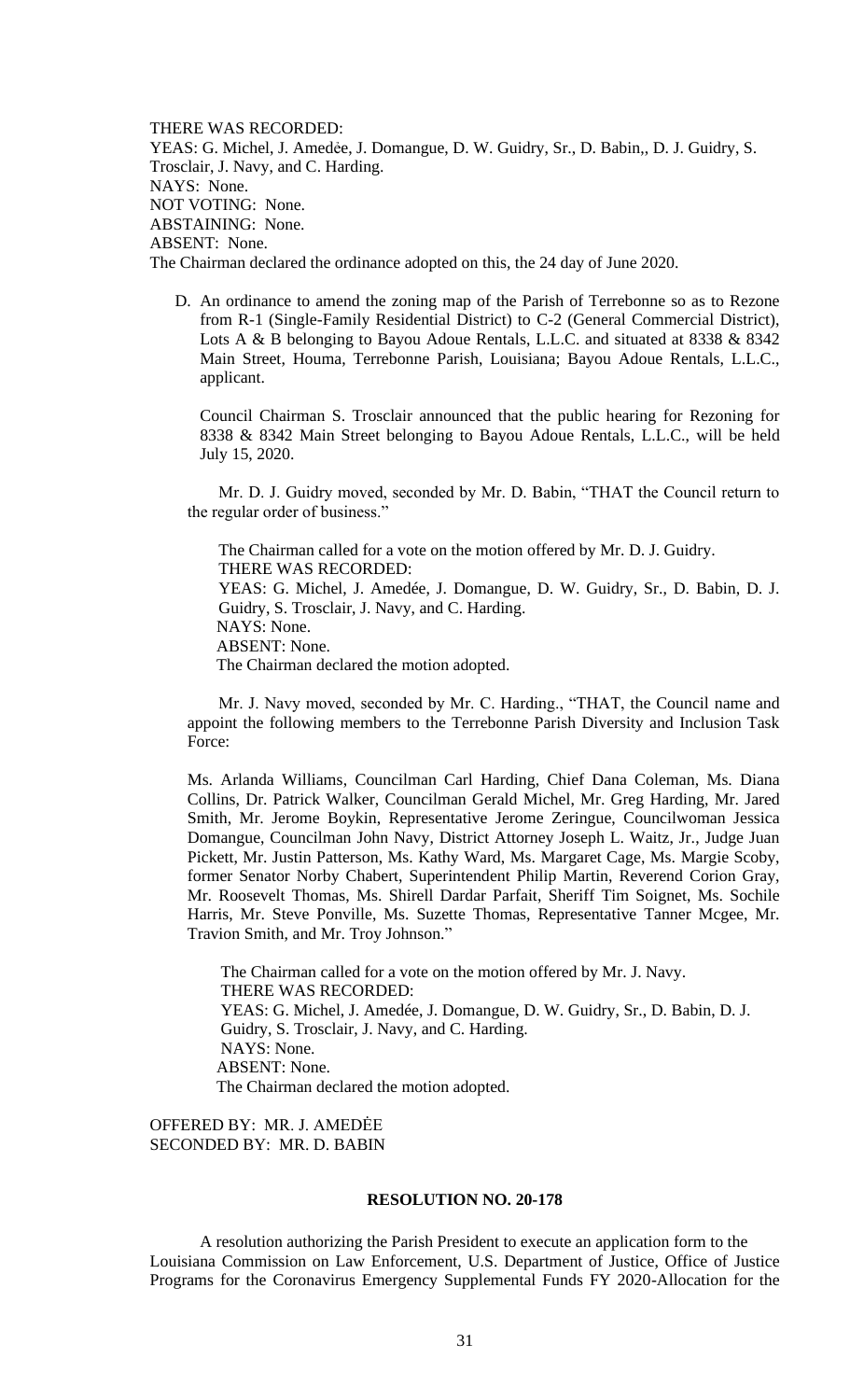Juvenile Justice Department of the Terrebonne Parish Consolidated Government; and to address other matters relative thereto.

## **WHEREAS,** the Juvenile Justice Department of the Terrebonne Parish

Consolidated Government has been approved to implement an application for a grant from the Louisiana Commission on Law Enforcement from the U.S. Department of Justice, Office of Justice Programs for the Coronavirus Emergency Supplemental Funding FY2020- Allocation Grant in the amount of Fifty-Seven Thousand, Two Hundred and Eighteen dollars (\$57,218.00) for Terrebonne Parish Consolidated Government. The Coronavirus Emergency Supplemental Funds FY2020- Allocation Grant will provide funding to assist local units of government to purchase PPE gear, Thermal Body Temperature Reader Systems, programming for staff and residents in preventing, preparing for, and responding to the Coronavirus,

**WHEREAS,** the Parish Administrative staff and the Parish Finance Department will oversee the application process in the implementation and meeting all the requirements set forth by the Louisiana Commission on Law Enforcement, United States Department of Justice, Office of Justice Programs and,

**NOW, THEREFORE BE IT RESOLVED,** that the Terrebonne Parish Council on behalf of the Terrebonne Parish Consolidated Government, authorizes the Parish President to execute any and all necessary documents to implement the grant from the Louisiana Commission on Law Enforcement, United States Department of Justice, Office of Justice Programs and to address other matters relative thereto.

#### **THERE WAS RECORDED:**

YEAS: G. Michel, J. Amedée, J. Domangue, D. W. Guidry, Sr., D. Babin, D. J. Guidry, S. Trosclair, J. Navy, C. Harding. NAYS: None. NOT VOTING: None. ABSENT: None. The Chairman declared the resolution adopted on this the 24<sup>th</sup> day of June 2020.

\* \* \* \* \* \* \* \* \*

OFFERED BY: MR. D. J. GUIDRY SECONDED BY: MS. J. DOMANGUE

#### **RESOLUTION NO. 20-179**

A resolution authorizing the Parish President to execute an application form to the Louisiana Commission on Law Enforcement and the Administration of Criminal Justice LCLE FY2020 Coronavirus Emergency Supplemental Funds (CESF) by DOJ for the Houma Police Department of the Terrebonne Parish Consolidated Government; and to address other matters relative thereto.

**WHEREAS,** the Houma Police Department of the Terrebonne Parish Consolidated Government has been approved to implement an application for a grant from the Louisiana Commission on Law Enforcement and the Administration of Criminal Justice Fiscal LCLE FY2020 Coronavirus Emergency Supplemental Funds (CESF)

(5484) in the amount of Fifty-eight Thousand Five Hundred and Six dollars (\$58,506.00) for the Terrebonne Parish Consolidated Government. The LCLE FY2020 Coronavirus Emergency Supplemental Funds (CESF) will provide grant funding to support the TPCG, Houma Police Department, City Court and Jail for the following: overtime for dispatchers and Police Officers, purchases of PPE equipment and reusable supplies due to the coronavirus;

**WHEREAS,** the Parish Administrative staff and the Parish Finance Department will oversee the application process in the implementation and meeting all the requirements set forth by the Louisiana Commission on Law Enforcement and the Administration of Criminal Justice and,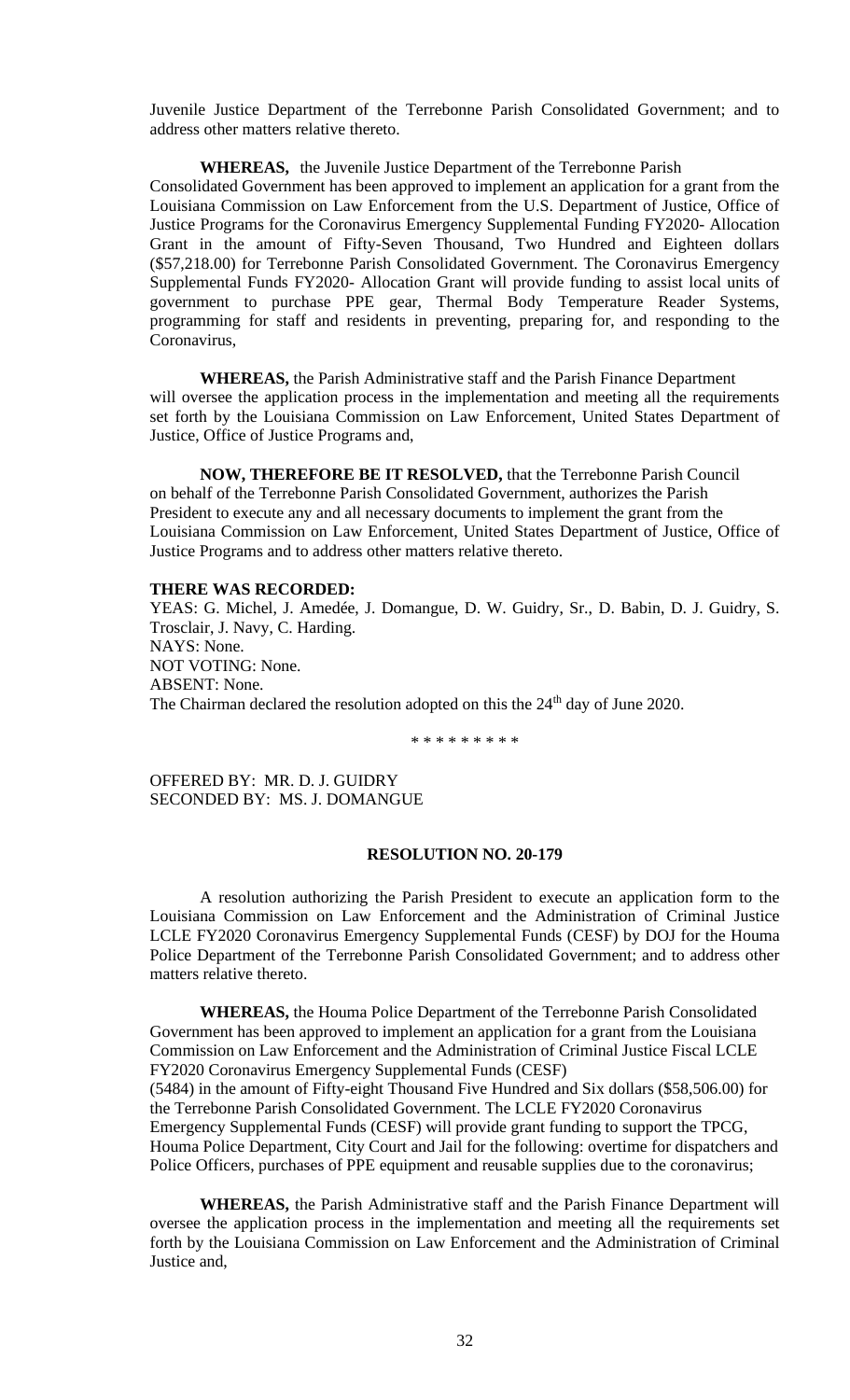**NOW, THEREFORE BE IT RESOLVED,** that the Terrebonne Parish Council on behalf of the Terrebonne Parish Consolidated Government, authorizes the Parish President to execute any and all necessary documents to implement the grant from the Louisiana Commission on Law Enforcement and the Administration of Criminal Justice and to address other matters relative thereto.

#### **THERE WAS RECORDED:**

YEAS: G. Michel, J. Amedée, J. Domangue, D. W. Guidry, Sr., D. Babin, D. J. Guidry, S. Trosclair, J. Navy, C. Harding. NAYS: None. NOT VOTING: None. ABSENT: None. The Chairman declared the resolution adopted on this the 24<sup>th</sup> day of June 2020.

\* \* \* \* \* \* \* \* \*

Discussion transpired relative to a resolution to address the a/c problem at the Bayou Towers.

Mr. G. Michel moved seconded by Mr. D. J. Guidry, "THAT, the Council adopt a resolution requesting the Department of Housing & Urban Development (HUD) and Louisiana's Congressional Delegation to work together with a sense of urgency and unity to resolve and find viable solution for cooling units in the Bayou Towers Complex/Highrise located in Houma, LA." (\*RESOLUTION ADOPTED AFTER DISCUSSION.)

Councilman C. Harding informed the Council that there will be a meeting to discuss concerns with regards to cooling issues at the High Rise on June 25, 2020 at 3:00p.m. He suggested that the adoption of the aforementioned resolution be held over until after the meeting to give the Houma Housing Authority an opportunity to be involved in this decision.

Discussion ensued regarding addressing the issue timely and the lack of available funds to fix broken cooling units within the housing complex.

Ms. J. Domangue moved, seconded by Mr. D. Babin. Contingent upon the action of the Houma Housing Authority.

OFFERED BY: MS. J. DOMANGUE SECONDED BY: MR. D. BABIN

#### **RESOLUTION NO. 20-180**

A RESOLUTION **CONTINGENT UPON THE HOUMA HOUSING AUTHORITY'S CONCURRENCE TO REQUEST** THE DEPARTMENT OF HOUSING & URBAN DEVELOPMENT (HUD) AND LOUISIANA'S CONGRESSIONAL DELEGATION TO WORK TOGETHER WITH A SENSE OF URGENCY AND UNITY TO RESOLVE AND FIND A VIABLE SOLUTION FOR COOLING UNITS IN THE BAYOU TOWERS COMPLEX/HIGHRISE LOCATED IN HOUMA, LA

**WHEREAS,** the Terrebonne Parish Council has concern for every resident living in Terrebonne Parish, and

**WHEREAS,** the Bayou Towers' Complex houses approximately three hundred (300) elderly and disabled citizens, and

**WHEREAS,** many residents of the Bayou Towers Complex have complained about inadequate air conditioning/cooling systems, and

**WHEREAS,** the health of many of the residents in the Bayou Towers Complex depends upon the quality and comfort of their housing, and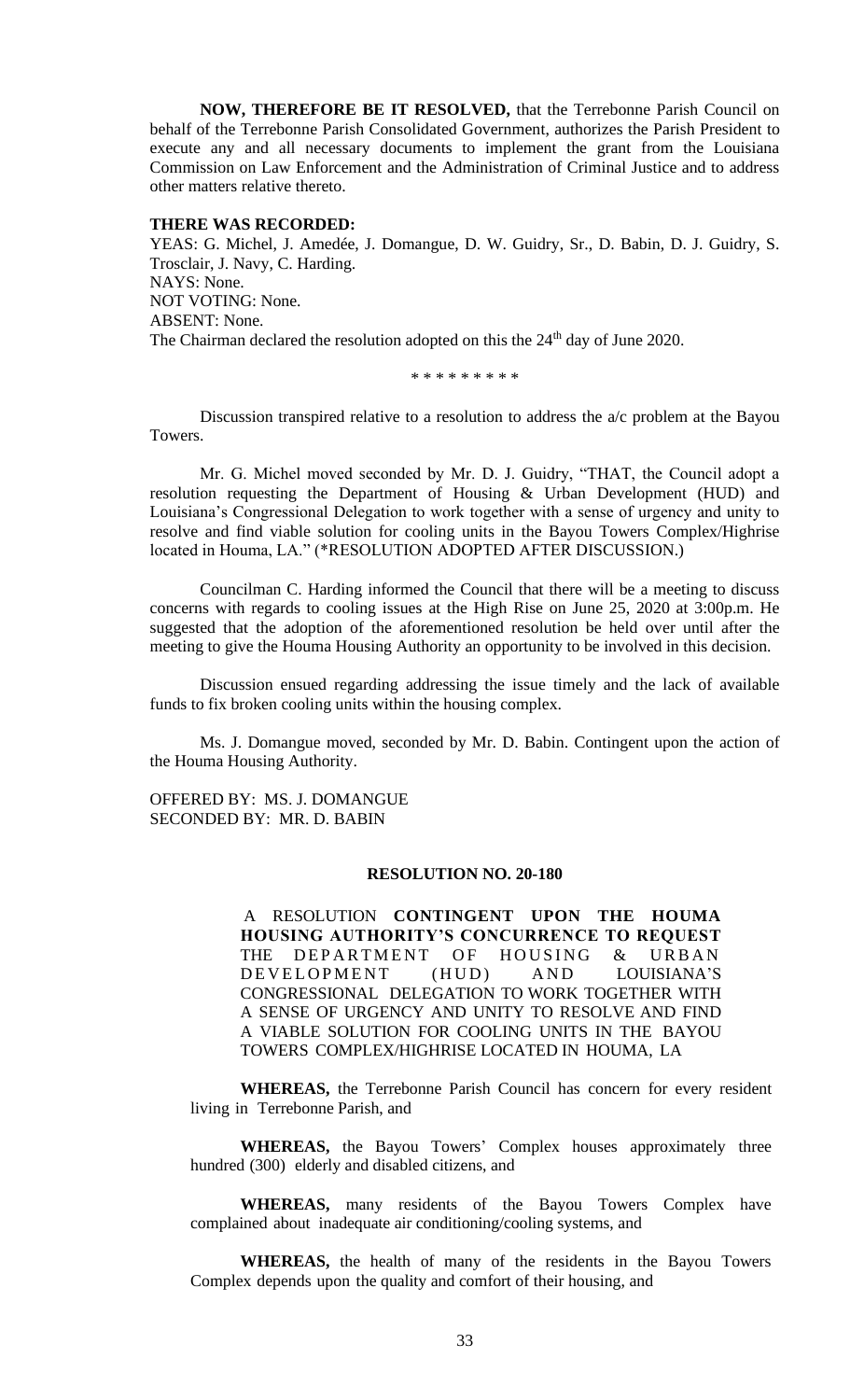**WHEREAS,** the Department of Housing and Urban Development (HUD) is responsible for the maintenance of the Bayou Towers Complex; and

**WHEREAS,** each member of the Terrebonne Council wishes that this issue be resolved for the residents of the Bayou Towers.

**NOW THEREFORE, BE IT RESOLVED,** that the Terrebonne Parish Council requests that the Department of Housing and Urban Development (HUD), Senator John Kennedy, Senator William Cassidy, Representative Steve Scalise and Representative Garret Graves work together with a sense of urgency and unity to address and resolve the air conditioning problem at the Bayou Towers Complex.

#### **THERE WAS RECORDED:**

YEAS: G. Michel, J. Amedée, J. Domangue, D. W. Guidry, Sr., D. Babin, D. J. Guidry, S. Trosclair, J. Navy, C. Harding. NAYS: None. NOT VOTING: None. ABSENT: None. The Chairman declared the resolution adopted on this the 24<sup>th</sup> day of June 2020.

The Chairman recognized Mr. Mike Toups, Parish Manager, who presented an update on drainage pump stations across Terrebonne Parish. He proceeded to give a brief update on several pumps throughout the Parish including a new 30" pump that will be installed on Westside Blvd. at St. Louis Canal Rd., as well as the failure of the Plantation Gardens Diesel/Electric over Hydraulic pump (a portable pump was brought onsite to assist during hydraulic system repairs), and the D-73 Susie Canal 24" pump (working to replace cooling coil on second pump this week as preventative maintenance).

Several Council members voiced their concerns relative to notification of pump station operations and if they are fully functioning. Councilman J. Navy and Councilman D. J. Guidry suggested that the Parish come up with a system similar to the levee district, which informs the Parish when floodgates are open or closed.

Mike Toups stated that he spoke with Homeland Security and Emergency Preparedness Director Earl Eues indicated that he would speak with officials in other parishes to see how notification of drainage issues are handled.

The Chairman called for a report on the Public Services Committee meeting held on 06/22/2020, whereupon the Committee Chairman, noting that ratification of minutes calls a public hearing on July 15, 2020 at 6:30 p.m., rendered the following:

#### **PUBLIC SERVICES COMMITTEE**

#### **JUNE 22, 2020**

The Chairman, Carl Harding, called the Public Services Committee meeting to order at 5:30 p.m. at the Houma-Terrebonne Civic Center with an Invocation offered by Committee Member J. Amedée and the Pledge of Allegiance led by Committee Member D. J. Guidry. Upon roll call, Committee Members recorded as present were: J. Amedée, J. Domangue, D. W. Guidry, Sr., D. Babin, D. J. Guidry, S. Trosclair, J. Navy, and C. Harding. Committee Member G. Michel was recorded as absent. A quorum was declared present.

OFFERED BY: MR. D. J. GUIDRY SECONDED BY: MR. J. AMEDĖE

#### **RESOLUTION NO. 20-181**

AUTHORIZING THE DEPARTMENT OF UTILITIES TO CONTRACT WITH BLADE RUNNER TURBOMACHINERY SERVICES, LLC FOR THE HOUMA GENERATION STATION UNIT 16 OVERHAUL, PARISH PROJECT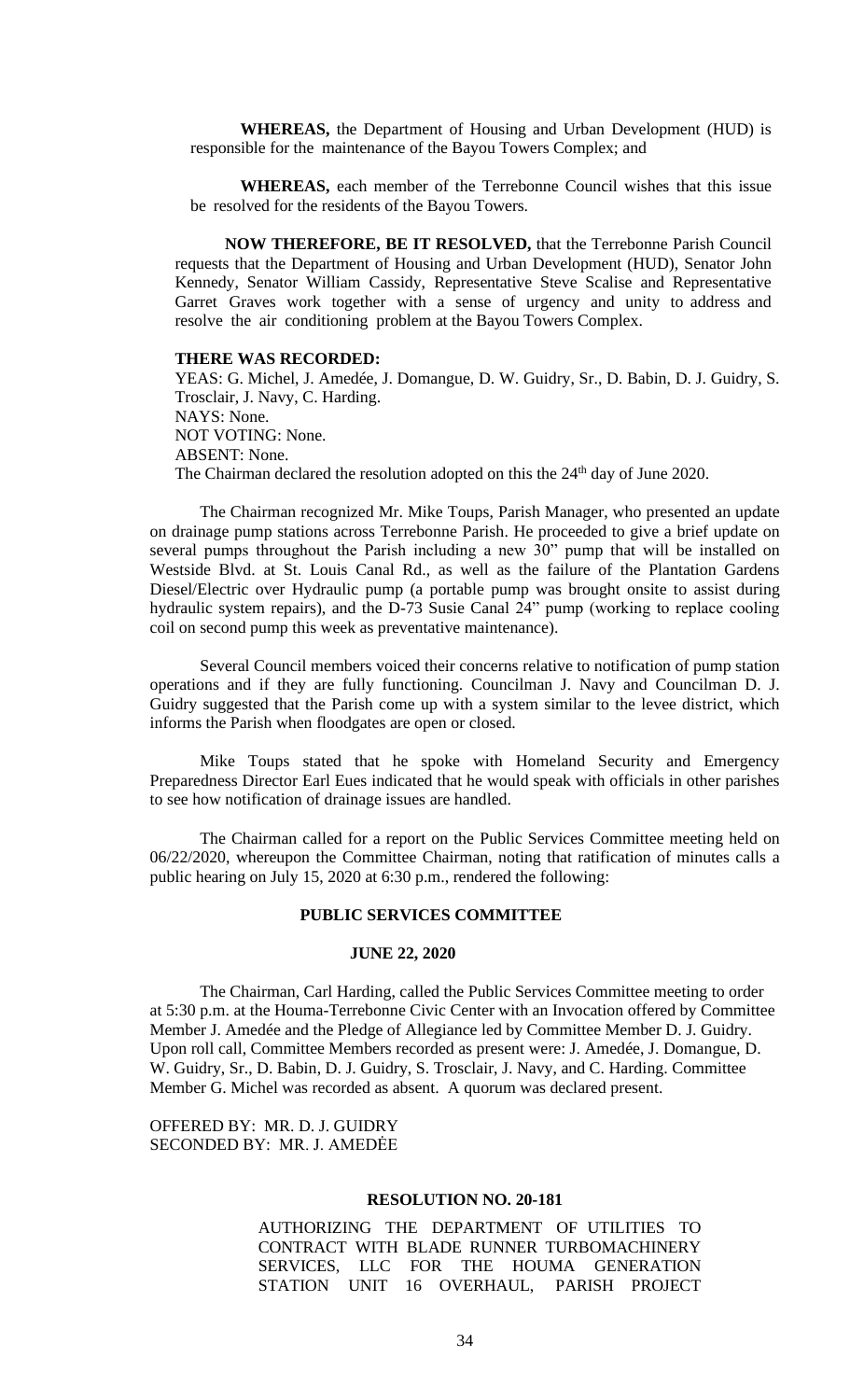**WHEREAS,** the Terrebonne Parish Consolidated Government, Department of Utilities, Electric Generation Division (the Department/Division) solicited proposals for the Houma Generation Station Unit 16 Overhaul project on May 28, 2020, and

**WHEREAS,** the Division has reviewed the proposals submitted and recommends the proposal of Blade Runner Turbomachinery Services, LLC as the lowest and best proposal offered in the amount of \$478,680.00, and

**WHEREAS,** the Division reserves the right to increase or decrease the amount at the unit prices stated in the proposal, as determined by actual needs and availability of appropriated funds, and

**WHEREAS,** Turbo Generator Maintenance (TGM) and Reliable Turbine Services proposals cannot be considered due to both proposers failing to submit the required evidence of signature authorization, and

**WHEREAS,** the Department and Parish Administration concur with these recommendations and,

**NOW, THEREFORE BE IT RESOLVED** by the Terrebonne Parish Council, on behalf of the Terrebonne Parish Consolidated Government, that the Department of Utilities be, and they are hereby, authorized to contract with Blade Runner Turbomachinery Services, for Unit 16 Overhaul in the estimated amount of \$478,680.00.

**BE IT FURTHER RESOLVED,** Parish President and all other appropriate parties be, and they are hereby, authorized to execute any and all contract documents associated therewith.

#### **THERE WAS RECORDED:**

YEAS: J. Amedée, J. Domangue, D. W. Guidry, Sr., D. Babin, D. J. Guidry, S. Trosclair, J. Navy, C. Harding. NAYS: None. NOT VOTING: None. ABSENT: G. Michel. The Chairman declared the resolution adopted on this the  $22<sup>nd</sup>$  day of June 2020.

\* \* \* \* \* \* \* \* \*

OFFERED BY: MR. D. BABIN SECONDED BY: MR. D. W. GUIDRY, SR.

#### **RESOLUTION NO. 20-182**

AUTHORIZING THE EXECUTION OF THE FINAL BALANCING CHANGE ORDER NO. 2 TO THE CONSTRUCTION AGREEMENT FOR PARISH PROJECT NO. 18-SEW-07, SOUTH WASTEWATER TREATMENT PLANT LEVEE REHABILITATION PROJECT AT CELL 1 AND HEADWORKS UPGRADE, TERREBONNE PARISH, LOUISIANA.

**WHEREAS**, Terrebonne Parish Consolidated Government entered into a contract dated June 10, 2019, with Sealevel Construction, Inc., Recordation Number 1582733, for Parish Project No. 18-SEW-07, South Wastewater Treatment Plant Levee Rehabilitation Project at Cell 1 and Headworks Upgrade, Terrebonne Parish, Louisiana, and

**WHEREAS**, this change order will adjust bid items to balance the find Bid Item quantities due to completion of all work, as well as adding additional work days to the contract, due to the COVID-19 Pandemic, which caused a delay in the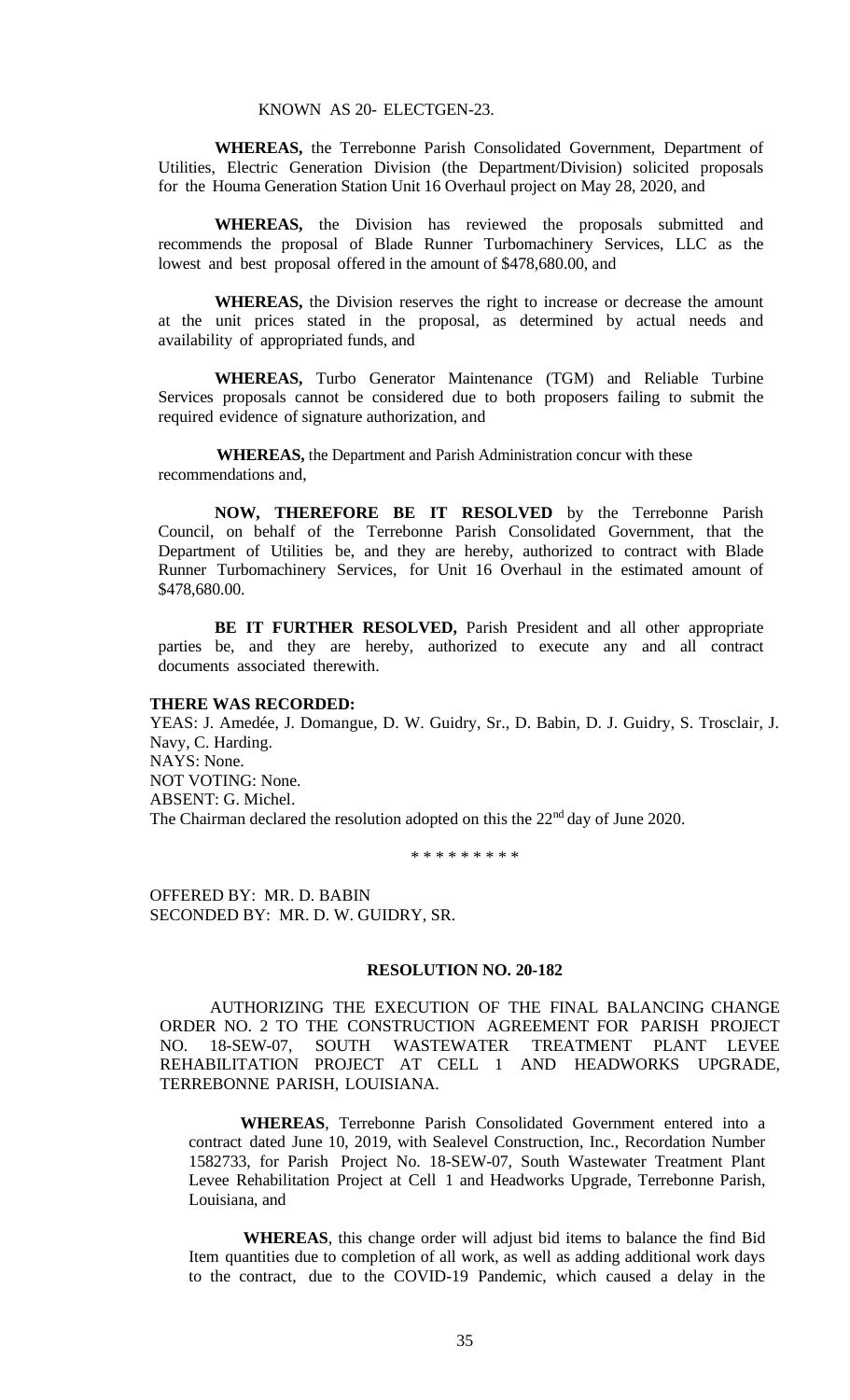delivery of the Mechanical Step Screen and Screw Conveyor, and

**WHEREAS**, this Change Order No. 1 has been recommended by the Engineer, GIS Engineering, LLC, for a decrease in the contract amount of \$9,431.90, and an increase in contract time of 84 Days for this project, and

**NOW, THEREFORE BE IT RESOLVED**, that the Terrebonne Parish Council (Public Services Committee), on behalf of the Terrebonne Parish Consolidated Government, does hereby approve and authorize the execution by Terrebonne Parish President Gordon E. Dove, of Final Balancing Change Order No. 2 to the construction agreement with Sealevel Construction, Inc., for Parish Project No. 18-SEW-07, South Wastewater Treatment Plant Levee Rehabilitation Project at Cell 1 and Headworks Upgrade, Terrebonne Parish, Louisiana, and

**BE IT FURTHER RESOLVED** that a certified copy of the resolution be forwarded to the Engineer, GIS Engineering, LLC.

#### **THERE WAS RECORDED:**

YEAS: J. Amedée, J. Domangue, D. W. Guidry, Sr., D. Babin, D. J. Guidry, S. Trosclair, J. Navy, C. Harding. NAYS: None. NOT VOTING: None. ABSENT: G. Michel. The Chairman declared the resolution adopted on this the 22<sup>nd</sup> day of June 2020.

\* \* \* \* \* \* \* \* \*

OFFERED BY: MR. D. BABIN SECONDED BY: MR. S. TROSCLAIR

#### **RESOLUTION NO. 20-183**

PROVIDING FOR THE ACCEPTANCE OF WORK PERFORMED BY SEALEVEL CONSTRUCTION, INC., IN ACCORDANCE WITH THE CERTIFICATE OF SUBSTANTIAL COMPLETION FOR PARISH PROJECT NO. 18-SEW-07, SOUTH WASTEWATER TREATMENT PLANT LEVEE REHABILITATION PROJECT AT CELL 1 AND HEADWORKS UPGRADES, TERREBONNE PARISH, LOUISIANA.

**WHEREAS**, the Terrebonne Parish Consolidated Government entered into a contract dated June 10, 2019, with Sealevel Construction, Inc., Recordation Number 1582733, for Parish Project No. 18-SEW-07, South Wastewater Treatment Plant Levee Rehabilitation Project at Cell 1 and Headworks Upgrades, Terrebonne Parish, Louisiana, and

**WHEREAS**, the work performed has been inspected by authorized representative of the Owner, Engineer and Contractor, and found to be substantially complete, and

**WHEREAS**, the Engineer for the project, GIS Engineering, LLC, recommends the acceptance of the Substantial Completion.

**NOW, THEREFORE BE IT RESOLVED**, that the Terrebonne Parish Council (Public Services Committee), on behalf of the Terrebonne Parish Consolidated Government, does hereby accept the work performed, effective as of the date of recording of this resolution, and does authorize and direct the Clerk of Court and Ex-Officio Recorder of Mortgages of Terrebonne Parish to note this acceptance thereof in the margin of the inscription of said contract under Entry No. 1582733 of the Records of Terrebonne Parish, Louisiana, and

**BE IT FURTHER RESOLVED** that a certified copy of the resolution be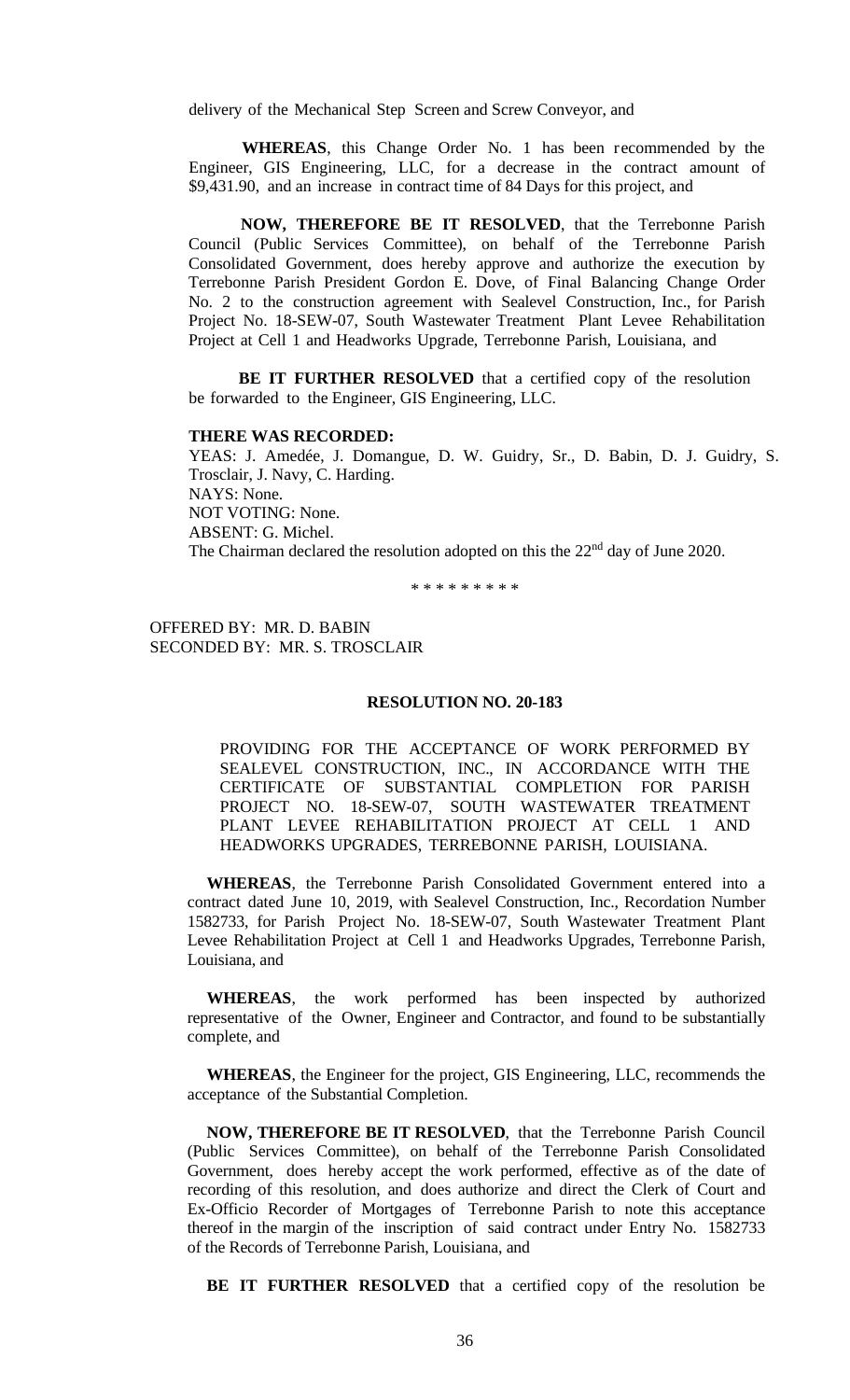forwarded to the Engineer, GIS Engineering, LLC, and

**BE IT FURTHER RESOLVED** that a certified copy of the resolution be recorded in the office of the Clerk of Court of Terrebonne Parish to commence a 45 day clear lien period, and

**BE IT FUTHER RESOLVED** that the Administration is authorized to make payment of the retainage upon the presentation of a Clear Lien Certificate.

#### **THERE WAS RECORDED:**

YEAS: J. Amedée, J. Domangue, D. W. Guidry, Sr., D. Babin, D. J. Guidry, S. Trosclair, J. Navy, C. Harding. NAYS: None. NOT VOTING: None. ABSENT: G. Michel. The Chairman declared the resolution adopted on this the 22<sup>nd</sup> day of June 2020.

OFFERED BY: MR. D. W. GUIDRY, SR. SECONDED BY: MS. J. DOMANGUE

## **RESOLUTION NO. 20-184**

APPROVING THE APPLICATION FOR GRANT FUNDS FROM THE FEDERAL HIGHWAY ADMINISTRATION (FHWA) RECREATIONAL TRAILS PROGRAM FOR LOUISIANA (FRTPL), AS ESTABLISHED BY CATALOG OF FEDERAL DOMESTIC ASSISTANCE RECREATIONAL TRAILS PROGRAM (CFDA RTP) 20.219:

**WHEREAS**, the US Federal Government provides funds to the State of Louisiana for grants to state, local and non-profit organizations to acquire, develop and/or maintain motorized and non-motorized trails; and

**WHEREAS**, the FRTPL has been delegated the responsibility for the administration of the program within the state and setting up necessary procedures governing project application under the program; and

**WHEREAS**, a demonstrated need has been presented to increase the capacity and level of accessibility to the public thru the proposed trail improvement; and

**WHEREAS**, said procedures require the applicant to certify by resolution the approval of the application before the submission of said application;

**NOW, THEREFORE, BE IT RESOLVED** by the Terrebonne Parish Council, on behalf of the Terrebonne Parish Consolidated Government, does hereby:

1. Approve the filing of an application with FRTPL; and

2. Certify that the said applicant has or will have available prior to commencement of any work on the project included in this application, sufficient funds to build (including 20% local match), operate and maintain the project; and

3. Appoint the Planning Director as agent of the Terrebonne Parish Consolidated Government to conduct all negotiations, execute and submit all documents, including, but not limited to application, letter of commitment agreement, amendments, payment requests and completion report, which may be necessary for the completion of the aforementioned project.

#### **THERE WAS RECORDED:**

YEAS: J. Amedée, J. Domangue, D. W. Guidry, Sr., D. Babin, D. J. Guidry, S.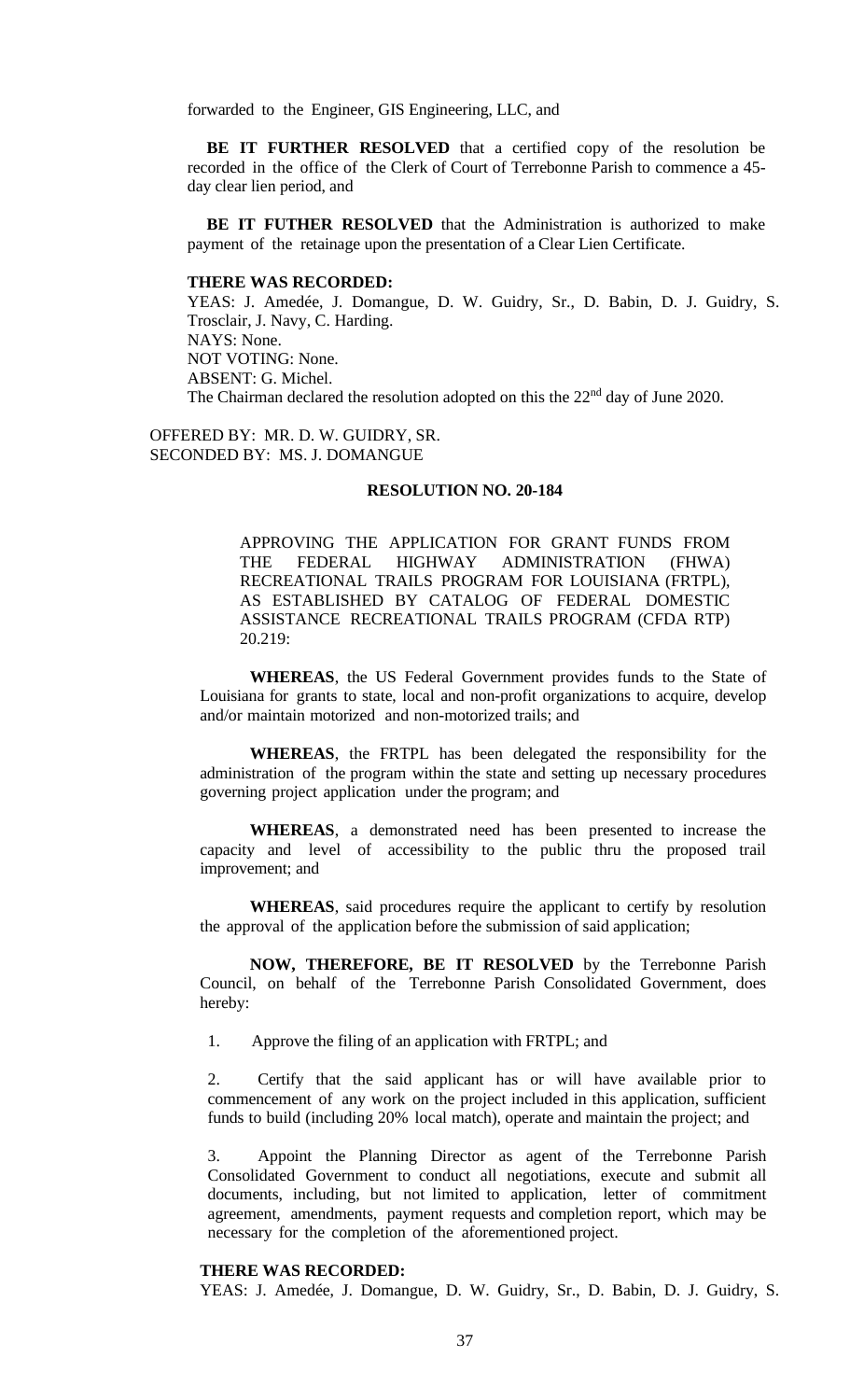Trosclair, J. Navy, C. Harding. NAYS: None. NOT VOTING: None. ABSENT: G. Michel. The Chairman declared the resolution adopted on this the  $22<sup>nd</sup>$  day of June 2020.

OFFERED BY: MR. D. BABIN SECONDED BY: MR. D. J. GUIDRY

#### **RESOLUTION NO. 20-185**

A resolution authorizing the execution of Change Order No. 4 to the Construction Agreement for Parish Project No. 19-LANDFILL-31; Ashland Solid Waste Facility Rehabilitation Project, Terrebonne Parish, Louisiana.

**WHEREAS**, the Terrebonne Parish Consolidated Government entered into a contract dated October 14, 2019, with LA Contracting Enterprise, LLC, for the Ashland Solid Waste Facility Rehabilitation Project, Parish Project No. 19-LANDFILL-31, Terrebonne Parish, Louisiana, and

**WHEREAS**, this change order has been recommended so as to add pay items as described inChange Order No. 4 , and

**WHEREAS**, this change order will increase the overall contract price by Thirty One Thousand, Three Hundred Fifty Three Dollars and Zero Cents (\$31,353.00), and

**NOW, THEREFORE BE IT RESOLVED** that the Terrebonne Parish Council, on behalf of the Terrebonne Parish Consolidated Government, does hereby approve and authorize the execution by Terrebonne Parish President Gordon E. Dove of Change Order No. 4 to the construction agreement with LA Contracting Enterprise, LLC, increasing the contract amount by Thirty One Thousand, Three Hundred Fifty Three Dollars and Zero Cents (\$31,353.00), and

BE IT FURTHER RESOLVED that a certified copy of the resolution be forwarded to the Engineer, GIS Engineering, LLC.

#### **THERE WAS RECORDED:**

YEAS: J. Amedée, J. Domangue, D. W. Guidry, Sr., D. Babin, D. J. Guidry, S. Trosclair, J. Navy, C. Harding. NAYS: None. NOT VOTING: None. ABSENT: G. Michel. The Chairman declared the resolution adopted on this the 22<sup>nd</sup> day of June 2020.

\* \* \* \* \* \* \* \* \*

Mr. D. J. Guidry moved, seconded by Mr. D. W. Guidry, Sr., "THAT the Public Services Committee introduce an ordinance to rename Weatherford Drive as Rouses Drive and calling a public hearing on said matter on Wednesday, July 15, 2020 at 6:30 p.m."

The Chairman called for the vote on the motion offered by Mr. D. J. Guidry. THERE WAS RECORDED: YEAS: J. Amedée, J. Domangue, D. W. Guidry, Sr., D. Babin, D. J. Guidry, S. Trosclair, J. Navy, and C. Harding. NAYS: None. ABSENT: G. Michel. The Chairman declared the motion adopted.

Committee Member J. Navy asked for clarification of whether summer camps or the use of recreational facilities would be allowable during the current Phase 2 of COVID-19 guidelines. He then thanked Mr. Christopher Pulaski and Ms. Angela Guidry for their assistance toward completing the Air Base Park splash park then questioned if the splash park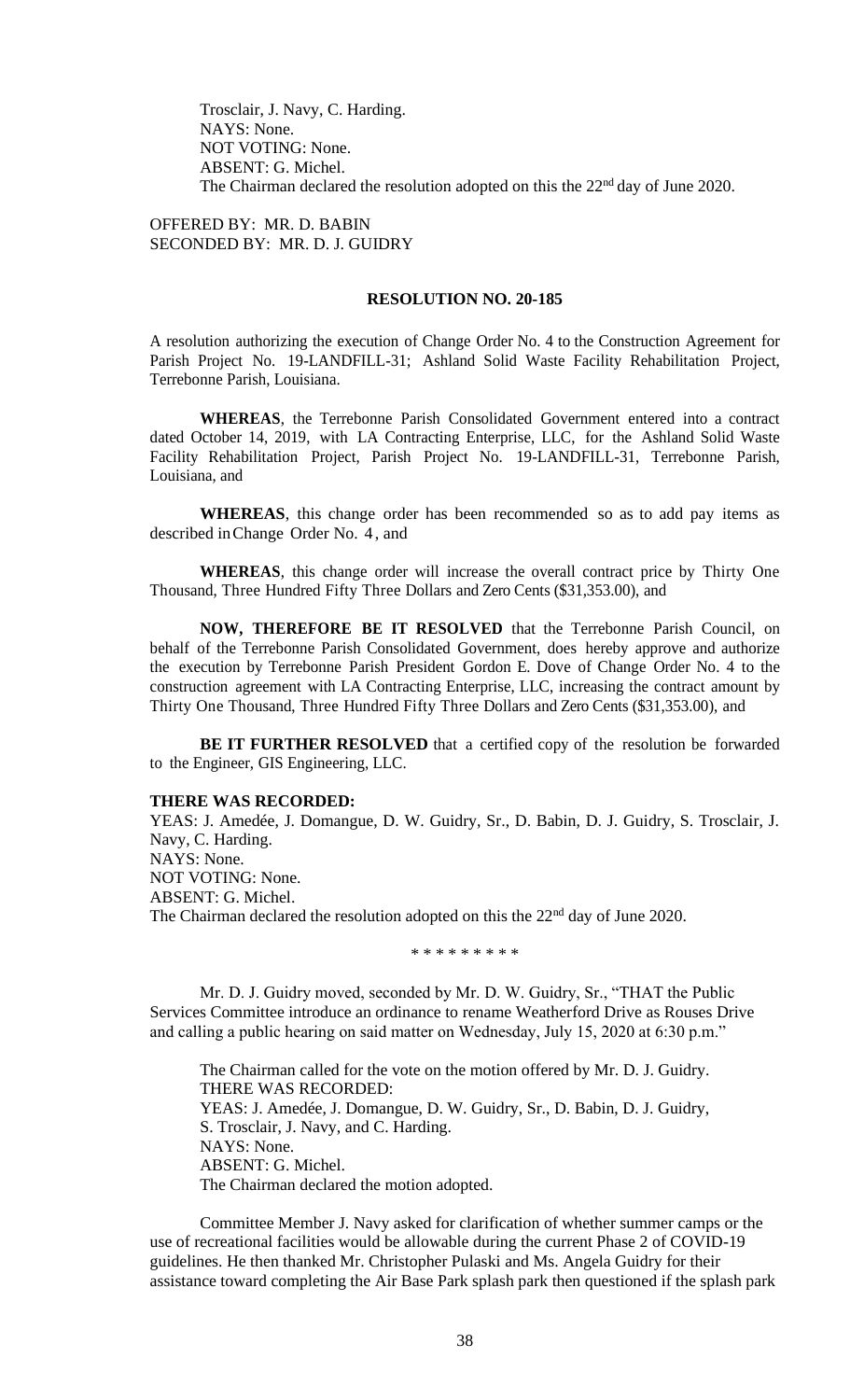could be utilized during the current phase.

Upon Committee Member J. Navy's request, Mr. Mike Toups, Parish Manager, shared his understanding that the current guidelines would be in place for another twenty-eight days which would prohibit the use of swimming pools and splash parks until further notice. He then clarified that the individual recreation districts provide summer camps for their areas, not the Recreation Department.

Committee Member J. Navy reported that several recreation districts were interested in providing summer camps but were unsure of their ability to do so within the Phase 2 guidelines.

Committee Member S. Trosclair reported that the Recreation Department was planning to hold four clinics across Terrebonne Parish focused on individual sports such as sprinting or agility training for all age groups in lieu of team sports such as baseball or softball.

Committee Member J. Domangue clarified that summer camps can operate under the Phase 2 guidelines and that some private summer camps are already in operation. She further explained that recreational pools and swim teams are allowed but splash parks and other water parks are not allowed at this time.

Upon Committee Member J. Domangue's questioning, Ms. Kandace Mauldin, Chief Financial Officer, reported that she had begun looking into the Parish's ability to provide summer camps for Parish employees and would report her findings to the Council the following day.

Committee Member J. Domangue shared her support for providing recreational opportunities for the children of Terrebonne Parish, especially for those who have been adhering to the stay-at-home guidelines over the past few months. She then gave a brief review of the protocols followed by some summer camps with regards to individual hygiene and COVID-19 guidelines.

Ms. Mauldin further clarified that funding to assist with summer camps is budgeted and available should the recreation districts wish to provide summer camps for their areas. She continued that the recreation districts would still need to abide by the Phase 2 guidelines and receive the Parish President's approval before providing the summer camps.

Upon Committee Member J. Navy's questioning, Committee Member S. Trosclair clarified that no official announcements from the Recreation Department have been made at this time regarding the hosting of four clinics across the parish, only that the Department has been in contact with the recreation districts regarding potential sites. He then suggested that more information and media promotion regarding the clinics would be provided at a later time.

Upon Committee Member D. Babin's request, Mr. Jules Hebert, Parish Attorney, clarified that he had been contacted by several recreation districts regarding the hosting of summer camps. He then stated that noncontact sports and certain swimming activities were permissible under the Phase 2 guidelines and that the recreation districts can determine whether or not to hold summer camp programs at this time.

The Chairman shared his support of providing recreation during the summer months and reported that swim teams are currently active under the Phase 2 guidelines. He then suggested that the summer camps could be used to teach children social distancing before the beginning of the next school year.

Mr. D. W. Guidry, Sr. moved, seconded by Mr. J. Amedée, "THAT, there being no further business to come before the Public Services Committee, the meeting be adjourned."

The Chairman called for the vote on the motion offered by Mr. D. W. Guidry, Sr. THERE WAS RECORDED: YEAS: J. Amedée, J. Domangue, D. W. Guidry, Sr., D. Babin, D. J. Guidry,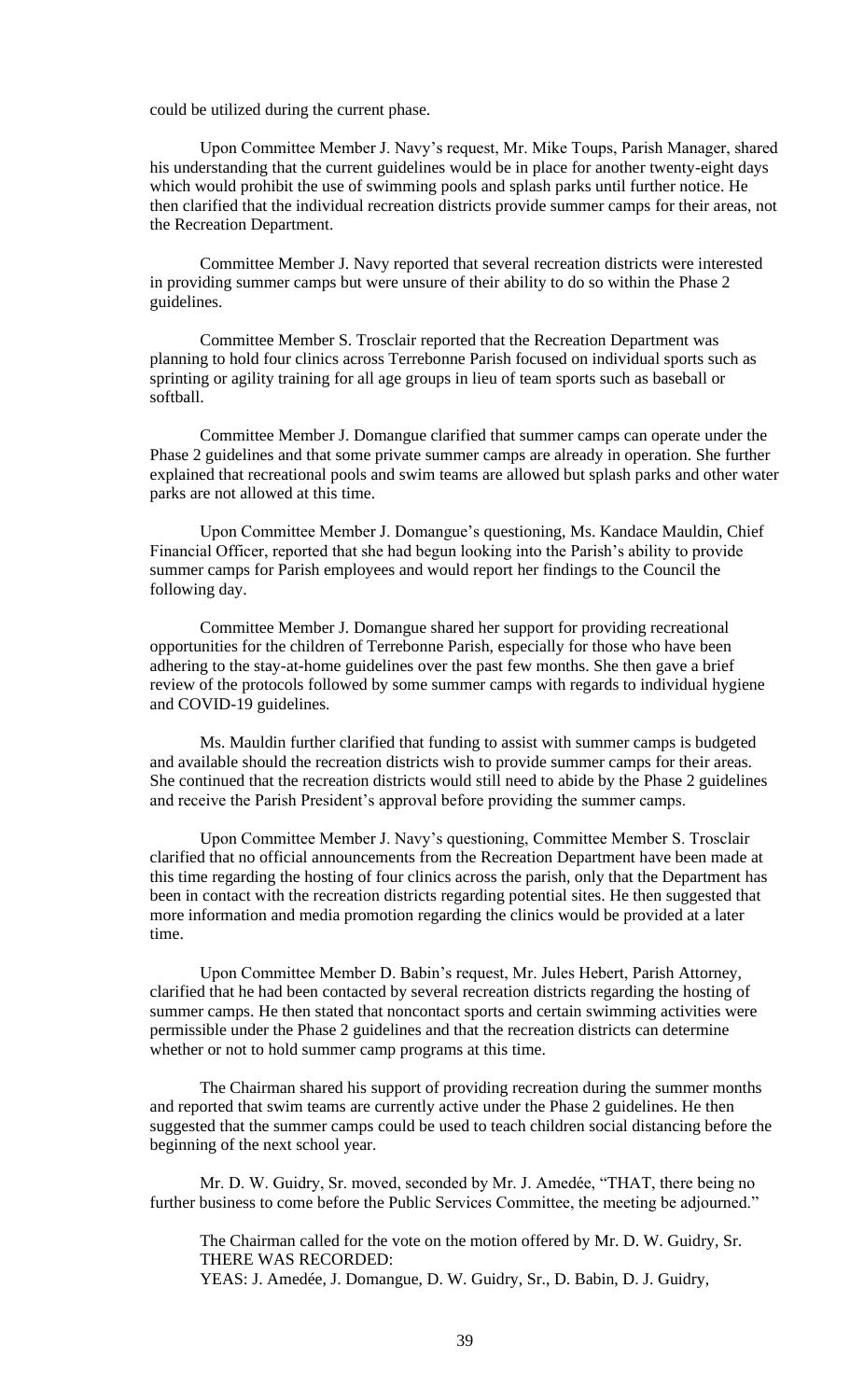S. Trosclair, J. Navy, and C. Harding. NAYS: None. ABSENT: G. Michel. The Chairman declared the motion adopted and the meeting was adjourned at 5:50 p.m.

Carl Harding, Chairman

Keith Hampton, Minute Clerk

Mr. C. Harding moved, seconded by Mr. D. W. Guidry, Sr., "THAT the Council accept and ratify the minutes of the Public Services Committee meeting held on 06/22/2020."

The Chairman called for a vote on the motion offered by Mr. C. Harding. THERE WAS RECORDED: YEAS: G. Michel, J. Amedée, J. Domangue, D. W. Guidry, Sr., D. Babin, D. J. Guidry, S. Trosclair, J. Navy, and C. Harding. NAYS: None. ABSENT: None. The Chairman declared the motion adopted.

The Chairman called for a report on the Budget & Finance Committee meeting held on 06/22/2020, whereupon the Committee Chairman, noting that ratification of minutes calls a public hearing on July 15, 2020 at 6:30 p.m., rendered the following:

#### **BUDGET AND FINANCE COMMITTEE**

#### **JUNE 22, 2020**

The Chairman, Mr. John Navy, called the Budget and Finance Committee meeting to order at 5:52 p.m. at the Houma-Terrebonne Civic Center with an Invocation offered by Committee Member D. W. Guidry, Sr. and the Pledge of Allegiance led by Committee Member J. Amedée. Upon roll call, Committee Members recorded as present were: J. Amedée, J. Domangue, D. W. Guidry, Sr., D. Babin, D. J. Guidry, S. Trosclair, J. Navy, and C. Harding. G. Michel was recorded as absent. A quorum was declared present.

OFFERED BY: MR. J. AMEDĖE SECONDED BY: MR. S. TROSCLAIR

#### **RESOLUTION NO. 20-186**

**WHEREAS,** on April 17, 2020 bids were received by the Terrebonne Parish Consolidated Government (TPCG) for Bid 20-WHSE-16 Purchase of New/Unused Transformers and Wire (6-Month Requirements Contract), and

**WHEREAS,** after careful review by Angela Guidry, Purchasing Manager and Gregory Lewis, Electric Distribution Superintendent, it has been determined that the lowest qualified bids are that of Stuart C. Irby Company, Utility & Industrial Supply, Wesco Distribution Inc., Gresco Utility Supply, Reulet Utilities Supply and Arkansas Electric Inc. The bid of Emerald Transformer must be rejected for failure to comply with the "Requirements and Instructions for Bidders", and

**WHEREAS,** should the awarded vendor be unable to supply the Warehouse with the required transformers and wire inventory, the Purchasing Division shall be authorized to award the item(s) to the next lowest qualified bidder, and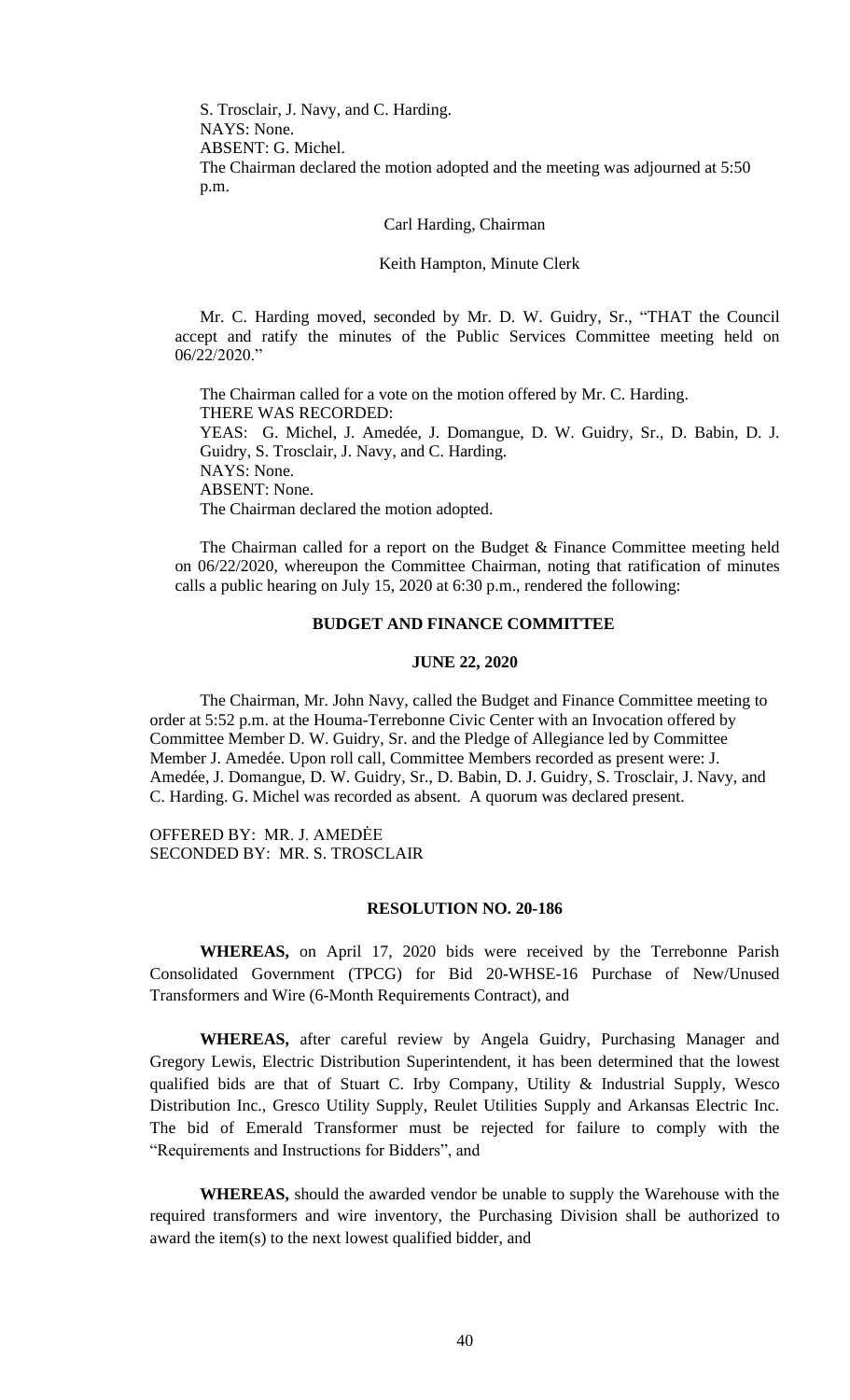**WHEREAS,** Parish Administration has concurred with the recommendation to award Bid 20-WHSE-16 Purchase of New/Unused Transformers and Wire (6-Month Requirements Contract) to the aforementioned bidders and reject the bid of Emerald Transformer as per attached documents, and

**NOW, THEREFORE BE IT RESOLVED** by the Terrebonne Parish Council (Budget and Finance Committee), on behalf of the Terrebonne Parish Consolidated Government, that the recommendation of Parish Administration be approved for the purchase of transformers and wire for Warehouse inventory as per the attached documents

#### **THERE WAS RECORDED:**

YEAS: J. Amedée, J. Domangue, D. W. Guidry, Sr., D. Babin, D. J. Guidry, S. Trosclair, J. Navy, C. Harding. NAYS: None. NOT VOTING: None. ABSENT: G. Michel. The Chairman declared the resolution adopted on this the 22<sup>nd</sup> day of June 2020.

\* \* \* \* \* \* \* \* \*

OFFERED BY: MR. D. W. GUIDRY, SR. SECONDED BY: MR. J. AMEDĖE

# **RESOLUTION NO. 20-187**

**WHEREAS**, on June 3, 2020 bids were received by the Terrebonne Parish Consolidated Government (TPCG) for Bid 20-RB-25 Purchase of Aggregate Material for Various Departments/Divisions, and

**WHEREAS**, after careful review by the Purchasing Division, David Luke, Roads and Bridges Superintendent, and David Rome, Public Works Director, it has been determined that the bid of Slats Lucas Aggregates LLC should be accepted for Item #1 at \$27.25 per ton, Item \$27.50 at per ton, and Item #3 at \$28.25 per ton. The bid of Vulcan Materials Company must be rejected for failure to comply with the "Requirements and Instructions for Bidders", and

**WHEREAS**, the term of this agreement shall be effective from the date of the Notice of Award for a period of twelve (12) months. Subject to the availability of funds appropriated, the contract may be extended at TPCG's option, for two (2) additional one (1) year terms in accordance with the terms, conditions, prices, and specifications contained in the bid. Such extension may be granted if Contractor has adequately performed the contract during the initial term, and

**WHEREAS,** Parish Administration has concurred with the recommendation that the bid of Slats Lucas Aggregates LLC be accepted for Bid 20-RB-25 Purchase of Aggregate Material for Various Departments/Divisions at the aforementioned prices and the bid Vulcan Materials Company be rejected as per attached documents, and

**NOW, THEREFORE BE IT RESOLVED** by Terrebonne Parish Council (Budget and Finance Committee), on behalf of the Terrebonne Parish Consolidated Government, that the recommendation of the Parish Administration be accepted for the purchase of aggregate material as per attached documents

# **THERE WAS RECORDED:**

YEAS: J. Amedée, J. Domangue, D. W. Guidry, Sr., D. Babin, D. J. Guidry, S. Trosclair, J. Navy, C. Harding.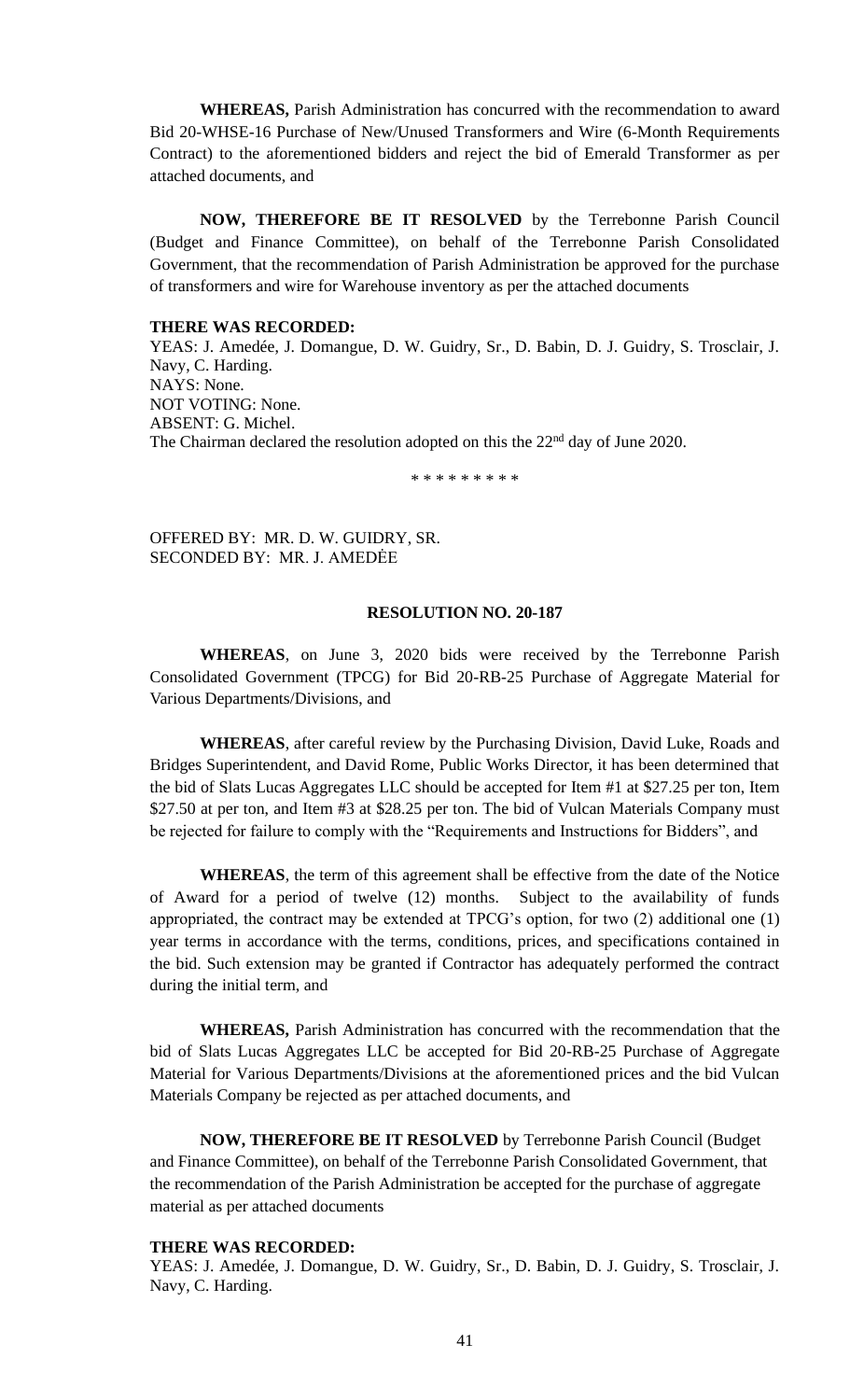NAYS: None. NOT VOTING: None. ABSENT: G. Michel. The Chairman declared the resolution adopted on this the  $22<sup>nd</sup>$  day of June 2020.

\* \* \* \* \* \* \* \* \*

# OFFERED BY: MR. S. TROSCLAIR SECONDED BY: MR. J. AMEDĖE

# **RESOLUTION NO. 20-188**

**WHEREAS,** on May 14, 2020 bids were received by the Terrebonne Parish Consolidated Government (TPCG) for Bid 20-WHSE-15 Purchase of New/Unused Electrical Inventory Products 2020 (12 Month Requirements Contract) for the Warehouse Division, and

**WHEREAS,** after careful review by Angela Guidry, Purchasing/Warehouse Manager and Gregory Lewis, Electric Distribution Superintendent, it has been determined that the lowest qualified bids are that of Stuart C. Irby Company, Utility & Industrial Supply, Wesco Distribution Inc., Gresco Utility Supply, Reulet Utilities Supply, Techline Inc., and Basic Supply in the amounts on the attached listings. The bid of Buccaneer Services must be rejected for failure to comply with the "Requirements and Instructions for Bidders", and

**WHEREAS,** should the awarded vendor be unable to supply the Warehouse Division with the required electrical inventory products, the Purchasing Division shall be authorized to award the item(s) to the next lowest qualified bidder, and

**WHEREAS,** Parish Administration has concurred with the recommendation to award Bid 20-WHSE-15 Purchase of New/Unused Electrical Inventory Products 2020 (12 Month Requirements Contract) to the aforementioned bidders and reject the bid of Buccaneer Services as per attached documents, and

**NOW, THEREFORE BE IT RESOLVED** by the Terrebonne Parish Council (Budget and Finance Committee), on behalf of the Terrebonne Parish Consolidated Government, that the recommendation of Parish Administration be approved for the purchase of electrical products for Warehouse inventory as per the attached documents

#### **THERE WAS RECORDED:**

YEAS: J. Amedée, J. Domangue, D. W. Guidry, Sr., D. Babin, D. J. Guidry, S. Trosclair, J. Navy, C. Harding. NAYS: None. NOT VOTING: None. ABSENT: G. Michel. The Chairman declared the resolution adopted on this the 22<sup>nd</sup> day of June 2020.

\* \* \* \* \* \* \* \* \*

Upon Committee Member S. Trosclair's questioning, Mr. Dean Schouest, Houma-Terrebonne Civic Center Director, clarified that the Civic Center requests consideration of increasing the number of catering services available from four to nine in order to provide a greater variety of options for potential event organizers. He then clarified that the five new catering services are all local businesses in Terrebonne Parish.

OFFERED BY: MR. J. AMEDĖE SECONDED BY: MS. J. DOMANGUE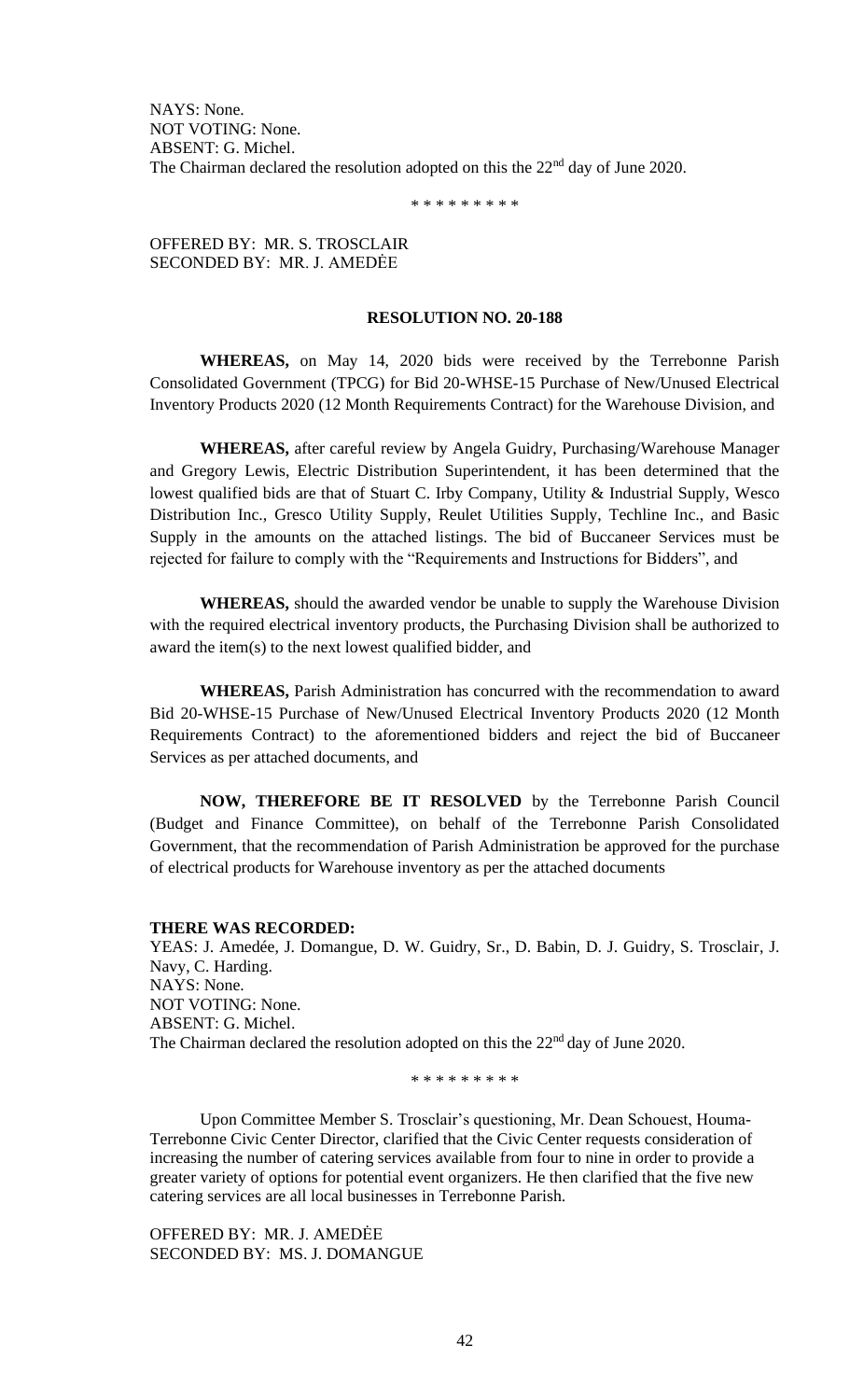# A RESOLUTION AUTHORIZING THE PARISH PRESIDENT TO EXECUTE A PROFESSIONAL SERVICE CONTRACT FOR CATERING SERVICES AT THE HOUMA-TERREBONNE CIVIC CENTER.

**WHEREAS,** TPCC desires to obtain the professional services of additional catering companies to provide catering at the Houma-Terrebonne Civic Center and to execute professional services contracts with them and to also execute new professional service contracts with existing catering companies and terminate their old contract with those catering companies agreeable to the same so that as many contracts as possible for professional catering services will run simultaneously for the purposes of simplicity and uniformity;

**WHEREAS,** Administration through Civic Center Management recommends that the following caterers be approved to provide professional catering services at the Houma-Terrebonne Civic Center, including those caterers previously approved as noted below:

- 1. Cannata's Super Market, Inc. previously approved;
- 2. RGR, Inc. d/b/a Heads & Tails Catering previously approved;
- 3. Premier Catering & Events, Inc. previously approved;
- 4. J & K Enterprises of Lafourche d/b/a 360 Catering;
- 5. MJ Restaurants, Inc. d/b/a Big Mike's BBQ Smokehouse;
- 6. JJMR Enterprises, LLC d/b/a Bella Cosa Catering;
- 7. Seafood Shack, Incorporated d/b/a The Shack;
- 8. Rouse's Enterprises, L.L.C.;
- 9. Cajun Skillet, LLC;

**WHEREAS,** with the approval of the above referenced caterers, options for caterers by the public utilizing the Houma-Terrebonne Civic Center will increase, it is anticipated that the public's satisfaction of utilizing the facility will increase and potentially also generate additional revenues;

**WHEREAS,** it has been determined and recommended by Administration through Civic Center Management that the proposed Catering Agreement, attached hereto, is suitable to fulfill Terrebonne Parish Consolidated Government's needs, and

**NOW THEREFORE, BE IT RESOLVED** that the Terrebonne Parish Council on behalf of the Terrebonne Parish Consolidated Government, authorizes its Parish President, Gordon E. Dove, to enter into professional service contracts and/or new professional service contracts, as may be applicable, with the following caterers, containing substantially the same terms as those contained within the proposed Catering Agreement attached hereto:

- 1. Cannata's Super Market, Inc. previously approved;
- 2. RGR, Inc. d/b/a Heads & Tails Catering previously approved;
- 3. Premier Catering & Events, Inc. previously approved;
- 4. J & K Enterprises of Lafourche d/b/a 360 Catering;
- 5. MJ Restaurants, Inc. d/b/a Big Mike's BBQ Smokehouse;
- 6. JJMR Enterprises, LLC d/b/a Bella Cosa Catering;
- 7. Seafood Shack, Incorporated d/b/a The Shack;
- 8. Rouse's Enterprises, L.L.C.;
- 9. Cajun Skillet, LLC;

#### **THERE WAS RECORDED:**

YEAS: J. Amedée, J. Domangue, D. W. Guidry, Sr., D. Babin, D. J. Guidry, S. Trosclair, J. Navy, C. Harding. NAYS: None. NOT VOTING: None. ABSENT: G. Michel.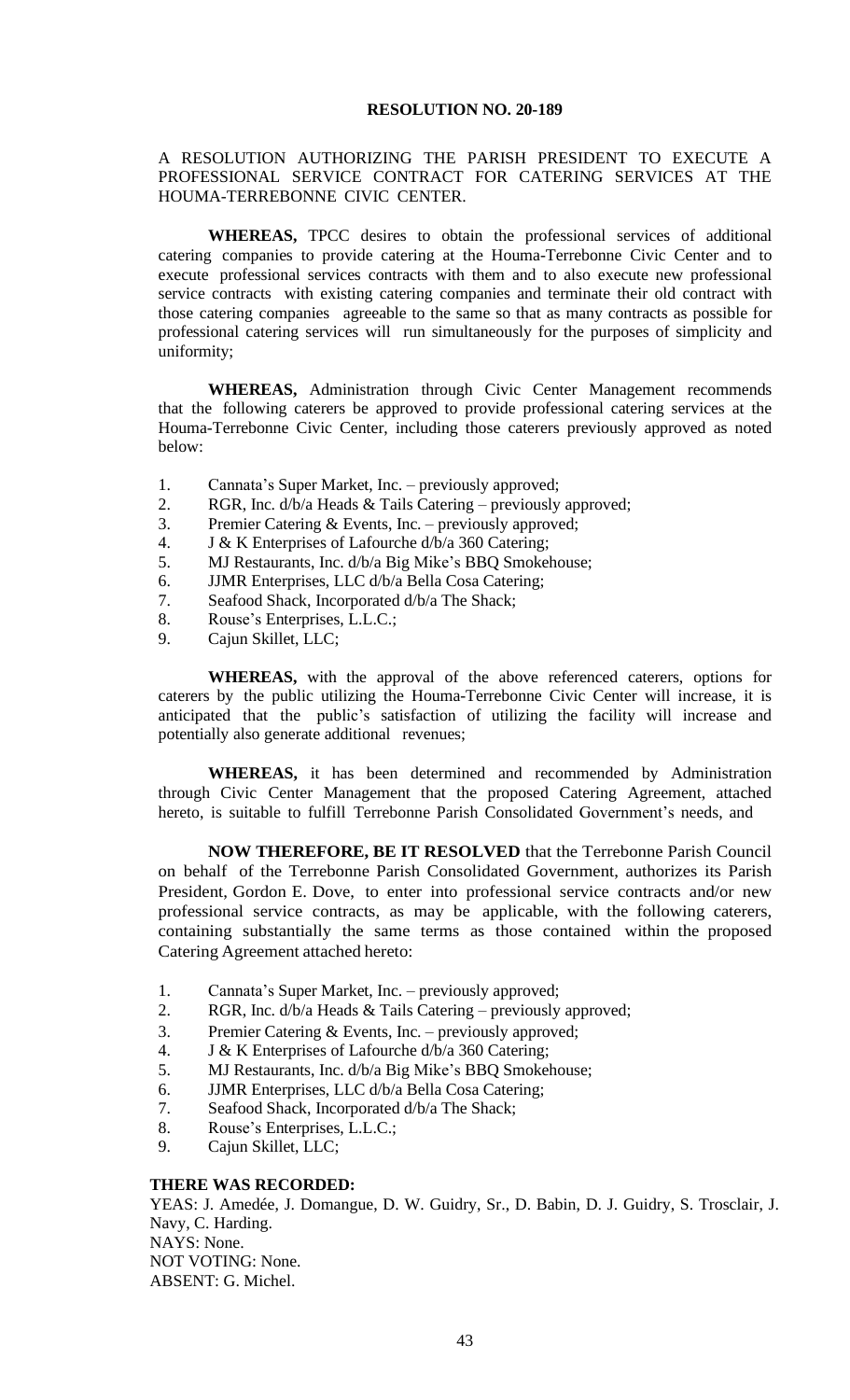The Chairman declared the resolution adopted on this the 22<sup>nd</sup> day of June 2020.

\* \* \* \* \* \* \* \* \*

Mr. S. Trosclair moved, seconded by Mr. D. W. Guidry, Sr., "THAT the Budget and Finance Committee introduce an ordinance to amend the 2020 Adopted Operating Budget and 5-Year Capital Outlay Budget of the Terrebonne Parish Consolidated Government for the following items and to provide for related matters:

- I. Ashland Landfill Road Extension, \$250,000
- II. JAG 2019 Award, \$12,017
- III. Houma Police Department LA Commission on Law Enforcement Grant, \$375,000
- IV. Animal Shelter Donation, \$2,500

and calling a public hearing on said matter on Wednesday, July 15, 2020 at 6:30 p.m."

The Chairman called for the vote on the motion offered by Mr. S. Trosclair. THERE WAS RECORDED: YEAS: J. Amedée, J. Domangue, D. W. Guidry, Sr., D. Babin, D. J. Guidry, S. Trosclair, J. Navy, and C. Harding. NAYS: None. ABSENT: G. Michel. The Chairman declared the motion adopted.

Mr. S. Trosclair moved, seconded by Mr. D. W. Guidry, Sr., "THAT, there being no further business to come before the Budget and Finance Committee, the meeting be adjourned."

The Chairman called for the vote on the motion offered by Mr. S. Trosclair. THERE WAS RECORDED: YEAS: J. Amedée, J. Domangue, D. W. Guidry, Sr., D. Babin, D. J. Guidry, S. Trosclair, J. Navy, and C. Harding. NAYS: None. ABSENT: G. Michel. The Chairman declared the motion adopted and the meeting was adjourned at 5:58 p.m.

John Navy, Chairman

Keith Hampton, Minute Clerk

Mr. J. Navy moved, seconded by Mr. J. Amedée, "THAT the Council accept and ratify the minutes of the Public Services Committee meeting held on 06/22/2020."

The Chairman called for a vote on the motion offered by Mr. J. Navy. THERE WAS RECORDED: YEAS: G. Michel, J. Amedée, J. Domangue, D. W. Guidry, Sr., D. Babin, D. J. Guidry, S. Trosclair, J. Navy, and C. Harding. NAYS: None. ABSENT: None. The Chairman declared the motion adopted.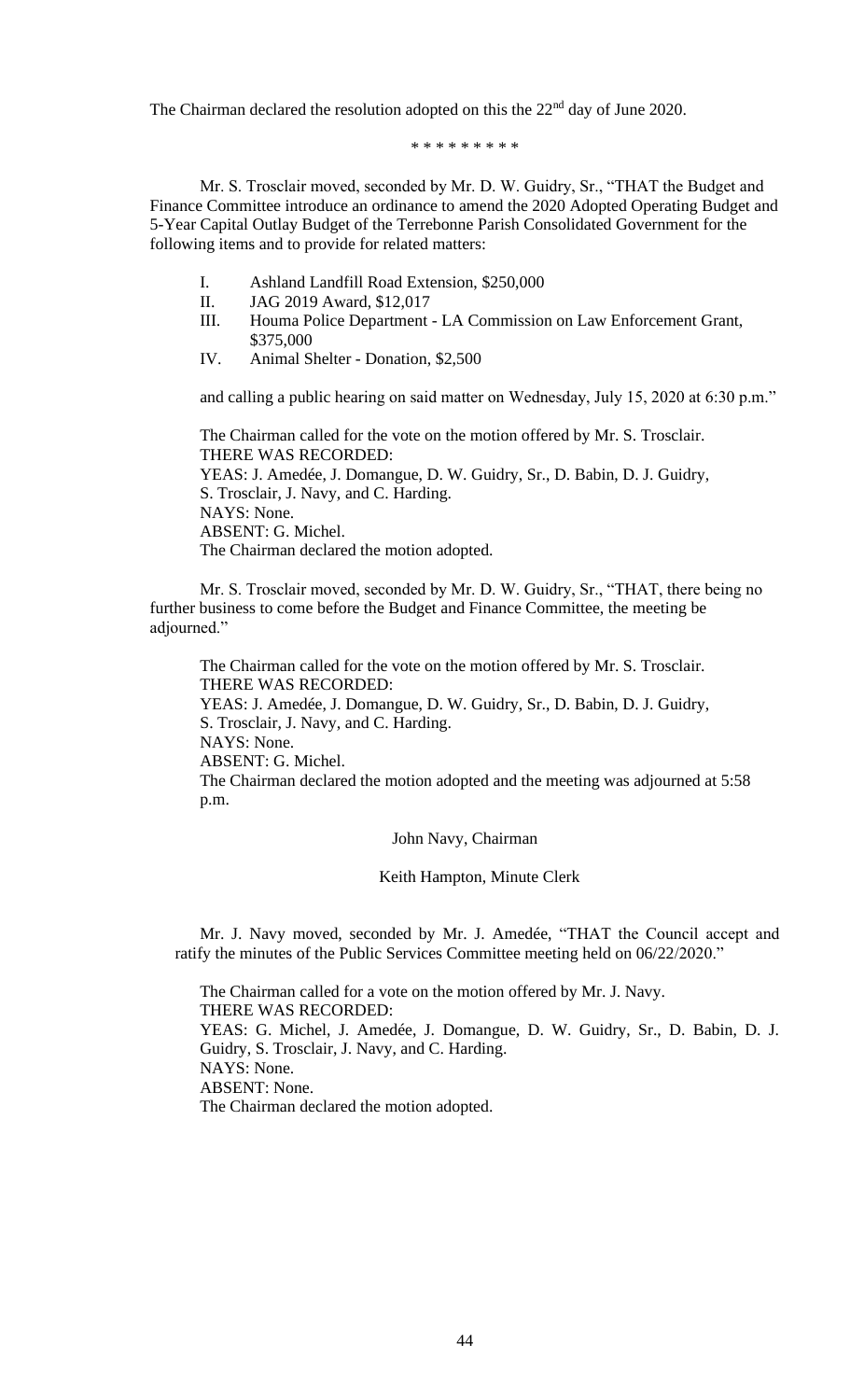The Chairman called for a report on the Policy, Procedure, & Legal Committee meeting held on 06/22/2020, whereupon the Committee Chairman, noting that ratification of minutes calls a public hearing on July 15, 2020 at 6:30 p.m., rendered the following:

#### **POLICY, PROCEDURE, AND LEGAL COMMITTEE**

# **JUNE 22, 2020**

The Chairman, John Amedée, called the Policy, Procedure, and Legal Committee meeting to order at 6:00 p.m. in the Houma-Terrebonne Civic Center with an Invocation offered by Committee Member J. Domangue and the Pledge of Allegiance led by Committee Member S. Trosclair. Upon roll call, Committee Members recorded as present were: J. Amedée, J. Domangue, D. W. Guidry, Sr., D. Babin, D. J. Guidry, S. Trosclair, J. Navy, and C. Harding. Committee Member G. Michel was recorded as absent. A quorum was declared present.

OFFERED BY: MR. S. TROSCLAIR SECONDED BY: MR. J. NAVY

#### **RESOLUTION NO. 20-190**

CHANGING THE POLLING PLACE FOR PRECINCTS 029 AND 103 IN TERREBONNE PARISH TO RELOCATE SAID PRECINCTS TO THE EAST PARK FIRE STATION

**WHEREAS,** it has been requested to investigate moving Precincts 029 and 103 from the West Houma Recreation Center to the East Park Fire Station to better accommodate East Houma voters; and

**WHEREAS**, when Precincts 029 and 103 were moved to the West Houma Recreation Center, it was unknown that the unidentified empty building with 4 or 5 parking spaces in front of the building now determined to be the East Park Fire Station, is owned by the Terrebonne Parish Consolidated Government and is used as a substation which is occupied by firemen on an as needed basis; and

**WHEREAS**, on October 21, 2020 a mandatory inspection and HAVA survey were performed to ensure that the building to be used for voting purposes meets the criteria as set out in the election code, it was determined that the HAVA requirements were met and the location is compliant (copy attached); and

**WHEREAS**, on May 18, 2020, the East Park Volunteer Fire Company and the Terrebonne Parish Consolidated Government entered into a Cooperative Endeavor Agreement for a Right-of-Use of Property for additional voter parking on lots on the side and behind the East Park Fire Station; and

**NOW THEREFORE BE IT RESOLVED**, by the Policy, Procedure, & Legal Committee, on the behalf of the Terrebonne Parish Consolidated Government, that the polling place for Precinct Nos. 029 and 103 be relocated from the West Houma Recreation Center located at 800 Williams Avenue, Houma, LA to the East Park Fire Station located at 8547 Park Avenue, Houma, LA beginning with the fall 2020 election, effective as soon as authorized by the United States Justice Department and the Louisiana Secretary of State.

#### **THERE WAS RECORDED:**

YEAS: J. Amedée, J. Domangue, D. W. Guidry, Sr., D. Babin, D. J. Guidry, S. Trosclair, J. Navy, C. Harding. NAYS: None. NOT VOTING: None. ABSENT: G. Michel. The Chairman declared the resolution adopted on this the 22<sup>nd</sup> day of June 2020.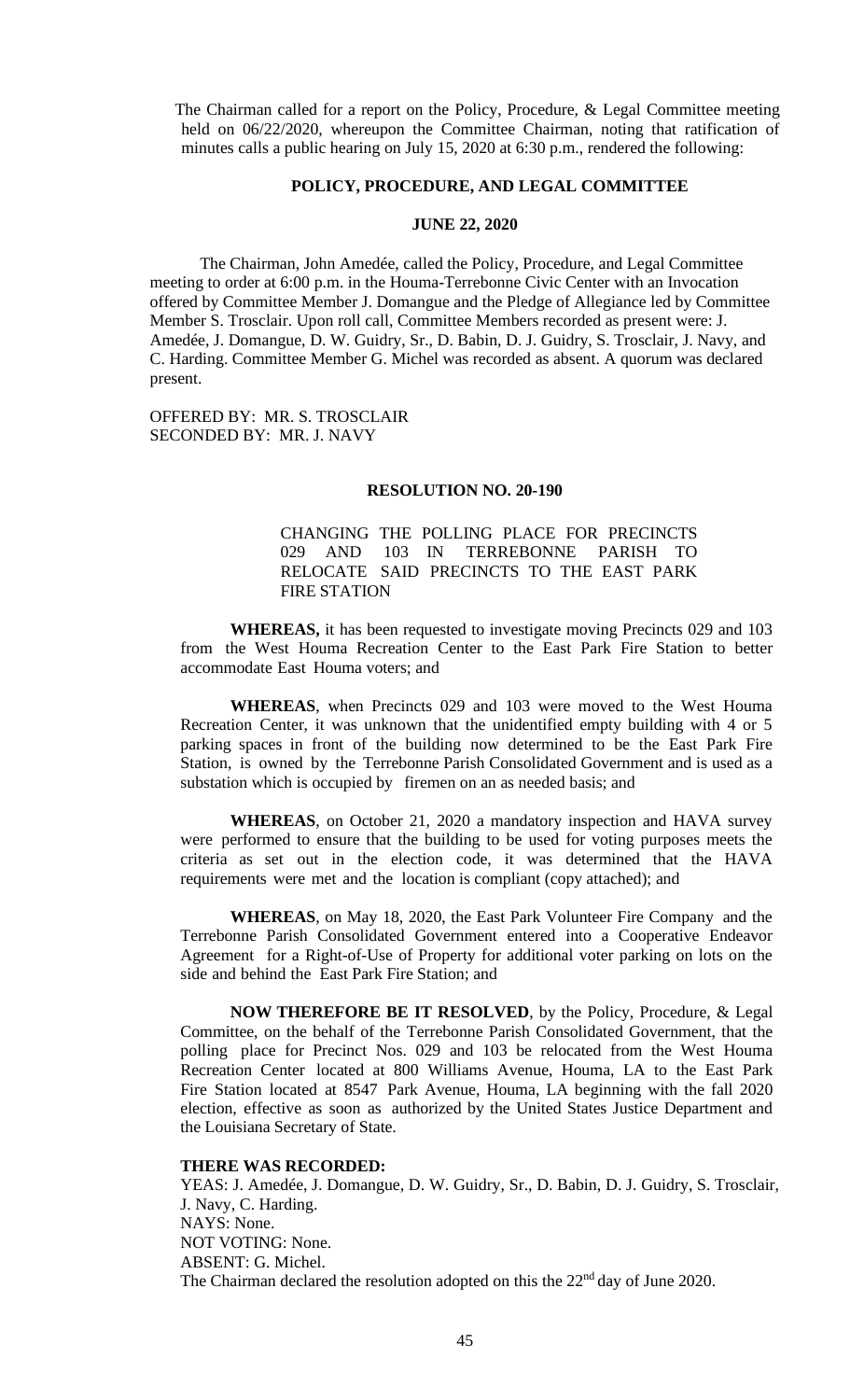OFFERED BY: MR. D. J. GUIDRY SECONDED BY: MR. J. NAVY

#### **RESOLUTION NO. 20-191**

**WHEREAS,** the U.S. Department of Housing and Urban Development requires Public Housing Agency's to have an Administrative Plan to ensure compliance with federal laws, regulations and notices and must establish policy and procedures to clarify federal requirement and to ensure consistency in program day to day operation,

**WHEREAS,** changes that are required in certain aspects of the program are to be submitted for approval,

**WHEREAS,** Terrebonne Parish Consolidated Government Section 8 Program would amend the current Administrative Plan to reflect these changes,

**NOW, THEREFORE BE IT RESOLVED**, that the Terrebonne Parish Council, on behalf of the Terrebonne Parish Consolidated Government, does hereby adopt the current changes to the Terrebonne Parish Consolidated Government Section 8 Program Administrative Plan.

#### **THERE WAS RECORDED:**

YEAS: J. Amedée, J. Domangue, D. W. Guidry, Sr., D. Babin, D. J. Guidry, S. Trosclair, J. Navy, C. Harding. NAYS: None. NOT VOTING: None. ABSENT: G. Michel. The Chairman declared the resolution adopted on this the  $22<sup>nd</sup>$  day of June 2020.

\* \* \* \* \* \* \* \* \*

Mr. C. Harding moved, seconded by Ms. J. Domangue, "THAT the Public Services Committee introduce an ordinance to authorize the donation of land located at 507 Madison Street, Houma, LA under the terms and conditions of the Community Development Block Grant (CDBG) Buyout Program; authorize the Parish President to execute any and all documents necessary to affect the donation to Options for Independence; and calling a public hearing on said matter on Wednesday, July 15, 2020 at 6:30 p.m."

The Chairman called for the vote on the motion offered by Mr. C. Harding. THERE WAS RECORDED: YEAS: J. Amedée, J. Domangue, D. W. Guidry, Sr., D. Babin, D. J. Guidry, S. Trosclair, J. Navy, and C. Harding. NAYS: None. ABSENT: G. Michel. The Chairman declared the motion adopted.

Upon Committee Member C. Harding's request, Mr. Christopher Pulaski, Planning and Zoning Director, gave a brief overview of the public use permit process that allows the usage of public property for events such parades held along Main Street or those events held at the Courthouse Square. He clarified that, while the permit itself is free, it does require event insurance which may incur some costs. He then stated that event organizers are encouraged to obtain their public use permits two weeks prior to the event in order to allow for processing and coordination. He then stated that the checklist for obtaining a public use permit was available online at [www.tpcg.org/permits.](http://www.tpcg.org/permits)

Upon Committee Member D. W. Guidry, Sr.'s questioning, Ms. Kandace Mauldin, Chief Financial Officer, stated that an Independence Day event had been budgeted for the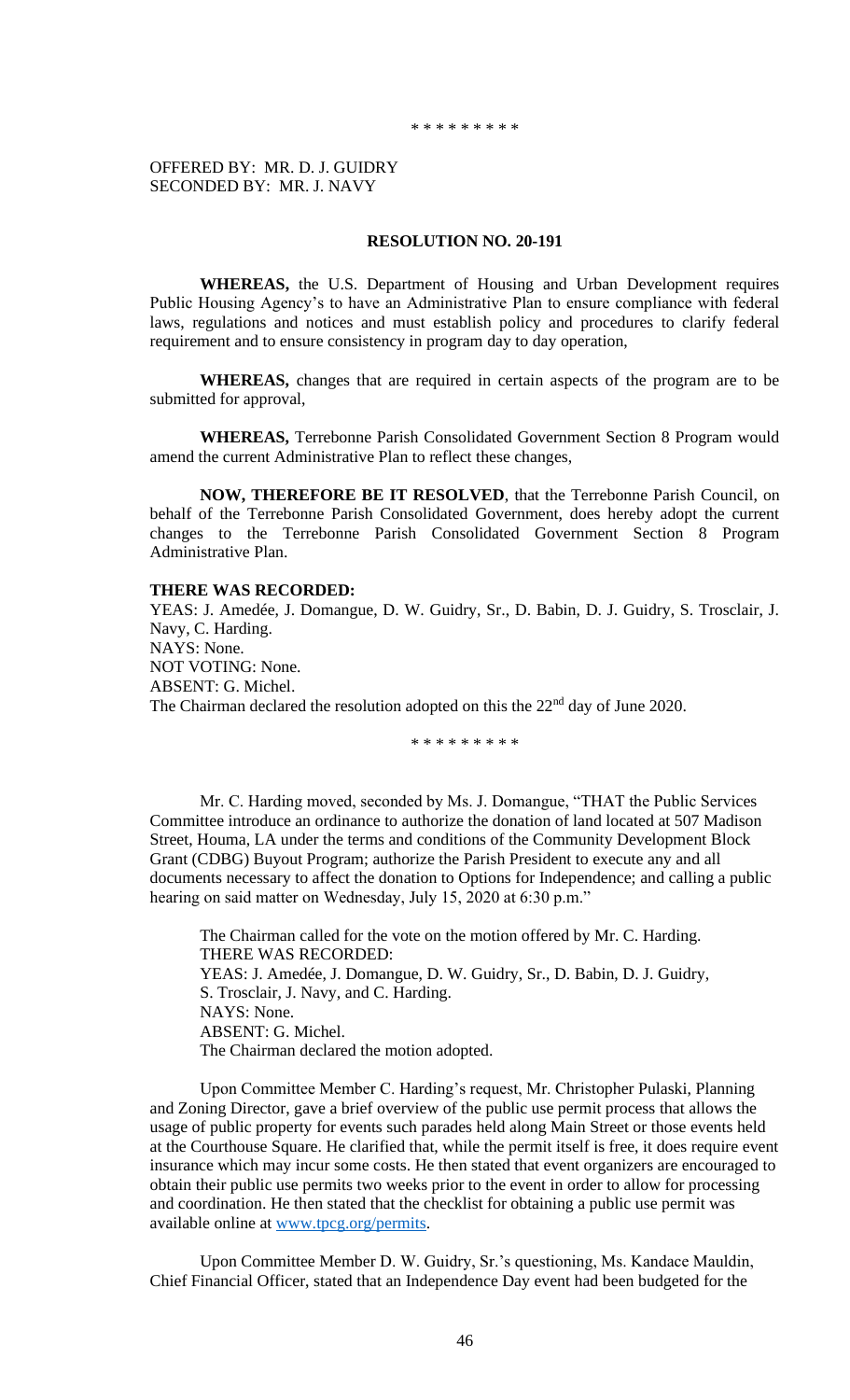year then shared her understanding that the event was likely cancelled. She then stated she would contact the event organizer the following day for an update on the event's status.

Upon Committee Member D. W. Guidry, Sr.'s request, Mr. Pulaski clarified that the Phase 2 guidelines allow outdoor events and activities and that event organizers are responsible for implementing and complying with those guidelines when using public property for an event. He then explained that the procedure for holding an event at the Civic Center, Dumas Auditorium, or Municipal Auditorium differed from the public use permit process in that an application must be completed and reviewed before the facility would be available to hold the event. He added that the recreation districts are responsible for their own permitting process with regards to events as well. He then confirmed that the event organizers for the "Live After 5" events chose not to hold events at this time and Terrebonne Parish, in partnership with the event organizers, supported the decision to not hold the event.

Committee Member J. Navy shared some of his concerns regarding confusion surrounding the need for a permit to hold a protest event. He stated that the permit process would assist those wishing to participate in a protest event by providing additional safety measures or other services, not prevent or prohibit a protest from taking place. He then encouraged the public wishing to hold protest events to inform the Parish by applying for the public use permits to better coordinate security measures for them to hold their protest event safely.

Committee Member D. J. Guidry suggested that some of the recreational events desired by the parish could similarly be held outdoors in compliance with COVID-19 Phase 2 guidelines.

Committee Member C. Harding thanked Administration and the Committee Members for their clarifications then encouraged the public to seek and utilize the services offered by the Parish to its residents.

The Chairman suggested that the Council share the procedures for obtaining a public use permit and other services on social media to provide for better public understanding or a point of contact should the public have any questions.

The Chairman read aloud a letter from Committee Member G. Michel explaining his absence from the evening's proceedings.

Committee Member J. Domangue led a discussion regarding a policy that would allow for a member of the public to report potential misconduct or praise of a Council Member outside of a public forum such as a Council Meeting. She proposed that the Council could include an online option on its website to file a report that would be forwarded to the Council Chairman for review. Committee Member J. Domangue then offered that the reporting policy could prevent some false accusations and provide protection for both Council Members and members of the public should a potential misconduct occur.

Committee Member C. Harding shared his concerns regarding the legitimacy of the potential reports that could be received regarding a Council Member as an elected official and as a member of the general public and the difficulties in addressing those issues in kind.

Committee Member J. Navy shared his concerns regarding potential reports against a Council Member being held responsible for issues outside of the Council Member's control.

Upon Committee Member J. Navy's request, Mr. Julius Hebert, Parish Attorney, advised the Council not set up anything as laws are in place regarding any elected official who conducts malfeasance or gross negligence with the matter being addressed by the District Attorney and the Attorney General. He then stated that potential ethics violations would be addressed through the Louisiana Board of Ethics and ethics laws as well. He further advised that the Council, as holders of political positions, should not have a social media-based reporting system as they could become targets for political attack. Mr. Hebert then suggested that the Council continue to use the public meetings to address issues held by the public and that any operational reports could be filed online at [www.tpcg.org](http://www.tpcg.org/) for the respective departments.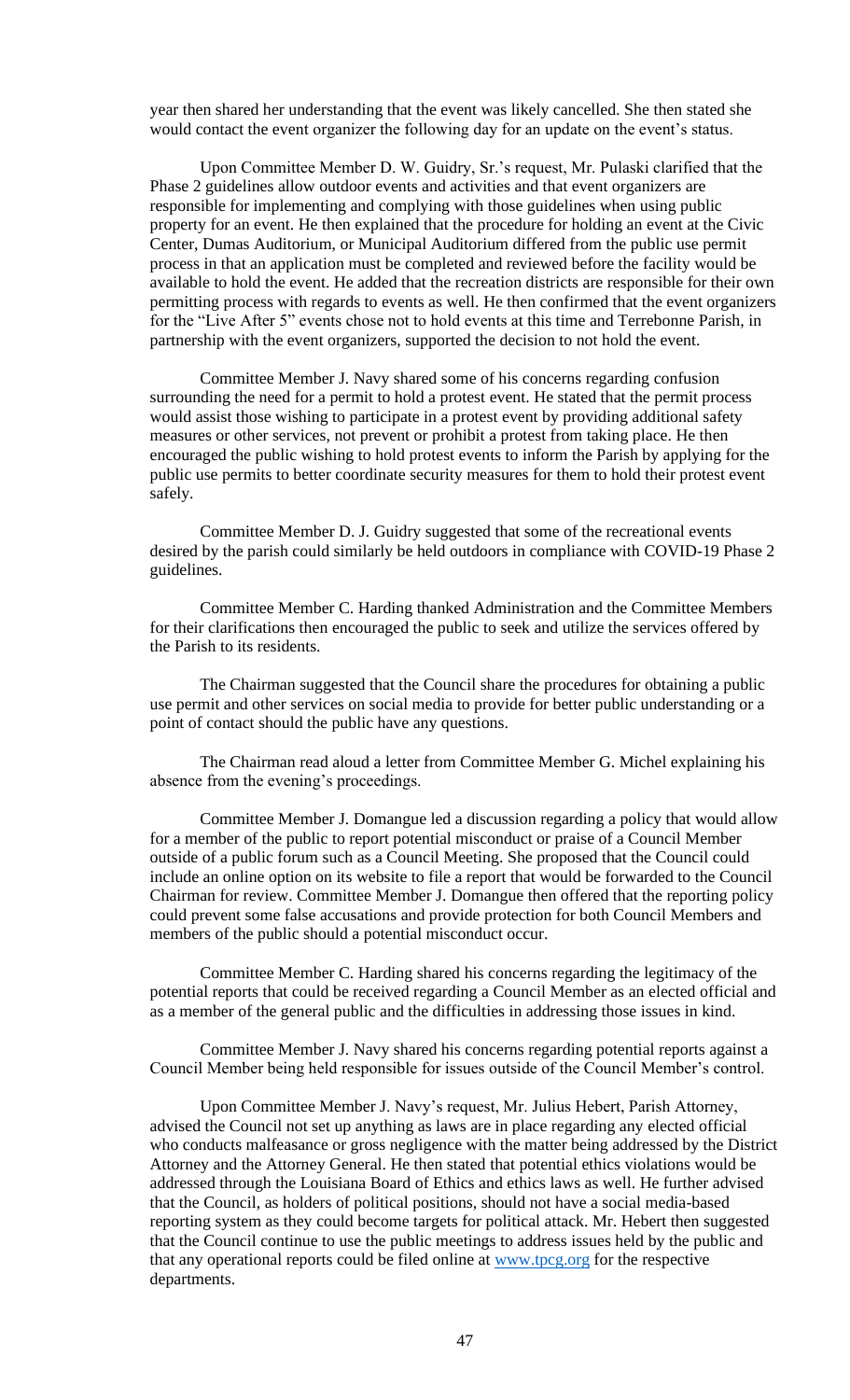Committee Member J. Navy suggested that the Council consider a code of courtesy when dealing with fellow Council Members outside of Council meeting spaces. He then shared his resolve to continue keeping fellow Council Members informed of activities in the districts they represent as he is made aware of them then shared his hope that the other Council Members would do the same for him.

Committee Member C. Harding shared his appreciation for the intent and presentation of the suggested policy then shared his support for discussion to promote respect as the Council Members strive to serve the public.

Committee Member D. W. Guidry, Sr. shared some of his experiences regarding social media and public input and feedback on the Council and its members. He then encouraged the Council to consider any joint efforts or projects in multiple districts as "parish" efforts, not individual district efforts, and share information as applicable for those who may be impacted.

Committee Member D. Babin encouraged the Council to respect Council Members as representatives of their respective district. He then shared his concerns regarding social media opinions and potential difficulties for framing and implementing a policy for reporting as presented.

Committee Member C. Harding encouraged all Terrebonne Parish officials to represent themselves as Terrebonne Parish officials when on official business and shared his support for cooperation toward the goals of Terrebonne Parish.

Upon Committee Member J. Domangue's questioning, Mr. Hebert clarified that any harassment or illegal activity claims against a Council Member should be reported to law enforcement or the District Attorney, and any disapproval for a Council Member would ultimately be addressed by a vote of the public.

Mr. S. Trosclair moved, seconded by Mr. D. W. Guidry, Sr., "THAT, there being no further business to come before the Policy, Procedure, and Legal Committee, the meeting be adjourned."

The Chairman called for the vote on the motion offered by Mr. S. Trosclair. THERE WAS RECORDED: YEAS: J. Amedée, J. Domangue, D. W. Guidry, Sr., D. Babin, D. J. Guidry, S. Trosclair, J. Navy, and C. Harding. NAYS: None. ABSENT: G. Michel. The Chairman declared the motion adopted and the meeting was adjourned at 6:35 p.m.

John Amedée, Chairman

Keith Hampton, Minute Clerk

Mr. J. Amedée moved, seconded by Mr. C. Harding, "THAT the Council accept and ratify the minutes of the Policy, Procedure, & Legal Committee meeting held on 06/22/2020."

The Chairman called for a vote on the motion offered by Mr. J. Amedée. THERE WAS RECORDED: YEAS: G. Michel, J. Amedée, J. Domangue, D. W. Guidry, Sr., D. Babin, D. J. Guidry, S. Trosclair, J. Navy, and C. Harding. NAYS: None. ABSENT: None. The Chairman declared the motion adopted.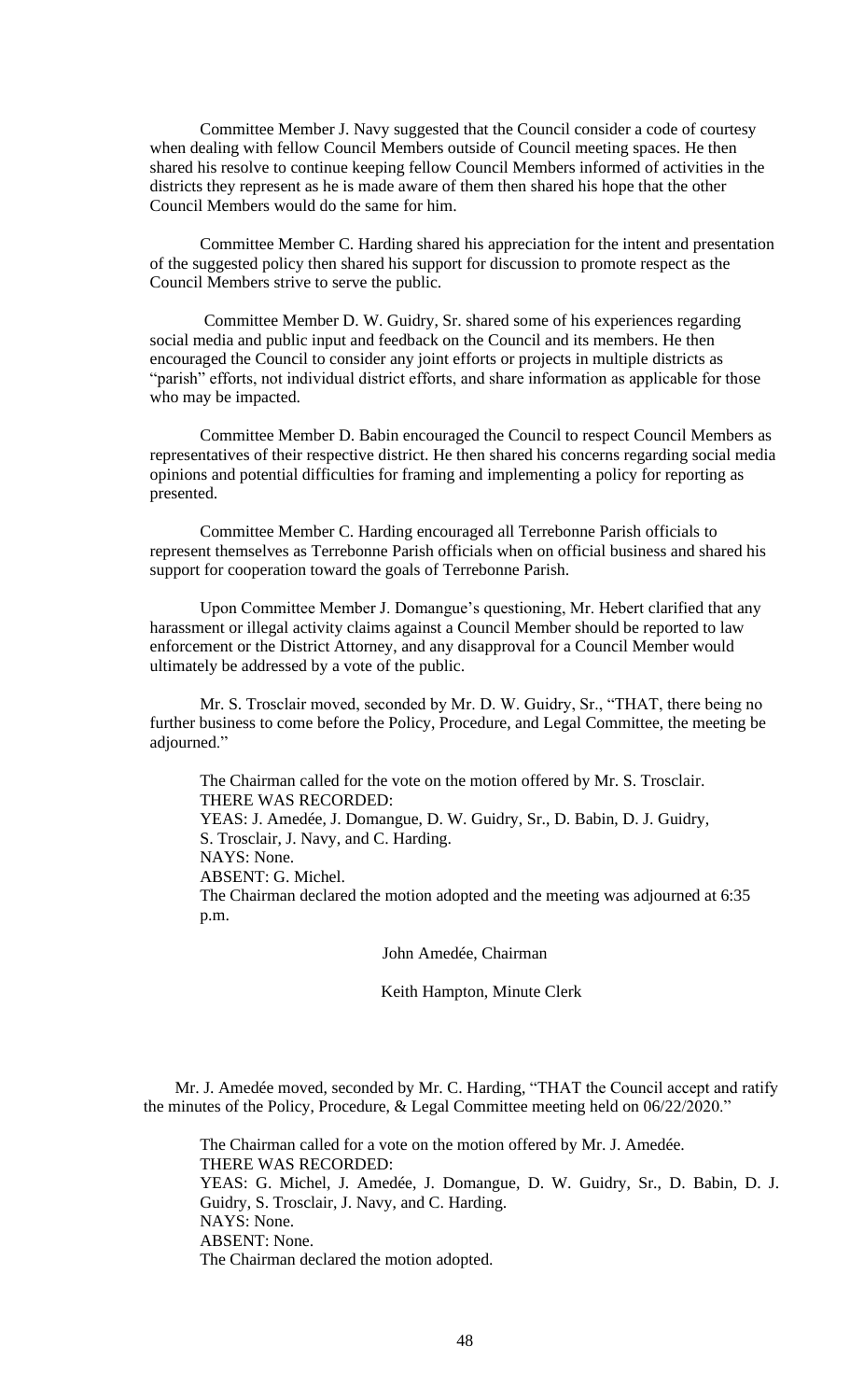Mr. G. Michel moved, seconded by Mr. D. W. Guidry, Sr., "THAT, the Council open nominations to fill the vacancy on the Recreation District No. 2,3 Board; close nominations and appoint Mr. Ed Bice, IV to serve on the Recreation District No. 2,3 Board."

The Chairman called for a vote on the motion offered by Mr. G. Michel. THERE WAS RECORDED: YEAS: G. Michel, J. Amedée, J. Domangue, D. W. Guidry, Sr., D. Babin, D. J. Guidry, S. Trosclair, J. Navy, and C. Harding. NAYS: None. ABSENT: None. The Chairman declared the motion adopted.

Mr. D. J. Guidry moved, seconded by Mr. C. Harding, "THAT, the Council hold nominations open for two vacancies on the Recreation District No. 11 until the next Council meeting."

The Chairman called for a vote on the motion offered by Mr. D. J. Guidry. THERE WAS RECORDED: YEAS: G. Michel, J. Amedée, J. Domangue, D. W. Guidry, Sr., D. Babin, D. J. Guidry, S. Trosclair, J. Navy, and C. Harding. NAYS: None. ABSENT: None. The Chairman declared the motion adopted.

Mr. C. Harding moved, seconded by Mr. D. W. Guidry, Sr. "THAT, the Council hold nominations open for the one vacancy on the Consolidated Waterworks District No. 1 Board (District 2) until the next Council meeting."

The Chairman called for a vote on the motion offered by Mr. C. Harding. THERE WAS RECORDED: YEAS: G. Michel, J. Amedée, J. Domangue, D. W. Guidry, Sr., D. Babin, D. J. Guidry, S. Trosclair, J. Navy, and C. Harding. NAYS: None. ABSENT: None. The Chairman declared the motion adopted.

The Chairman announced the following vacancies, which he noted will be handled as per usual procedure:

- Two vacancies on the Recreation District No. 6
- Two vacancies on the Recreation District No. 11
- Three vacancies on the TGMC Hospital Service District No. 1

Under Agenda Item 6A – Parish President Dove: Not present.

Under Agenda Item 6B – Announcements, Council Members:

**\***Councilman J. Navy thanked Ochsner Health Clinic for sponsoring two-days COVID testing of which 200 residents were tested at the Mechanicville Gym. Mr. J. Navy continued by thanking Mr. C. Pulaski and Ms. A. Guidry for the finalized construction of the Splash Park. He then encouraged and reminded the public to continue wear masks in public.

\*Councilman D. Babin wanted to thank the Public Works Department staff for doing an outstanding job during the past rain event, given the circumstances.

\*Parish Manager Mike Toups informed both the Council and public that a text he received from Utilities Director Ernest Brown reported that nine utility poles were damaged on Woodlawn Ranch Rd. due to the severe weather, of which eight of the nine poles have been changed thus far, and that he anticipates electricity will be restored in the Woodlawn Ranch Rd. area by 10:00 p.m.

\*Mr. D. J. Guidry thanked Mr. Mike Toups.